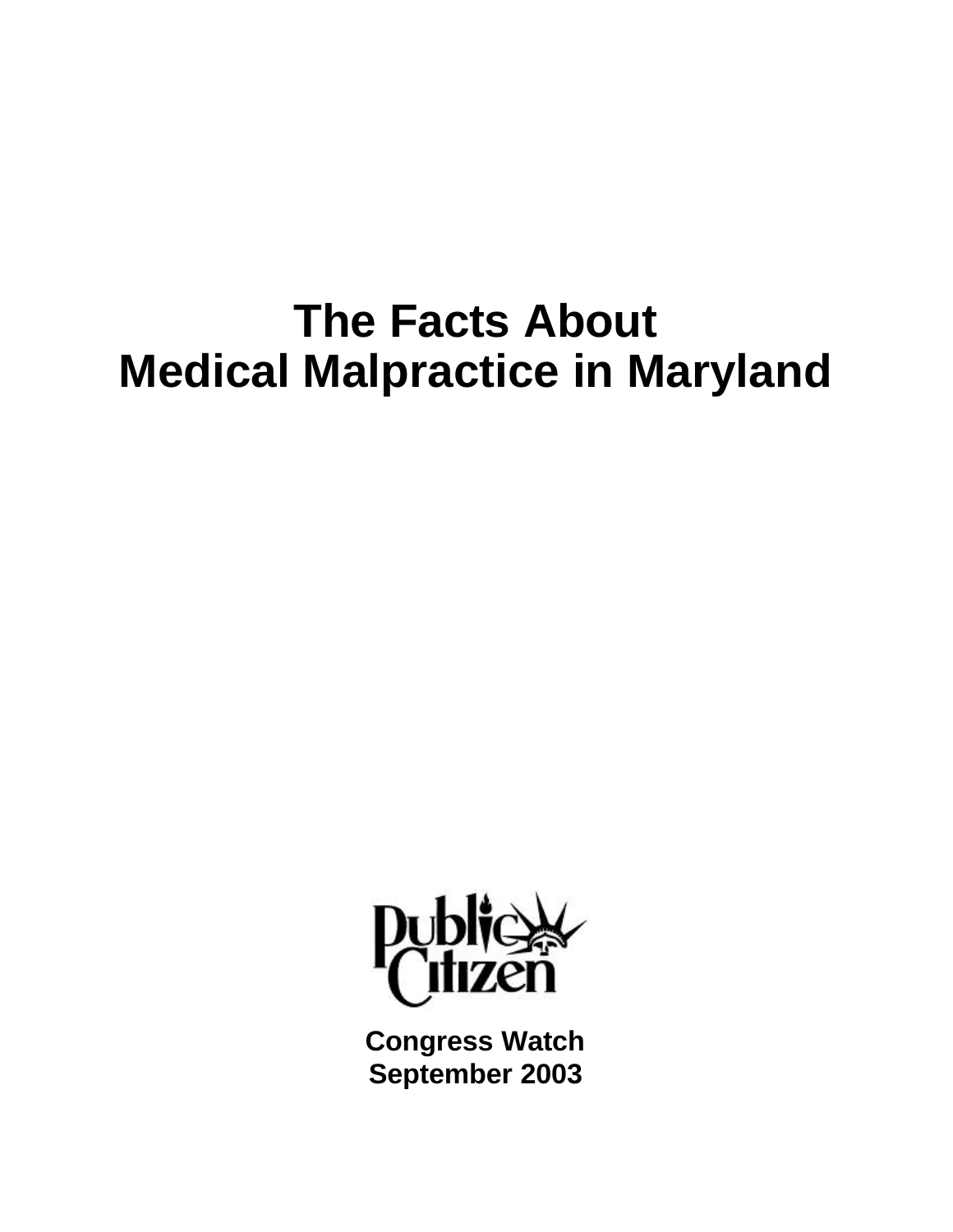#### **Acknowledgments**

The authors of *The Facts About Medical Malpractice in Maryland* are Public Citizen's Congress Watch Director Frank Clemente and Research Director Neal Pattison. Additional contributions were made by consultant Stephen Saloom, Senior Researcher Taylor Lincoln and Legislative Assistant April Greener.

### **About Public Citizen**

Public Citizen is a 125,000 member non-profit organization based in Washington, D.C., with more than 3,600 members in Maryland. We represent consumer interests through lobbying, litigation, research and public education. Founded by Ralph Nader in 1971, Public Citizen fights for consumer rights in the marketplace, safe and affordable health care, campaign finance reform, fair trade, clean and safe energy sources, and corporate and government accountability. Public Citizen has five divisions and is active in every public forum: Congress, the courts, governmental agencies and the media. Congress Watch is one of the five divisions.



**Public Citizen's Congress Watch 215 Pennsylvania Ave. S.E. Washington, D.C. 20003 P: 202-546-4996 F: 202-547-7392** www.citizen.org

©2003 Public Citizen. All rights reserved.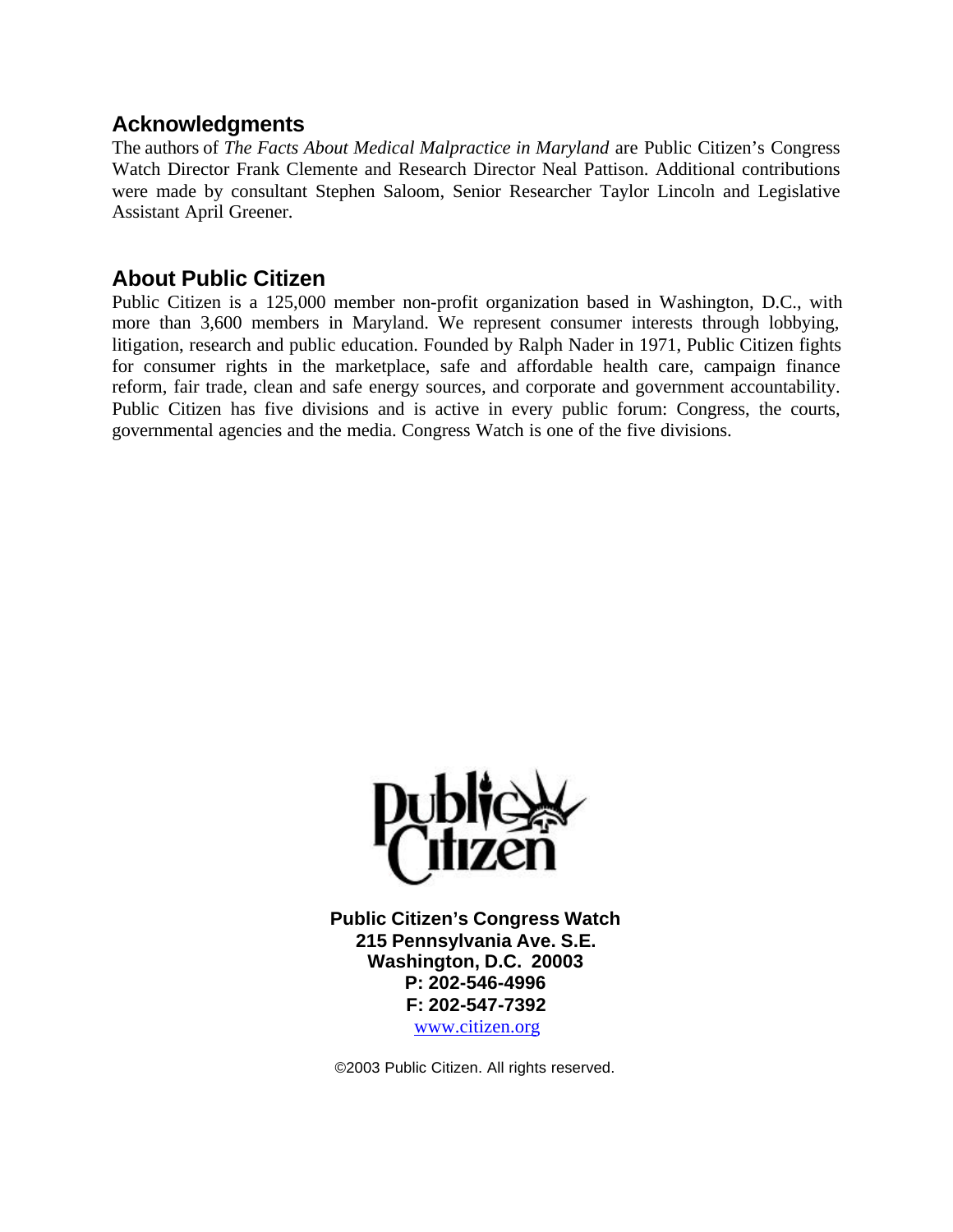# **The Facts About Medical Malpractice in Maryland**

### **Table of Contents**

| Section I: Lawsuits Are Not Responsible for Rising Medical Malpractice           |
|----------------------------------------------------------------------------------|
| Patients and Consumers Suffer the Real Costs of Medical Malpractice              |
| Figure 1: The Real Cost of Medical Malpractice to Maryland's Patients and        |
| Medical Malpractice Insurers Benefit from Declining Claims in Maryland 11        |
| Figure 2: Number of Medical Malpractice Claims Filed in Maryland, 1996-2002 11   |
| Figure 3: Number of Medical Malpractice Legal Claims Filed per 100 Physicians    |
| Number of Payouts for Medical Malpractice Has Remained Flat in Maryland  13      |
| Figure 4: Number of Medical Malpractice Payouts in Maryland, 1996-200214         |
| Figure 5: Number of Medical Malpractice Payouts per 100 Physicians in            |
| Total Amount of Malpractice Payouts in Maryland Has Declined When Adjusted for   |
| Figure 6: Total Medical Malpractice Payouts in Maryland v. Payouts Adjusted for  |
| Mean Malpractice Payouts in Maryland Has Declined Substantially 16               |
| Figure 7: Mean Medical Malpractice Payouts in Maryland, 1996-200216              |
| Figure 8: Number of Medical Malpractice Payouts Over \$1 Million in Maryland,    |
|                                                                                  |
| Figure 9: Licensed Physicians and Osteopaths in Maryland -- 1996-2002 18         |
| Three Percent of Doctors Are Responsible for Half the Medical Malpractice        |
| Figure 10: Number of Medical Malpractice Payouts to Patients and Amounts         |
| Doctors with Repeated Malpractice Claims Against Them Suffer Few Consequences.20 |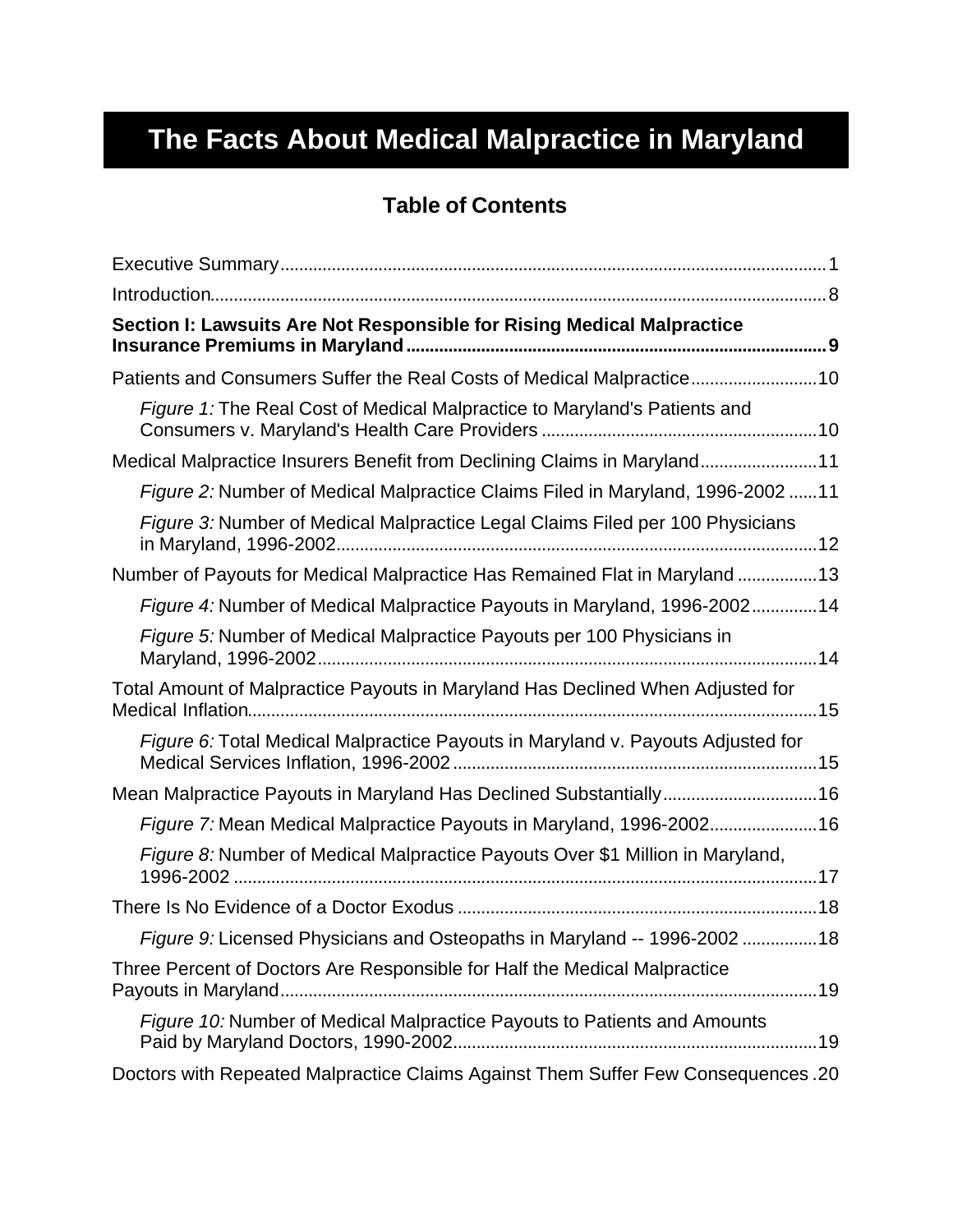| Figure 11: Maryland Doctors with Two or More Malpractice Payouts Who                                                                               |  |
|----------------------------------------------------------------------------------------------------------------------------------------------------|--|
|                                                                                                                                                    |  |
| Congressional Watchdog Agency Finds Claim of Malpractice Insurance "Crisis"                                                                        |  |
| Rather than Facing "Runaway Litigation," Doctors Benefit from a Claims Gap 24                                                                      |  |
| Figure 12: Malpractice Claims Gap -- Ratio of Medical Errors to Claims Filed25                                                                     |  |
| Figure 13: Florida Malpractice Claims Gap: 1996-1999 Ratio of Medical                                                                              |  |
|                                                                                                                                                    |  |
| Empirical Evidence Does not Confirm the Existence of "Defensive Medicine" -                                                                        |  |
| Section II: Medical Mutual's 28 Percent Rate Increase Is Not Justified 31                                                                          |  |
| Medical Mutual Is Very Profitable and in "Excellent" Financial Condition32                                                                         |  |
| Figure 14: Profitability of Medical Mutual of Maryland, Combined Ratio v.                                                                          |  |
| Medical Mutual and Independent Analysts Agree – the Company Is                                                                                     |  |
| Recent Investment Losses Represent a Short-Term Drag on Profitability36                                                                            |  |
| Figure 15: Capital Generation Analysis, Medical Mutual of Maryland,                                                                                |  |
|                                                                                                                                                    |  |
| Figure 16: Midpoint Premiums Charged by Medical Mutual of Maryland v.                                                                              |  |
| Figure 17: Malpractice Rate Increases by Medical Mutual of Maryland for<br>General Surgery (by Region) v. Medical Services Inflation 1996-200239   |  |
| Figure 18: Malpractice Rate Increases by Medical Mutual of Maryland for                                                                            |  |
| Figure 19: Malpractice Rate Increases by Medical Mutual of Maryland for<br>Internal Medicine (by Region) v. Medical Services Inflation 1996-200240 |  |
| Maryland Homeowners' Insurance Rates Have Risen Much Faster than Medical                                                                           |  |
| Figure 20: Rate Increases in Maryland Homeowners' Insurance 1996-200241                                                                            |  |
| Nationwide Health Insurance Costs Have Increased Far More than                                                                                     |  |
| Figure 21: Nationwide Increases in Health Insurance Premiums, 1997-2002 42                                                                         |  |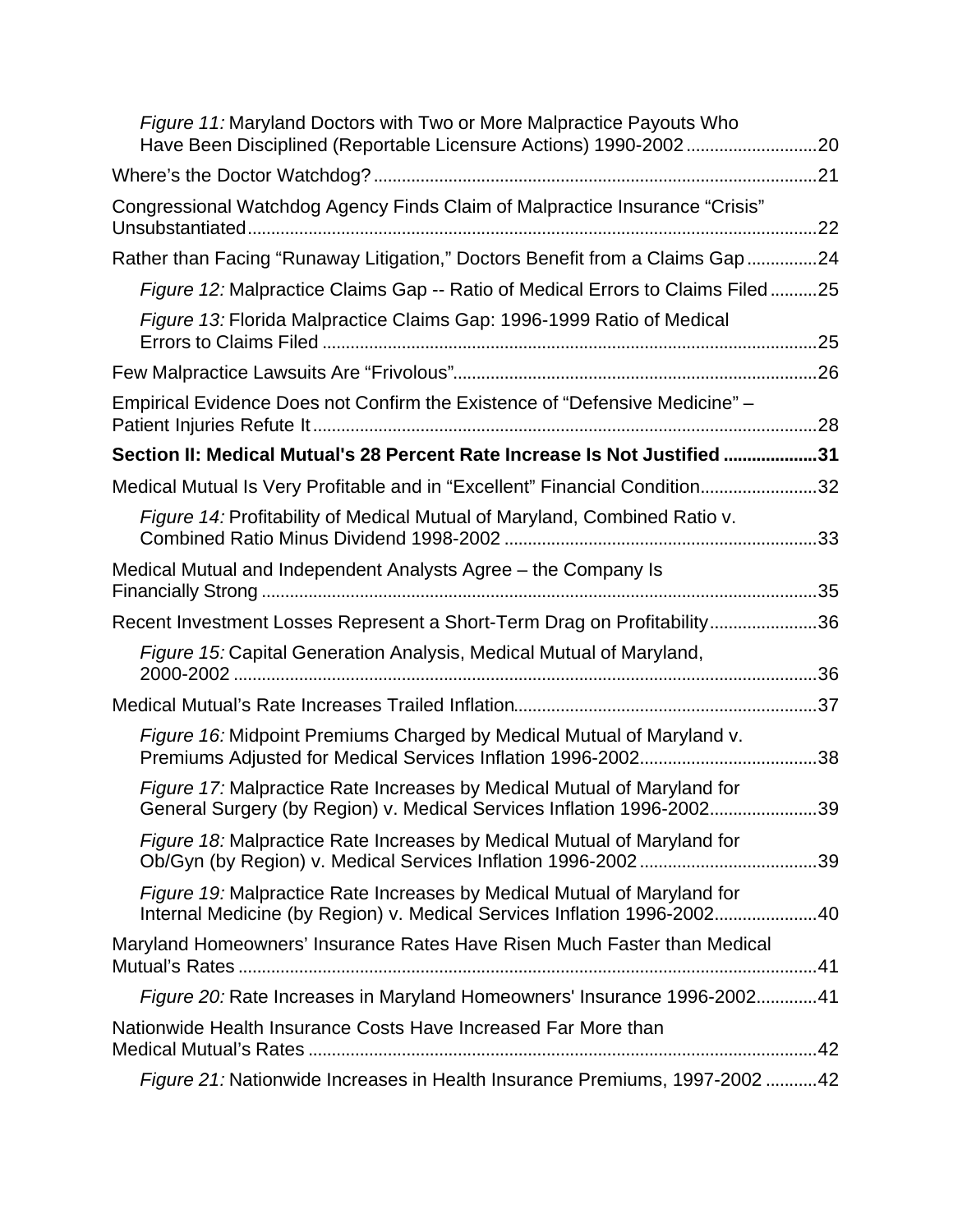| Medical Mutual's Premium Spike Is Most Likely Caused by the Insurance Cycle    |  |
|--------------------------------------------------------------------------------|--|
| Section III: Solutions to Reduce Medical Errors and Long-Term                  |  |
|                                                                                |  |
| Insurance Companies and Their Lobbyists Admit Caps on Damages Won't Lower      |  |
| Health-Care Providers and Legislators Should Focus on Patient Safety Reforms50 |  |
|                                                                                |  |
|                                                                                |  |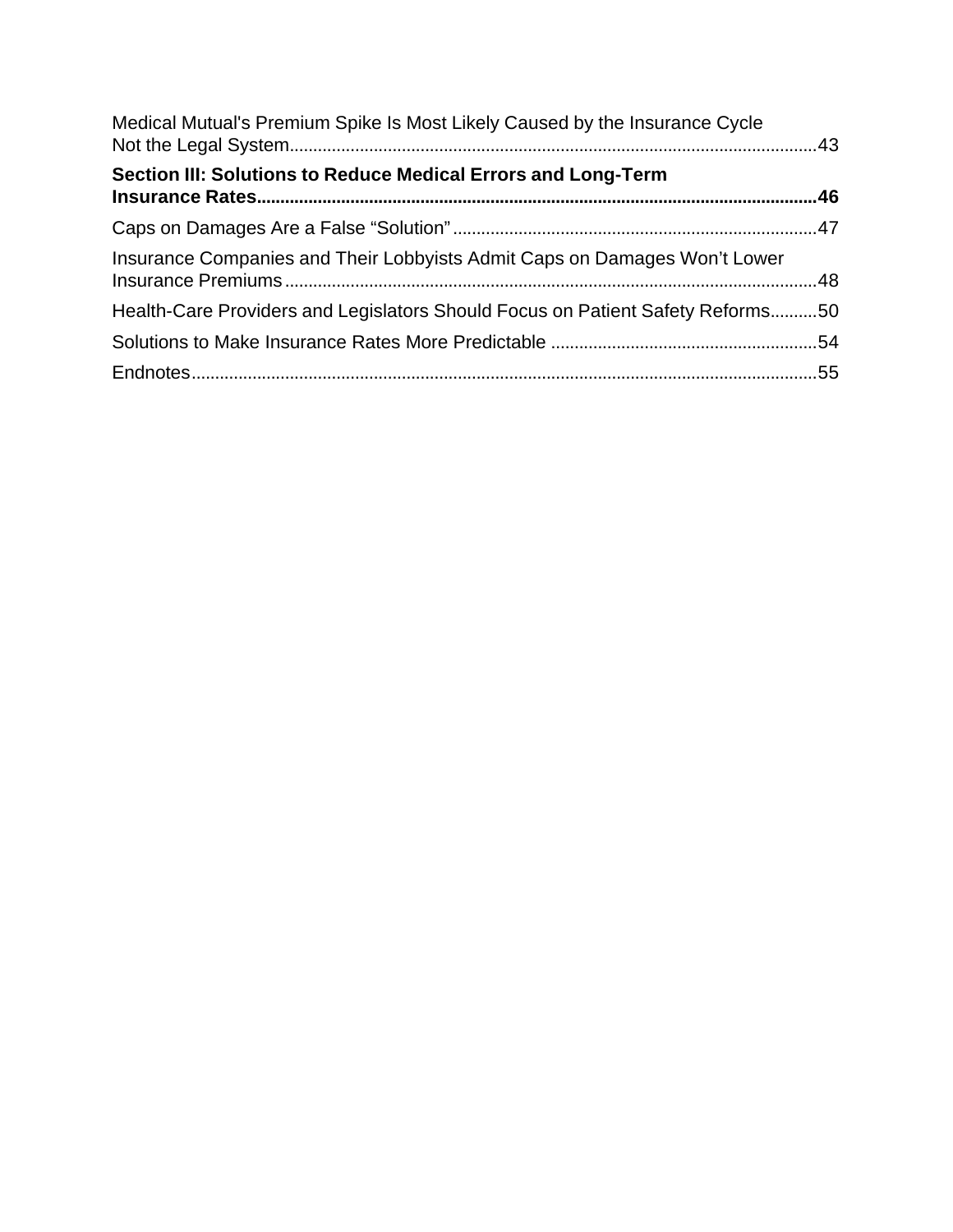# **Executive Summary**

Medical Mutual of Maryland, which sells malpractice insurance to 80 percent of physicians in private practice in Maryland, received a 28 percent rate increase in August 2003. Its rate request was accompanied by statements from company executives and representatives of the Maryland State Medical Society, known as MedChi, echoing the anti-patient, anti-consumer rhetoric heard earlier this year during the national medical malpractice debate – that frivolous lawsuits and skyrocketing jury awards are to blame for the cost of medical malpractice insurance.

The extent of Medical Mutual's rate hike was challenged by J. Robert Hunter, one of the country's most knowledgeable insurance actuaries and director of insurance for the Consumer Federation of America.

Moreover, during the past year Public Citizen has observed a pattern in other states whereby the American Medical Association (AMA) and its state affiliates join with insurance companies to use a temporary spike in insurance rates – caused by unfavorable economic conditions, not litigation – to demand restrictions on patients' legal rights.

In fact, an August 2003 study by the General Accounting Office (GAO) confirmed that the American Medical Association and its affiliates have spread misinformation and unsubstantiated claims to create a sense of "crisis" in states where access to medical care has *not* been jeopardized by medical malpractice insurance rates.

There are three major findings that form the core of this report:

- 1) There is no overall medical malpractice lawsuit problem in Maryland the number of claims filed and payouts to injured patients are both down significantly and there is no evidence of a doctor exodus.
- 2) The bigger health problem in Maryland is the considerable amount of medical malpractice that is committed by a small number of the state's doctors, many of whom go undisciplined.
- 3) Just before its recent rate increase, Medical Mutual of Maryland was very profitable and in "excellent" financial health, raising questions about whether its request for a 28 percent rate increase was justified, or a political ploy to further its legislative goals of reducing patients' legal rights.

The findings in this Public Citizen report are based on the following evidence:

#### **Section I: Lawsuits Are Not Responsible for Rising Medical Malpractice Insurance Premiums in Maryland**

• **Patients and consumers suffer the real costs of medical malpractice.** Extrapolating from Institute of Medicine findings, we estimate that there are 836 to 1,862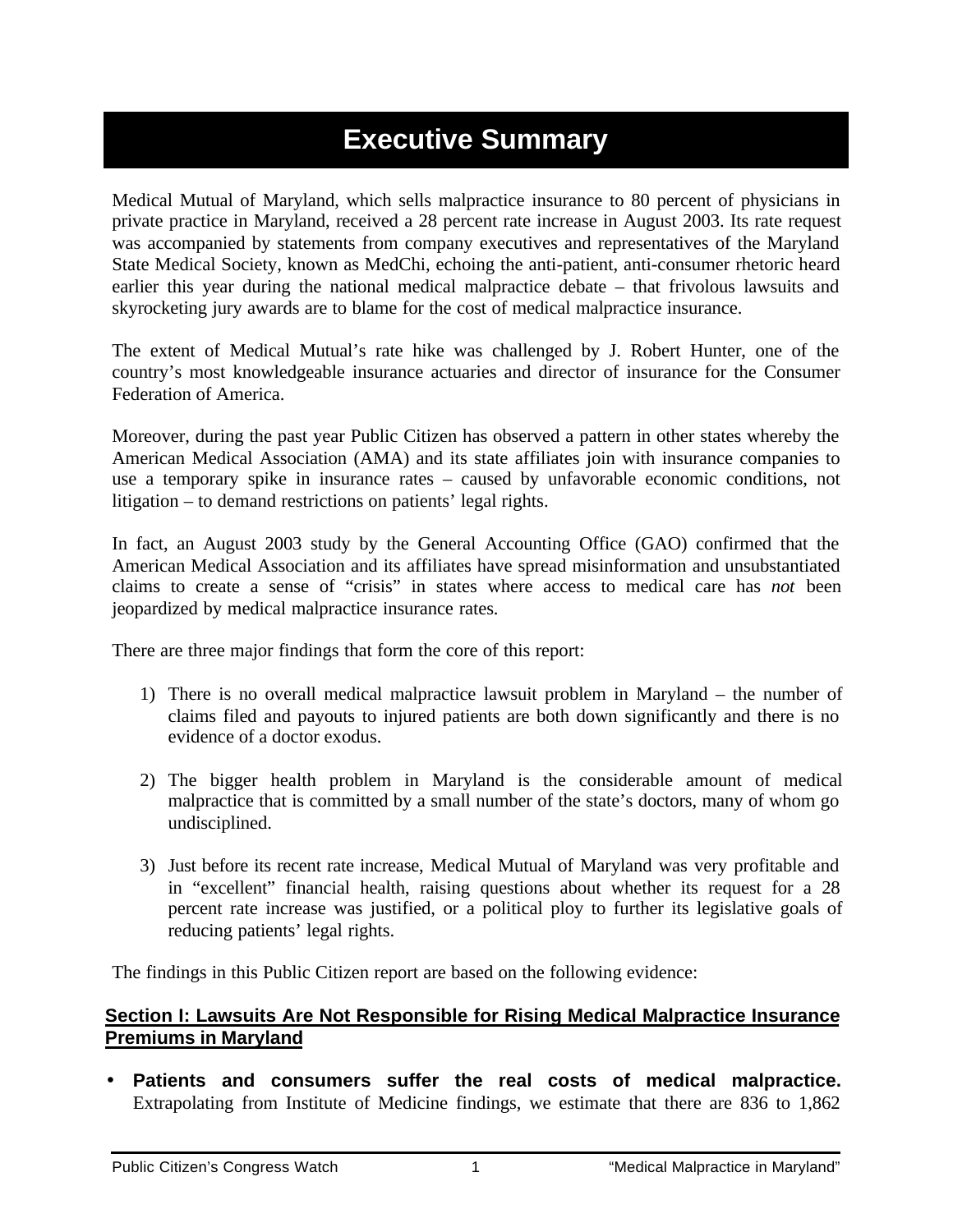hospital deaths in Maryland each year that are due to *preventable* medical errors. The costs resulting from *preventable* medical errors to Maryland's residents, families and communities is estimated at \$323 million to \$551 million each year. But the cost of medical malpractice insurance to Maryland's health-care providers is only \$155.1 million a year.

- **Medical malpractice insurers benefit from declining claims in Maryland.** The number of medical malpractice legal claims filed was 11.8 percent lower in 2002 than it was in 1996. According to the Maryland Office of Health Claims Arbitration, there were 722 claims filed in Maryland in 1996, compared with 637 in 2002 – a decline of 85 claims, or 11.8 percent. Medical Mutual's reported claims declined by 11.5 percent from 1996 to 2001 – dropping from 506 to 448 respectively.
- **The number of medical malpractice legal claims filed per physician has dropped 17.6 percent since 1996.** In 1996, there were 3.4 legal claims for medical malpractice per 100 Maryland physicians, compared with 2.8 claims per 100 physicians in 2002.
- **The number of medical malpractice payouts in Maryland has remained flat since 1996.** According to the federal National Practitioner Data Bank (NPDB), in 1996 there were 230 medical malpractice payouts and in 2002 there were 266 payouts – an increase of 15.6 percent, or 2.6 percent a year. But, when adjusted for the growing number of doctors in the state, there were 1.2 malpractice payouts per 100 Maryland physicians in 2002 – barely greater than the 1996 ratio of 1.1.
- **The total amount of medical malpractice payouts in Maryland dropped almost 18 percent from 1996 to 2002, after adjusting for medical inflation.** According to NPDB data, malpractice payouts in 1996 totaled \$71.3 million, compared with payouts of \$73.6 million in 2002 – an increase of \$2.3 million or only 3.2 percent over six years. But when adjusted for medical services inflation, malpractice payouts in Maryland actually declined 17.9 percent – from \$71.3 million in 1996 to \$58.5 million in 2002. In equivalent dollars, liability insurers paid out \$12.8 million *less* in 2002 than they paid out in 1996.
- **The mean medical malpractice payout dropped 29 percent from 1996 to 2002, after adjusting for medical inflation.** NPDB data on payouts made to injured patients shows that the mean payout in 1996 was \$310,100, compared with an average of \$276,842 in 2002 – a drop of \$33,258 or 10.7 percent. But when adjusted for medical services inflation, the mean malpractice payout in Maryland dropped from \$310,100 in 1996 to \$220,083 in 2002 – a decline of 29 percent. In equivalent dollars, liability insurers made mean payouts that were \$90,017 *less* in 2002 than in 1996.
- **There were only three medical malpractice payouts of \$1 million in each of the past two years.** Contrary to claims from MedChi, NPDB data reveal that there has been no explosion of million-dollar malpractice payouts in Maryland. There were three such payouts reported in 2001 and in 2002 – substantially fewer than the eight million-dollar payouts reported in 1996 and 2000. Moreover, the three million-dollar payouts in 2002 represent only 1 percent of the total number of payouts made that year.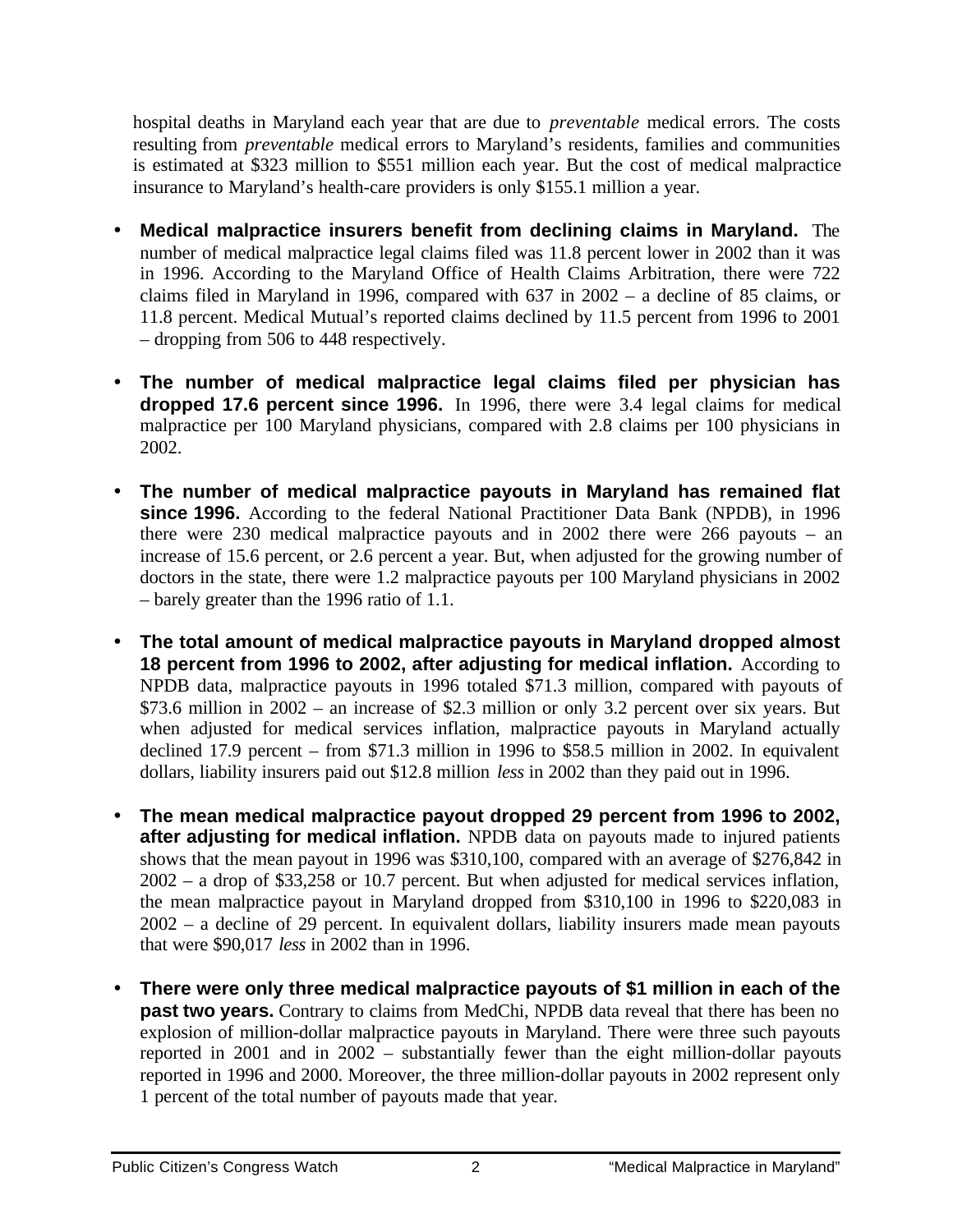- **Medicare's adjustment for the cost of malpractice insurance is lower for Maryland doctors than for doctors nationally.** A further indication that Maryland doctors are not unduly burdened by malpractice claims or malpractice costs can be found in the calculations by the federal Medicare actuary. According to the Medicare formula, Maryland doctors spend an average of only 2.4 to 2.9 percent of their practice incomes on malpractice insurance costs, compared with a national average of 3.2 percent.
- **There is no evidence of a doctor exodus.** MedChi officials claim that Maryland needs to impose stricter limits on malpractice compensation to patients or risk having many doctors quit their practices or leave the state. State government statistics reveal, however, that far from an "exodus" of doctors the number of resident doctors in Maryland has jumped by 1,565 since 1996, from 20,994 in 1996 to 22,559 in 2002. This is an overall increase of 7.5 percent, or 1.2 percent a year. Maryland had 38.2 doctors per 10,000 population in 2001, compared with a national average of 26.8 doctors per 10,000 population. Maryland has the fourth highest ratio of doctors-to-population among all 50 states and Washington, D.C.
- **Three percent of doctors are responsible for half the medical malpractice payouts in Maryland.** A small percentage of doctors have attracted multiple claims, and it is these doctors who are responsible for much of the malpractice in Maryland. According to NPDB data, which covers malpractice judgments and settlements since September 1990, just 3 percent of Maryland's doctors have been responsible for 50.8 percent of malpractice payouts to patients. Overall, these 576 doctors, all of whom have made two or more payouts, have paid \$317.3 million in damages. Conversely, 89.4 percent of Maryland's doctors have never made a malpractice payout.
- **Doctors with repeated malpractice claims against them suffer few consequences.** The Maryland Board of Physician Quality Assurance and the state's health care providers have been criticized in the media and by lawmakers for failing to rein in doctors who repeatedly commit medical errors and medical negligence. According to Public Citizen's analysis of NPDB data, only 20.6 percent (37 of 180) of Maryland doctors who made three or more malpractice payouts since 1990 were disciplined by the Board. Disciplinary action is a license suspension or revocation, or a limit on clinical privileges.
- **The Maryland Board of Physician Quality Assurance has been among the nation's least diligent when it comes to disciplining doctors.** In 2002, Maryland ranked  $46<sup>th</sup>$  among all states and the District of Columbia for the frequency at which it takes serious disciplinary actions against doctors for incompetence, misprescribing drugs, sexual misconduct, criminal convictions, ethical lapses or other offenses. In 2002, the Board levied serious sanctions against only 39 of its 21,833 doctors. Nationally in 2002, there were 3.6 serious actions taken for every 1,000 physicians. The rate was exactly half that in Maryland – only 1.8 serious actions per 1,000 physicians. Over the past decade, Maryland has descended sharply in its rate of doctor discipline, from its best ranking of 19th in 1993 to its worst ranking of  $46<sup>th</sup>$  in 2002. In seven of the last 10 years, Maryland has been rated in the bottom half of all states.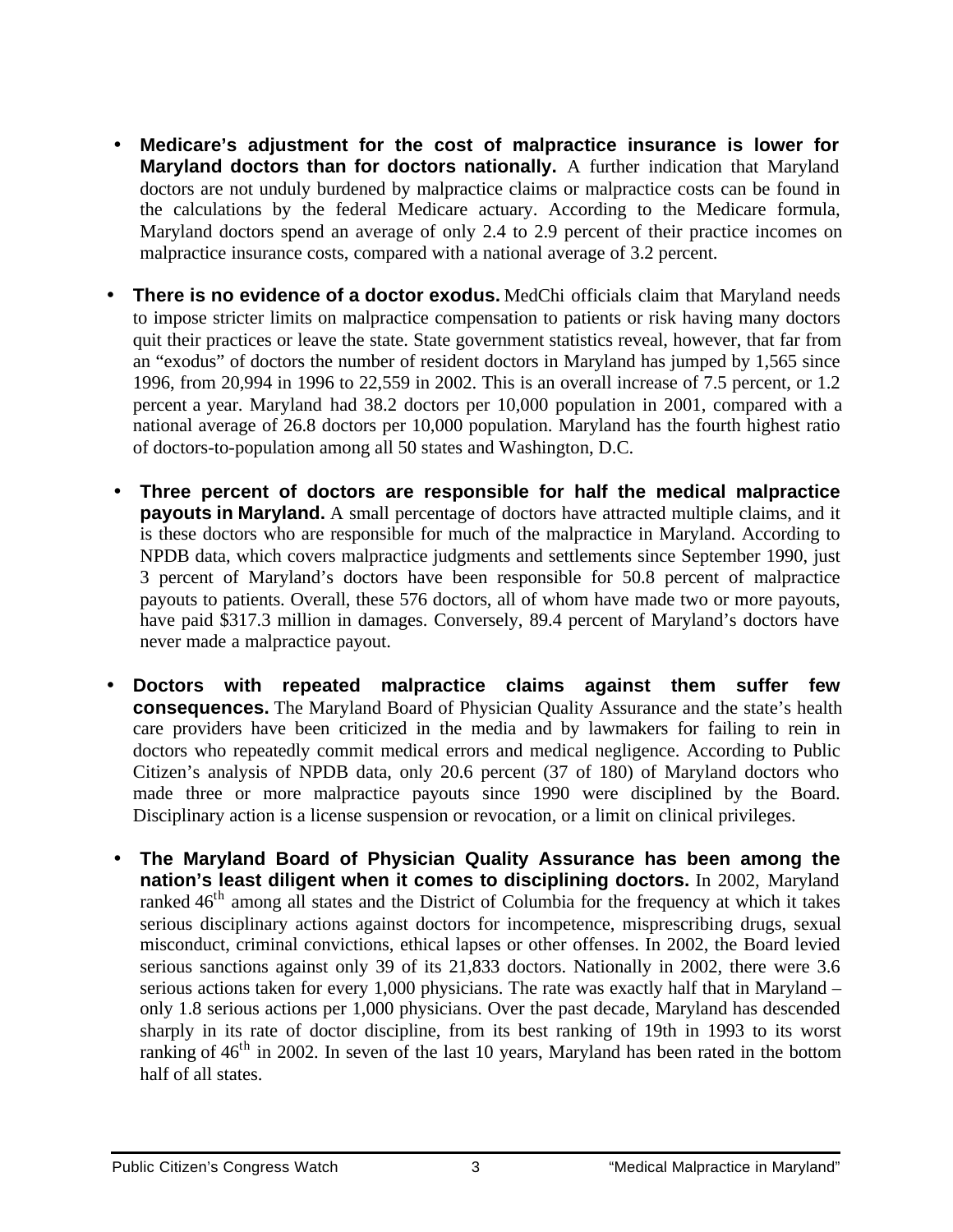• **The General Accounting Office essentially found that the AMA and allied groups manufactured a "crisis" to push their agenda of changing medical malpractice laws.** The GAO compared conditions in five AMA-designated "crisis states" and found that the AMA's claims that medical services were unavailable in particular areas were untrue; the volume of medical care delivered to patients in the five "crisis" states had *increased* during the period in which the AMA suggested it was decreasing; and the overall number of doctors in the "crisis" states had not declined.

#### **Section II: Medical Mutual's 28 Percent Rate Increase Is Not Justified**

- **The 28 percent rate increase approved for Medical Mutual is excessive.** J. Robert Hunter, current Director of Insurance for the Consumer Federation of America, and former Texas insurance commissioner and Federal Insurance Administrator, closely examined Medical Mutual's 28 percent rate increase request. He has concluded that "there should be only a very minor increase, of the order of 2.5% to 5.0%." Among other things, Hunter finds that Medical Mutual's rate increase is faulty because the company proposes to "vastly over-reserve" to cover future payouts, overstates how much large payouts are increasing, and "vastly understates investment income potential of the [company's] reserves."
- **Medical Mutual's rate request was not justified in light of the company's recent strong profitability.** Over the last five years Medical Mutual's insurance business has gotten more profitable each year, and was more profitable in 2002 than in each of the previous four years (when it also was very profitable).
- **Medical Mutual provided a 21 percent rate discount to policyholders in 2003.** As evidence of its strong profit position and overall strong financial health, Medical Mutual provided a 21 percent "Tort Reform Dividend Credit" for all policyholders renewing in 2003. Over the last five years, Medical Mutual's returned dividends to policyholders averaged 27.2 percent a year or more than 27 cents on each dollar paid in premiums. The 28 percent rate increase certainly could be avoided if Medical Mutual decided to forgo policyholders' dividend rebates, which closely approximate the rate hike.
- **Medical Mutual's underwriting has become more profitable.** A.M. Best, one of the world's leading insurance company analysts, noted recently that Medical Mutual's "underwriting results have outperformed the medical malpractice industry composite, as evidenced by its five-year average combined ratio before policyholder dividends of just over 100 percent." An insurer's underwriting profit or loss is expressed as the so-called *combined ratio* – and the lower the combined ratio, the more profitable the company's insurance business. Medical Mutual's combined ratio is low by industry standards and has dropped over the course of the past five years.
- **Medical Mutual's profitability compares very favorably to other insurers.** In 2001, the last year for which complete data is available, Medical Mutual had a "pretax return on revenue" of 9.7 percent. The composite for the entire medical malpractice industry showed a substantial loss of 13.3 percent for this measure. Another measure of profitability is the "return on policyholders' surplus." Again in 2001, the year for which complete data is available, Medical Mutual had a 1.8 percent return, but the entire industry lost 7.8 percent.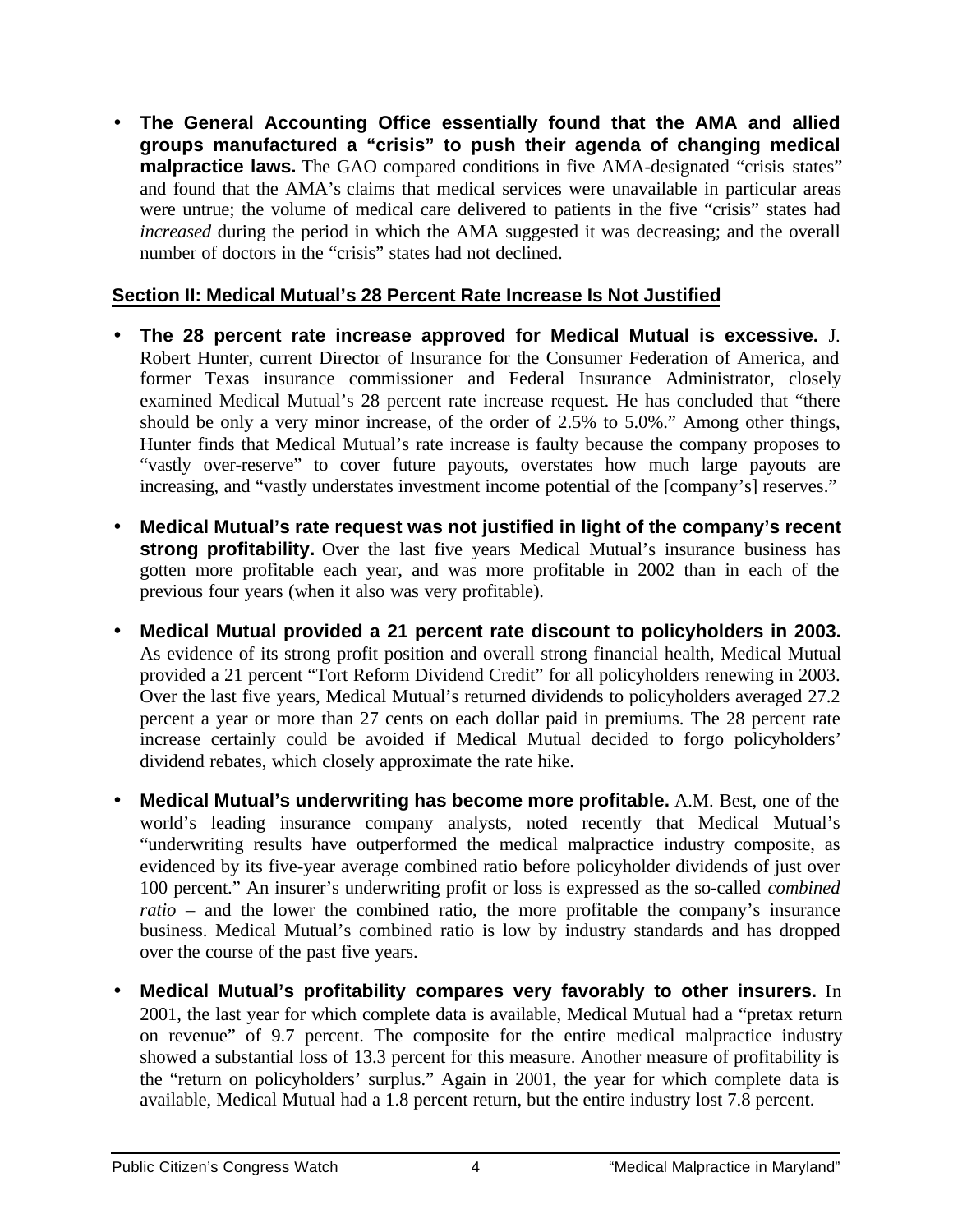- **A.M. Best rates Medical Mutual "A-" (Excellent).** For 2003, Medical Mutual earned its fifth consecutive "A-" (Excellent) rating from A.M Best. Best's rating is based on a number of financial indicators, including a company's overall earnings, underwriting income, investment income, and capitalization.
- **Medical Mutual boasts of its own fiscal health.** In its October 2002 newsletter, Medical Mutual's Board Chairman Lewers touted the company's "A-" rating from Best and noted that "[t]his strong financial rating reflects our 'excellent capitalization, continued profitability and sound operating strategy.'" Also, less than a year ago, Medical Mutual's chairman bragged that, "Despite intense marketplace pressures, the evolving health care delivery system, and an unpredictable legal system, Medical Mutual is now stronger than ever. As other professional liability insurance companies have gone insolvent, our growth initiatives and sound management have enhanced our position and made us stronger." The company also noted that "A.M. Best views the ratings outlook as stable."
- **Recent investment losses represent a short-term drag on profitability.** Investment losses, and other market forces that have nothing to do with lawsuits by patients, are recognized by independent insurance experts as the cause for the recent rise in some malpractice insurance premium costs across the U.S. Medical Mutual's profits would have been considerably higher over the last two years if not for considerable investment losses. Indications of Medical Mutual's declining investment picture include: The company made \$12.4 million in 2001 and 2002 on the operating side but posted \$5.9 million in losses on the investment side. This resulted in a net decline in income of about \$8 million in each of 2001 and 2002 over what was earned in 2000.
- **Overall, since 1996 Medical Mutual kept its rate increases for malpractice insurance well behind the rising cost of medical services.** When a representative "midpoint" premium (for general surgery) is tracked from 1996 through 2002, Medical Mutual's rates increased only 5.7 percent over six years, or less than 1 percent annually. When the value of the premium is adjusted for medical services inflation, the midpoint premium declined 15.9 percent – from \$34,530 in 1996 to \$29,042 in 2002. In equivalent dollars, a general surgeon paid Medical Mutual \$5,488 *less* for malpractice coverage in 2002 than in 1996.
- **Medical Mutual's rates for general surgeons and obstetricians/gynecologists increased much slower than the cost of medical services.** From 1996 to 2002, Medical Mutual increased rates between 15.6 and 16.4 percent for general surgeons, and between 11.4 and 11.7 percent for obstetricians/gynecologists. During these years, the cost of medical services increased 25.8 percent.
- **Medical Mutual rates for internists increased slightly more than the cost of medical services.** From 1996 to 2002, Medical Mutual increased rates between 27.1 and 30.8 percent for doctors practicing internal medicine. During these years, the cost of medical services increased 25.8 percent.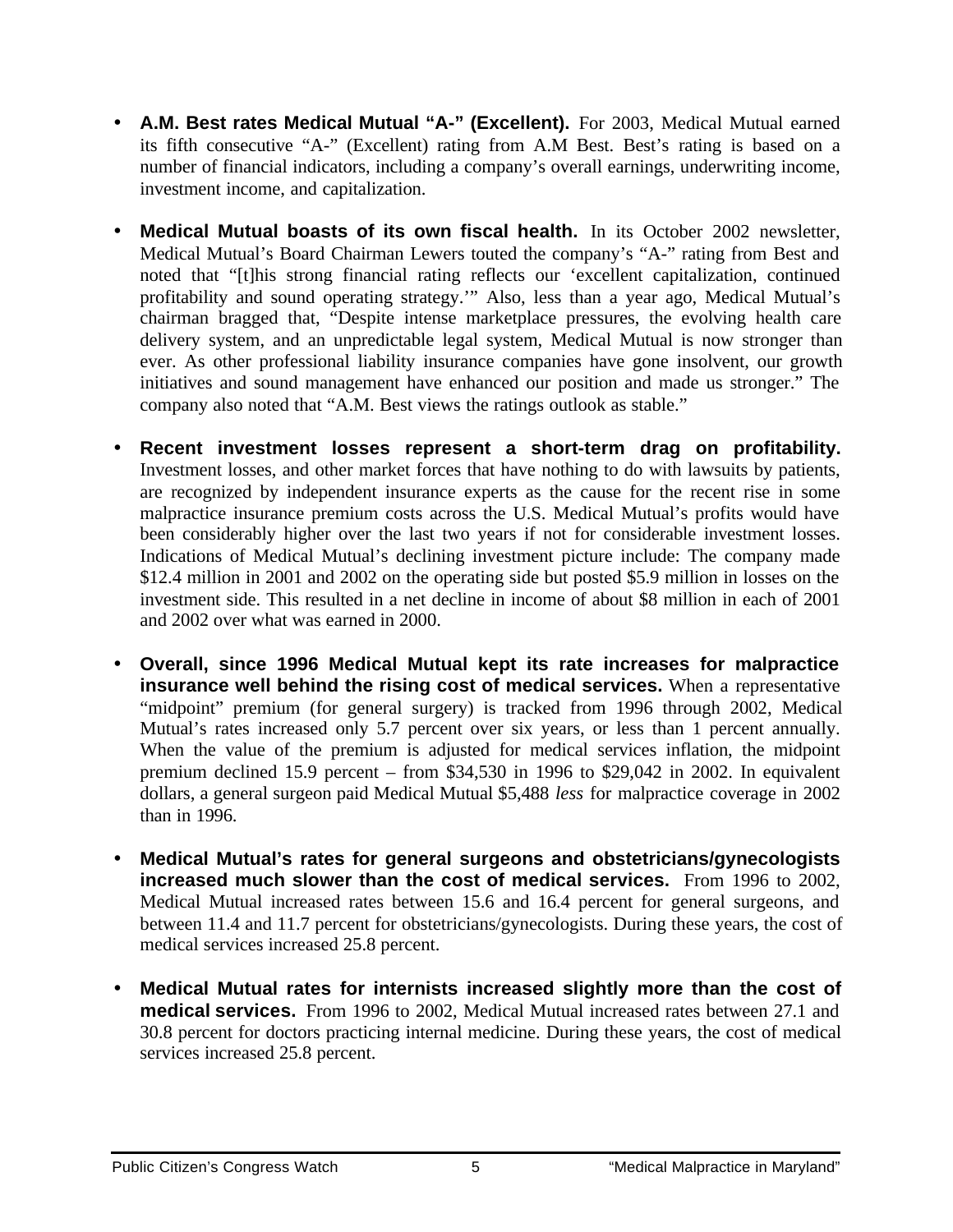- **Homeowners' insurance rates in Maryland have increased much faster than doctors malpractice insurance rates charged by Medical Mutual suggesting an insurance industry – not litigation – problem.** According to averages calculated by the Maryland Insurance Administration, rates for homeowners insurance increased by a cumulative 60.2 percent from 1996 to 2002, or 8.6 percent annually. During those same years, doctors covered by Medical Mutual of Maryland paid cumulative increases ranging from 11.4 percent to 30.8 percent, or between 1.6 percent and 4.4 percent annually.
- **Medical liability premium spikes are caused by the insurance cycle and mismanagement, not the legal system.** For much of the 1990s, doctors benefited from artificially lower premiums. According to the International Risk Management Institute (IRMI), insurers were on a quest for market share – "driven more by the amount of premium they could book rather than the adequacy of premiums to pay losses. In large part this emphasis on market share was driven by a desire to accumulate large amounts of capital with which to turn into investment income."
- **Nationwide health insurance costs have increased far more than Medical Mutual's rates.** The cost of health insurance premiums nationwide has increased by a cumulative 54 percent since 1997 – an average of 10.8 percent per year. During those same years, doctors covered by Medical Mutual of Maryland paid cumulative increases ranging from 11.4 percent to 30.8 percent, or only between 1.6 percent and 4.4 percent per year.
- **Medical liability premiums track investment results.** An analysis by J. Robert Hunter of the Consumer Federation of America found that rates for medical malpractice insurance premiums do not track losses paid, but instead rise and fall in concert with the state of the economy. When the economy is booming and investment returns are high, companies maintain premiums at modest levels; when the economy falters and interest rates fall, companies increase premiums in response.

#### **Section III: Solutions to Reduce Medical Errors and Long-term Insurance Rates**

- **Action could be taken on a national level to reduce medical errors.** The only way to reduce the cost of medical injuries is to reduce negligence and mistakes – and the best way to accomplish this is by reforming the regulatory oversight of the medical profession. Public Citizen recommends opening up the National Practitioner Data Bank to empower consumers with information about their doctors. It also recommends implementing the "systems" approach" advocated by the Institute of Medicine to establish mandatory nationwide error reporting systems, identify unsafe practices and raise performance standards. And Public Citizen recommends that Congress encourage better oversight of physicians through grants to state medical boards, tied to the boards' agreements to meet performance standards.
- **States should improve oversight of health-care providers.** When negligent doctors are disciplined, it is rarely for inferior care. Instead, state medical boards frequently respond to more easily documented things such as prescription drug violations, fraud convictions or disciplinary actions taken in other states. Governance of physicians would improve if medical and licensing boards were required to sever formal links with state medical societies.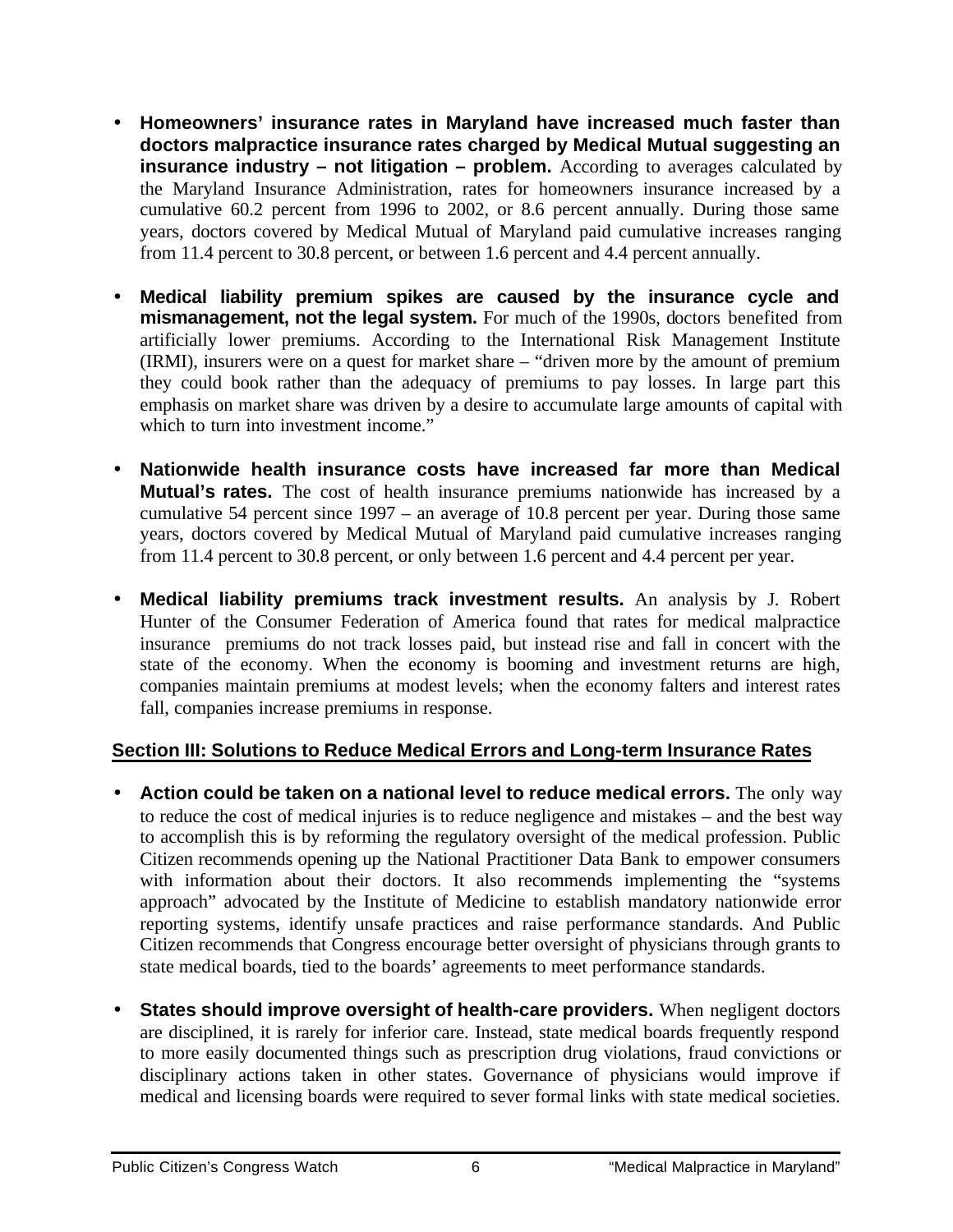And legislatures could help ensure that medical boards have enough revenue to hire more investigators and legal staff to perform effective oversight.

• **State regulators could make insurance rates more predictable.** J. Robert Hunter, Director of Insurance for the Consumer Federation of American, on behalf of Americans for Insurance Reform, has recommended a number of steps to state insurance regulators. These include thoroughly auditing insurance companies' pricing and profitability data; regulating excessive prices; freezing "stressed rates" until prices and jumps in loss reserves can be analyzed; and requiring medical malpractice insurers to use claims history as a rating factor. Hunter also advocates creating a standby public insurer to write risks during "hard markets," and asking the National Association of Insurance Commissioners to stop the implementation of the deregulation of commercial rates and forms, which it is unwisely pushing.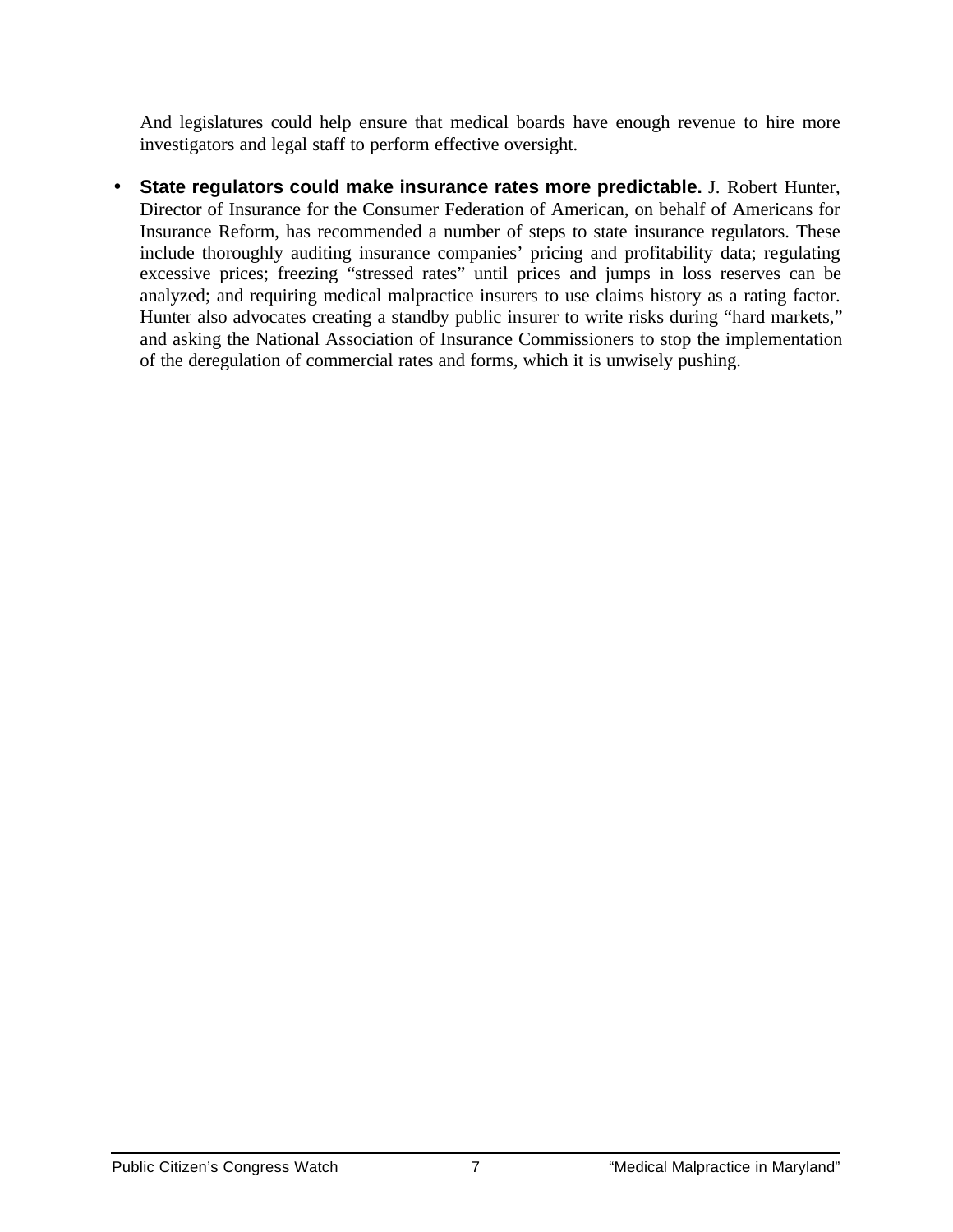# **Introduction**

Medical Mutual is the largest malpractice insurer in Maryland, with 33.6 percent of the market.<sup>1</sup> According to the company's president, it insures about 80 percent of physicians in private practice.<sup>2</sup> And it has maintained a dominant market share for several years while avoiding sizeable increases in the rates it charges to physicians – most of whom are also its shareholders.

In August, the insurer was granted a rate hike of 28 percent – something that should concern health care providers and health care consumers alike, considering how much of the market is covered by Medical Mutual and how starkly this substantial rate increase contrasts with the company's pattern of modest increases since the mid-1990s.

The basis for Medical Mutual's 28 percent rate hike has been challenged by J. Robert Hunter, a knowledgeable insurance actuary and Director of Insurance for the Consumer Federation of American. He suggests a rate increase of up to five percent is warranted.

The rate request was accompanied by statements from Medical Mutual executives and representatives of the Maryland State Medical Society, known as MedChi, echoing the antipatient, anti-consumer rhetoric heard during the national medical malpractice debate – that frivolous lawsuits and skyrocketing jury awards are to blame for rising costs of medical malpractice insurance.<sup>3</sup> In making these arguments, physicians and insurance companies are essentially blaming the victims – patients who have been injured by medical mistakes and neglect. And the remedies that these groups propose would hurt patients further, restricting the compensation they are allowed to be awarded.

Maryland already has enacted a \$620,000 cap, no matter how severe the injury, on the amount that patients can receive for non-economic damages – the pain and suffering and loss of lifestyle associated with paralysis, severe brain damage, disfigurement, blindness and deafness, or loss of childbearing ability. Already, MedChi has begun calling for even further restrictions on patient compensation, including limits on economic damages.<sup>4</sup>

The importance of challenging claims made by the doctors' lobby is underscored by a recent General Accounting Office (GAO) report that found the American Medical Association (AMA) and other medical-provider groups manufactured a "crisis" in health-care access to push their agenda of changing the medical malpractice system to take away patients' legal rights.<sup>5</sup>

Rather than reducing the real threats that medical care poses to their patients, the doctor's lobby would prefer to shift the costs of injuries onto individuals, their families, voluntary organizations and taxpayers. This is unfortunate. Doctors should join with patients and consumers in working to reform the business practices of the insurance industry, rather than blaming the victims and their lawyers; and to better police the very small number of their profession who commit most of the state's malpractice.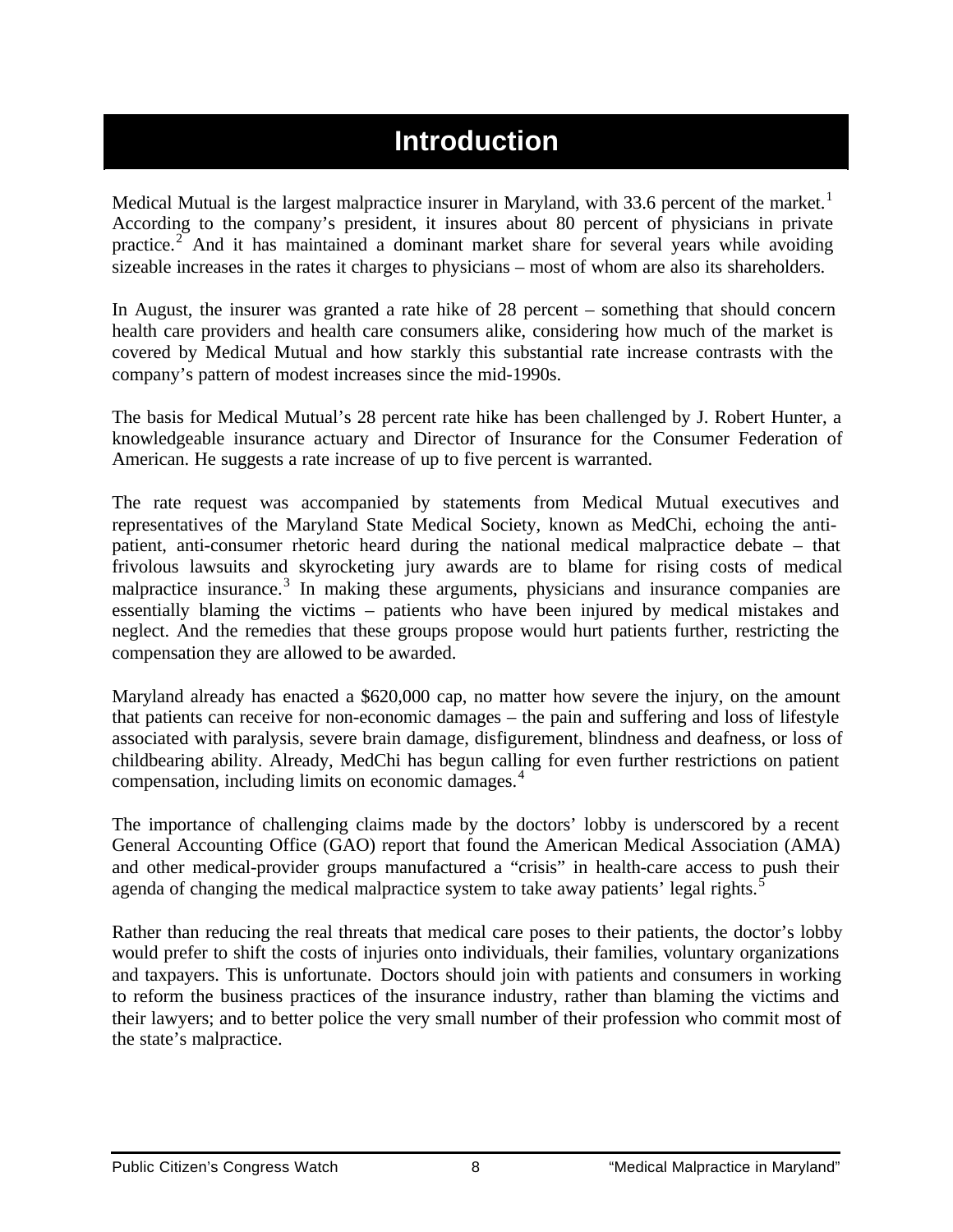# **Section I**

# **Lawsuits Are Not Responsible for Rising Medical Malpractice Insurance Premiums in Maryland**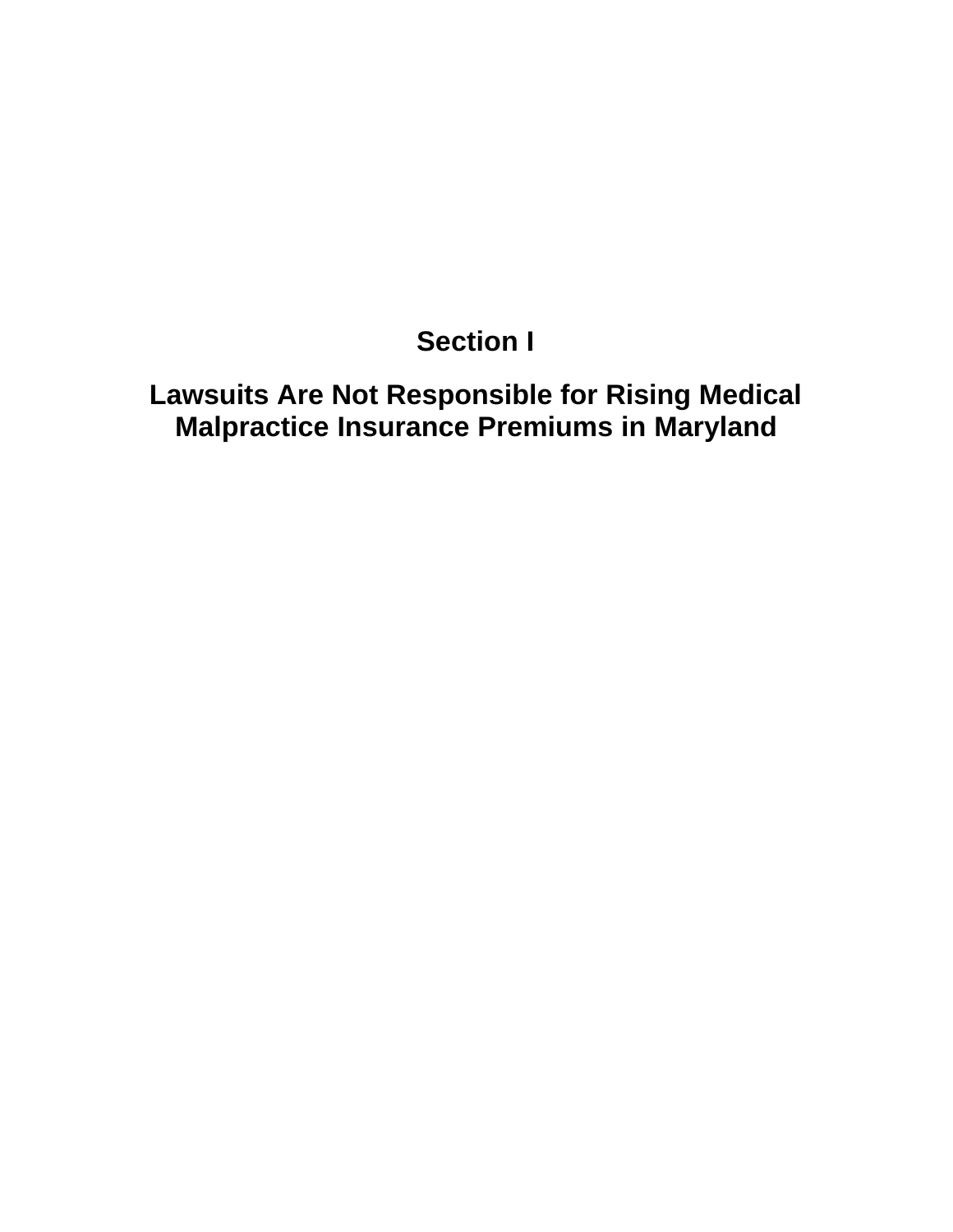### **Patients and Consumers Suffer the Real Costs of Medical Malpractice**

In 1999, the Institute of Medicine (IOM) estimated that from 44,000 to 98,000 Americans die in hospitals every year from *preventable* medical errors.<sup>6</sup> The IOM also estimated the costs to individuals, their families and society at large for these medical errors at \$17 billion to \$29 billion a year. These costs include disability and health-care costs, lost income, lost household production and the personal costs of care.

The true impact of medical malpractice in Maryland should be measured by the cost to patients and consumers, not the premiums paid by doctors and other health providers to their insurance companies. Extrapolating from the IOM findings, we estimate that there are 836 to 1,862 preventable deaths in Maryland each year that are due to preventable medical errors. The costs resulting from preventable medical errors to Maryland's residents, families and communities is estimated at \$323 million to \$551 million each year. But the cost of medical malpractice insurance to Maryland's health care providers is only \$155.1 million a year.<sup>7</sup> [See Figure 1]

### **Figure 1**

### **The Real Cost of Medical Malpractice to Maryland's Patients and Consumers v. Maryland's Health Care Providers**

### **836 – 1,862**

#### **Preventable Maryland Deaths Due to Medical Errors Each Year**

### **\$323 million – \$551 million**

**Maryland Costs Resulting from Preventable Medical Errors Each Year**

### **\$155.1 million**

#### **Cost of Maryland Health Care Providers' Annual Medical Malpractice Premiums**

*Sources:* Preventable deaths and costs are prorated based on population and based on estimates in *To Err Is Human*, Institute of Medicine, November 2000. Malpractice premiums are based on "Medical Malpractice Net Premium and Incurred Loss Summary," National Association of Insurance Commissioners, July 18, 2001.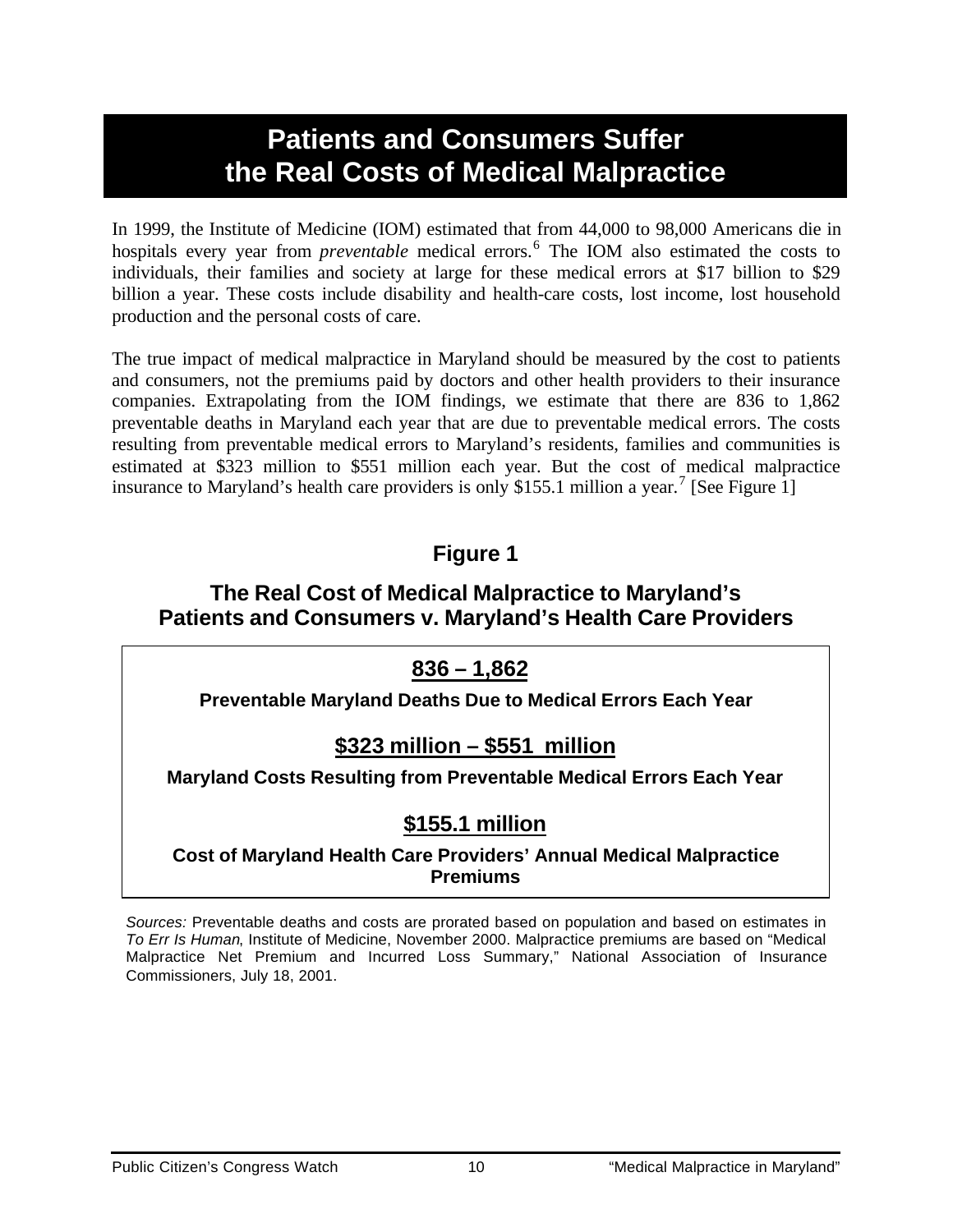# **Medical Malpractice Insurers Benefit from Declining Claims in Maryland**

In the national medical malpractice debate, proponents of tort law changes have claimed that increased litigation and jury awards have forced insurance companies to increase the medical liability insurance premiums they charge doctors. Less than a year ago, the chairman of Medical Mutual of Maryland echoed this rhetoric when he warned of "extreme pressure from skyrocketing jury awards."<sup>8</sup> What the chairman failed to note, however, is that Maryland state data show that the number of legal claims for medical malpractice has declined – not increased – since 1996.

• **The number of medical malpractice legal claims filed was 11.8 percent lower in 2002 than it was in 1996.** According to the Maryland Office of Health Claims Arbitration, which processes all medical malpractice claims exceeding \$25,000, there were 722 claims filed in Maryland in 1996, compared with 637 in 2002 – a decline of 85 claims, or 11.8 percent [See Figure 2] In fact, the number of legal claims filed for medical malpractice in 2002 was lower than it had been in five of the preceding six years.



**Figure 2**

*Source:* Office of Health Claims Arbitration, State of Maryland, 2003.

• **Claims filed against Medical Mutual declined 11.5 percent from 1996 to 2001.** The company reported 506 claims filed against it 1996 and 448 claims in 2001, the most current data available.<sup>9</sup>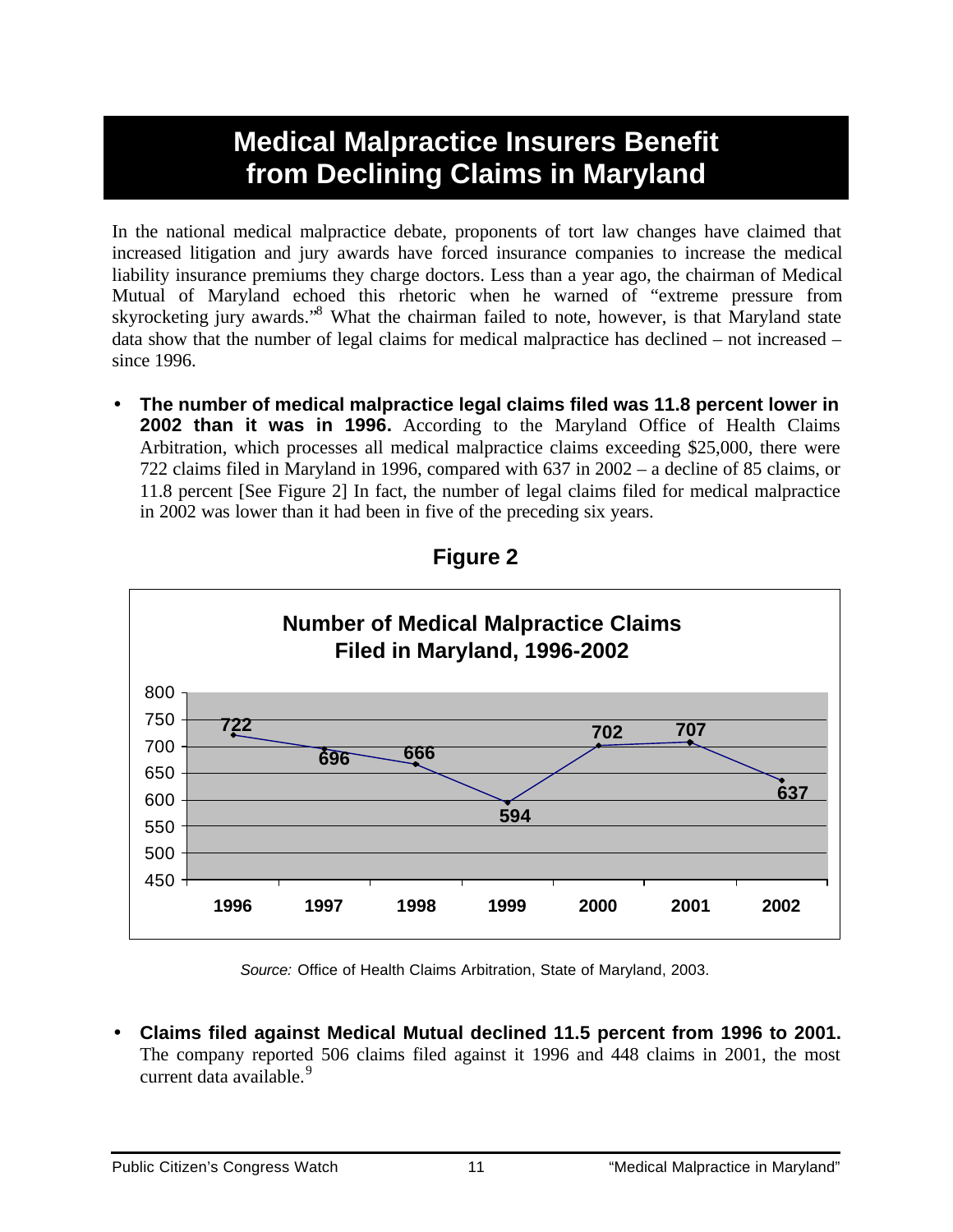### **Number of Medical Malpractice Legal Claims Filed per 100 Physicians in Maryland, 1996-2002**

|                                     | 1996 | 1997 | 1998 | 1999 | 2000 | 2001 | 2002 |
|-------------------------------------|------|------|------|------|------|------|------|
| <b>Malpractice</b><br><b>Claims</b> | 722  | 696  | 666  | 594  | 702  | 707  | 637  |
| Claims per 100<br><b>Physicians</b> | 3.4  | 3.3  | 3.1  | 2.7  | 3.2  | 3.2  | 2.8  |

*Sources:* National Practitioner Data Bank, Jan. 1, 1996 – Dec. 31, 2002. Calculations based on Maryland Board of Physicians report as submitted to Federation of State Medical Boards Physician Population Survey, 1996-2002.

• **The number of medical malpractice legal claims filed per physician has dropped 17.6 percent since 1996.** In 1996, there were 3.4 legal claims for medical malpractice per 100 Maryland physicians, compared with 2.8 claims per 100 physicians in 2002. [See Figure 3] This is based on a physician population in Maryland of 20,994 in 1996 and 22,559 in 2002, as reported by the Maryland Board of Physicians.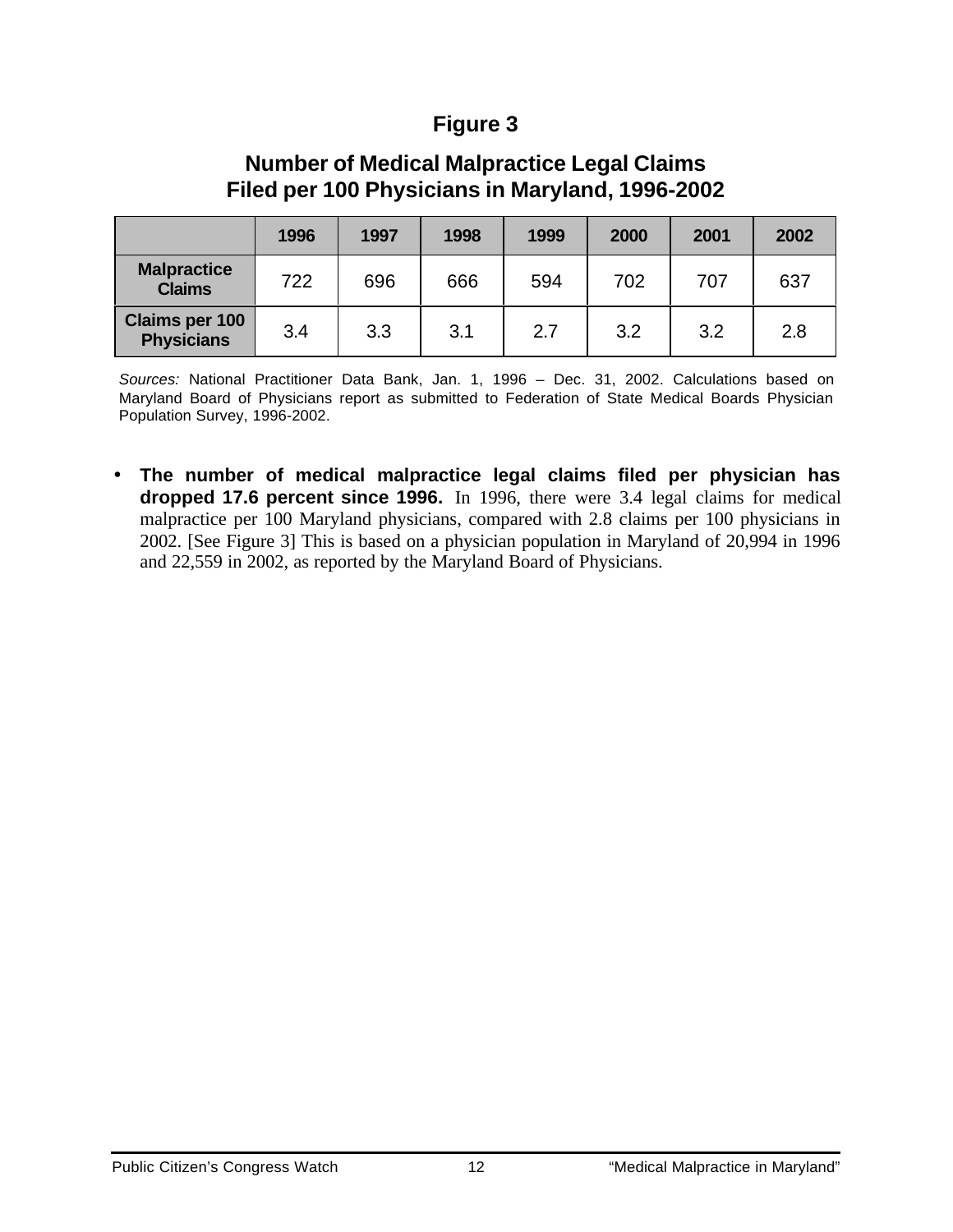# **Number of Payouts for Medical Malpractice Has Remained Flat in Maryland**

Federal government statistics contained in the National Practitioner Data Bank (NPDB) show no evidence that Maryland has experienced the sort of spike in medical malpractice payouts to injured patients that would justify a sharp increase in the premiums charged to physicians by Medical Mutual or other liability insurers. In fact, when measured against the growing physician population of the state, the rate of malpractice payouts has remained unchanged over the past seven years.

- **The number of medical malpractice payouts per Maryland physician has remained flat.** According to federal National Practitioner Data Bank data, in 1996, there were 230 medical malpractice payouts, and in 2002 there were 266 payouts – an increase of 15.6 percent, or 2.6 percent a year. [See Figure 4] But, this slight increase all but disappears when the growing number of doctors in the state is considered. There were 1.2 malpractice payouts per 100 Maryland physicians in 2002 – almost the same as the 1.1 ratio in 1996. [See Figure 5] Over the past six years, the number of malpractice payouts per 100 physicians has fluctuated in the very narrow range between 1.0 and 1.2.
- **Medicare's adjustment for the cost of malpractice insurance is lower for Maryland doctors than for doctors nationally.** A further indication that Maryland doctors are not unduly burdened by malpractice claims or malpractice costs can be found in the calculations by the federal Medicare actuary. According to the Medicare formula, Maryland doctors spend an average of only 2.4 to 2.9 percent of their practice incomes on malpractice insurance costs, compared with a national average of 3.2 percent.<sup>10</sup>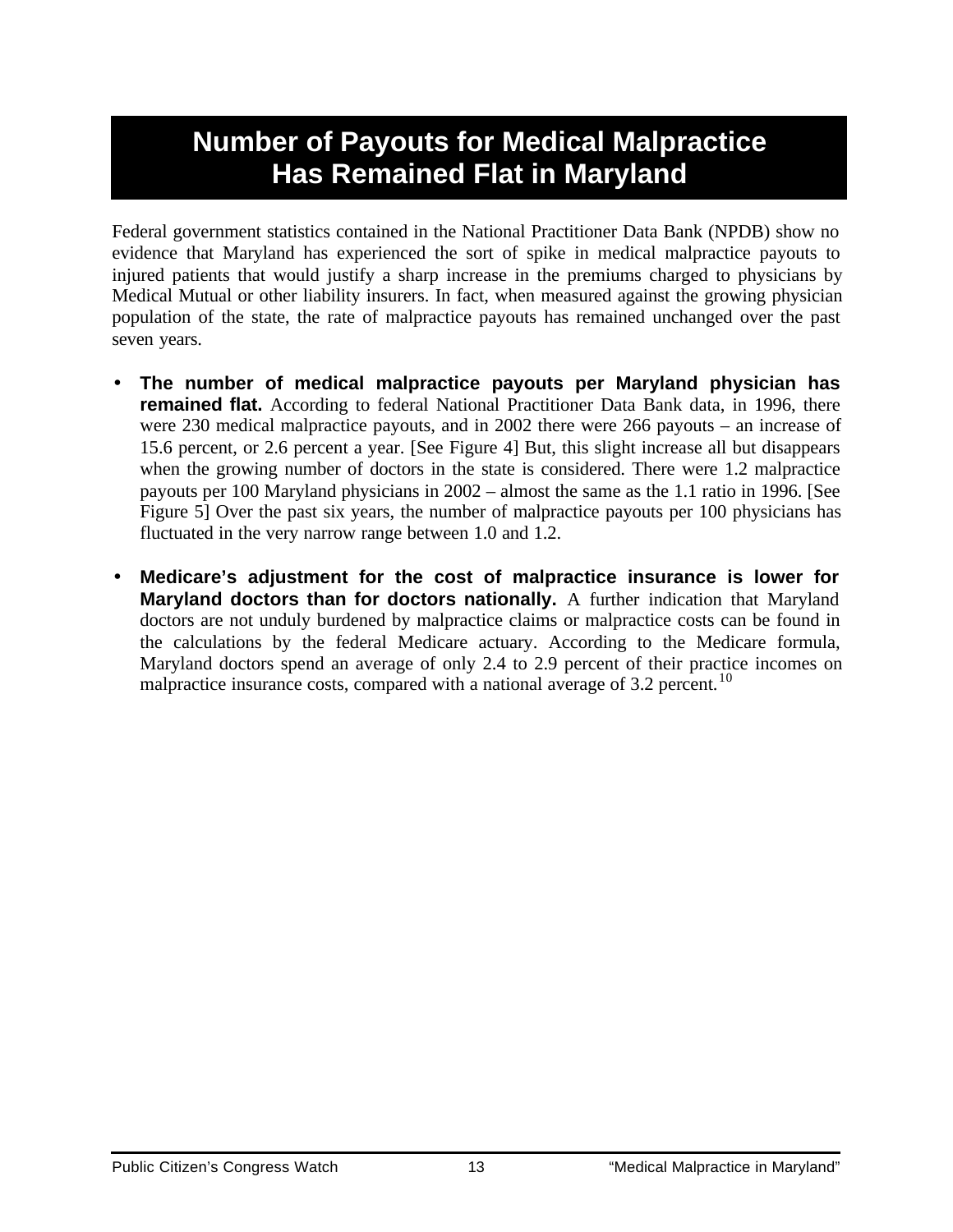**Figure 4**



*Source:* National Practitioner Data Bank, Jan. 1, 1996 – Dec. 31, 2002.

### **Figure 5**

### **Number of Medical Malpractice Payouts per 100 Physicians in Maryland, 1996-2002**

|                                      | 1996 | 1997 | 1998 | 1999 | 2000 | 2001 | 2002 |
|--------------------------------------|------|------|------|------|------|------|------|
| <b>Total Payouts</b>                 | 230  | 210  | 227  | 222  | 227  | 255  | 266  |
| Payouts per 100<br><b>Physicians</b> | 1.1  | 1.0  | 1.0  | 1.0  | 1.0  | 1.1  | 1.2  |

*Sources:* National Practitioner Data Bank, Jan. 1, 1996 – Dec. 31, 2002. Calculations based on Maryland Board of Physicians report as submitted to Federation of State Medical Boards Physician Population Survey, 1996-2002.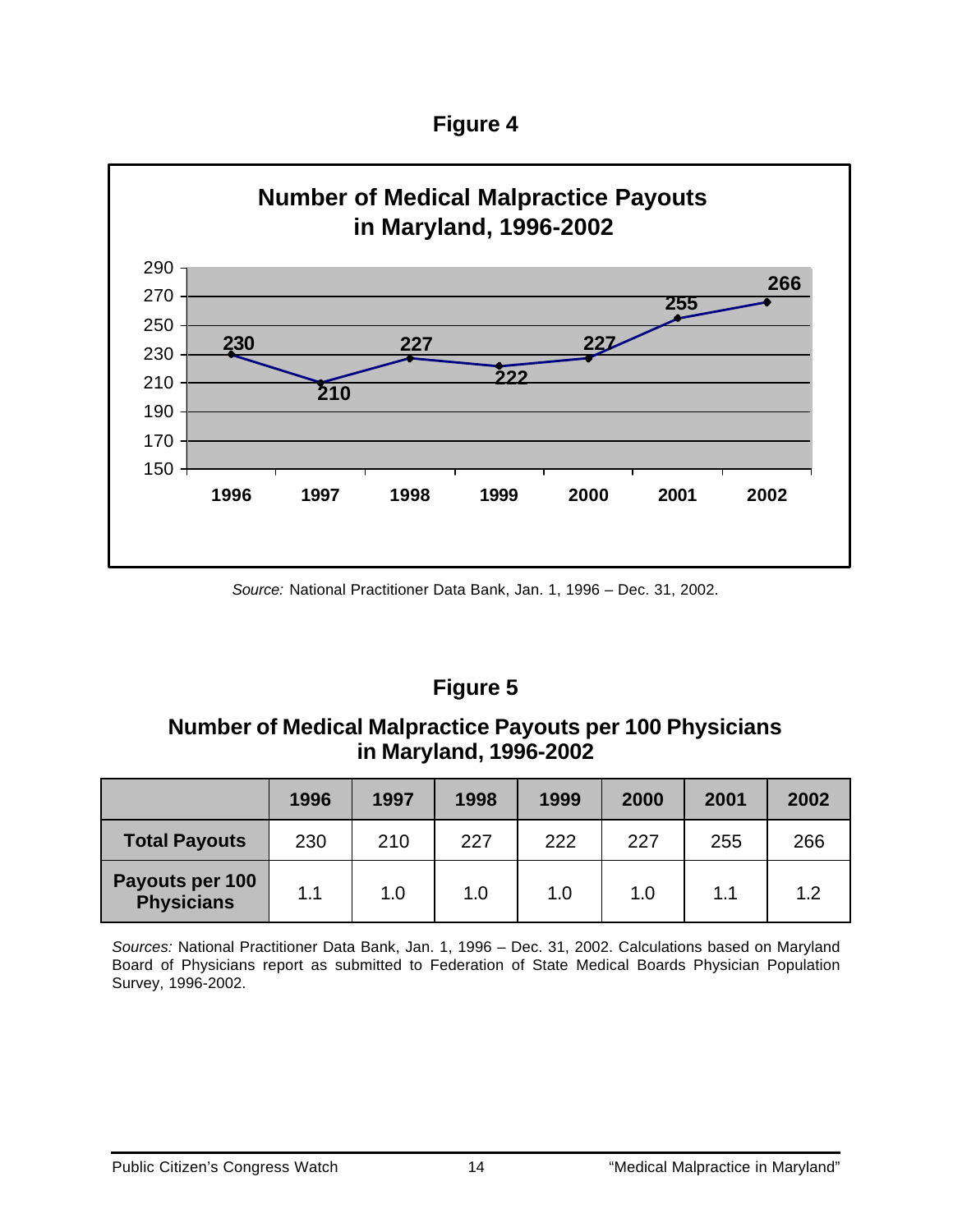# **Total Amount of Malpractice Payouts in Maryland Has Declined When Adjusted for Medical Inflation**

Medical Mutual's 28 percent rate increase comes at the end of a six-year period when statewide payouts for medical malpractice grew much more slowly than the cost of medical services.

• **The total amount of malpractice payouts in Maryland dropped almost 18 percent from 1996 to 2002, after adjusting for inflation.** According to the federal National Practitioner Data Bank, malpractice payouts in 1996 totaled \$71.3 million, compared with payouts of \$73.6 million in 2002 – an increase of \$2.3 million or only 3.2 percent over six years. [See Figure 6] However, malpractice payouts in Maryland declined 17.9 percent – from \$71.3 million in 1996 to \$58.5 million in 2002 – when the value of payouts is adjusted for medical services inflation. In equivalent dollars, liability insurers paid out \$12.8 million *less* in 2002 than they paid out in 1996.

### **Figure 6**

### **Total Medical Malpractice Payouts in Maryland v. Payouts Adjusted for Medical Services Inflation, 1996-2002**

| Year                         | <b>Total Amount</b><br>of Payouts | <b>Total Payouts</b><br>in 1996 Dollars<br>(Adjusted for Medical<br><b>Services Inflation Rate)</b> |
|------------------------------|-----------------------------------|-----------------------------------------------------------------------------------------------------|
| 1996                         | \$71.3 million                    | \$71.3 million                                                                                      |
| 1997                         | 52.5 million                      | 51.0 million                                                                                        |
| 1998                         | 57.1 million                      | 53.7 million                                                                                        |
| 1999                         | 51.1 million                      | 47.8 million                                                                                        |
| 2000                         | 62.5 million                      | 54.6 million                                                                                        |
| 2001                         | 68.0 million                      | 56.7 million                                                                                        |
| 2002                         | 73.6 million                      | 58.5 million                                                                                        |
| \$ Change<br>$(1996 - 2002)$ | \$2.3 million                     | $-($12.8 million)$                                                                                  |
| % Change<br>$(1996 - 2002)$  | 3.2%                              | - (17.9)%                                                                                           |

*Sources:* National Practitioner Data Bank, Jan. 1, 1996 – Dec. 31, 2002. Bureau of Labor Statistics – Medical Services CPI.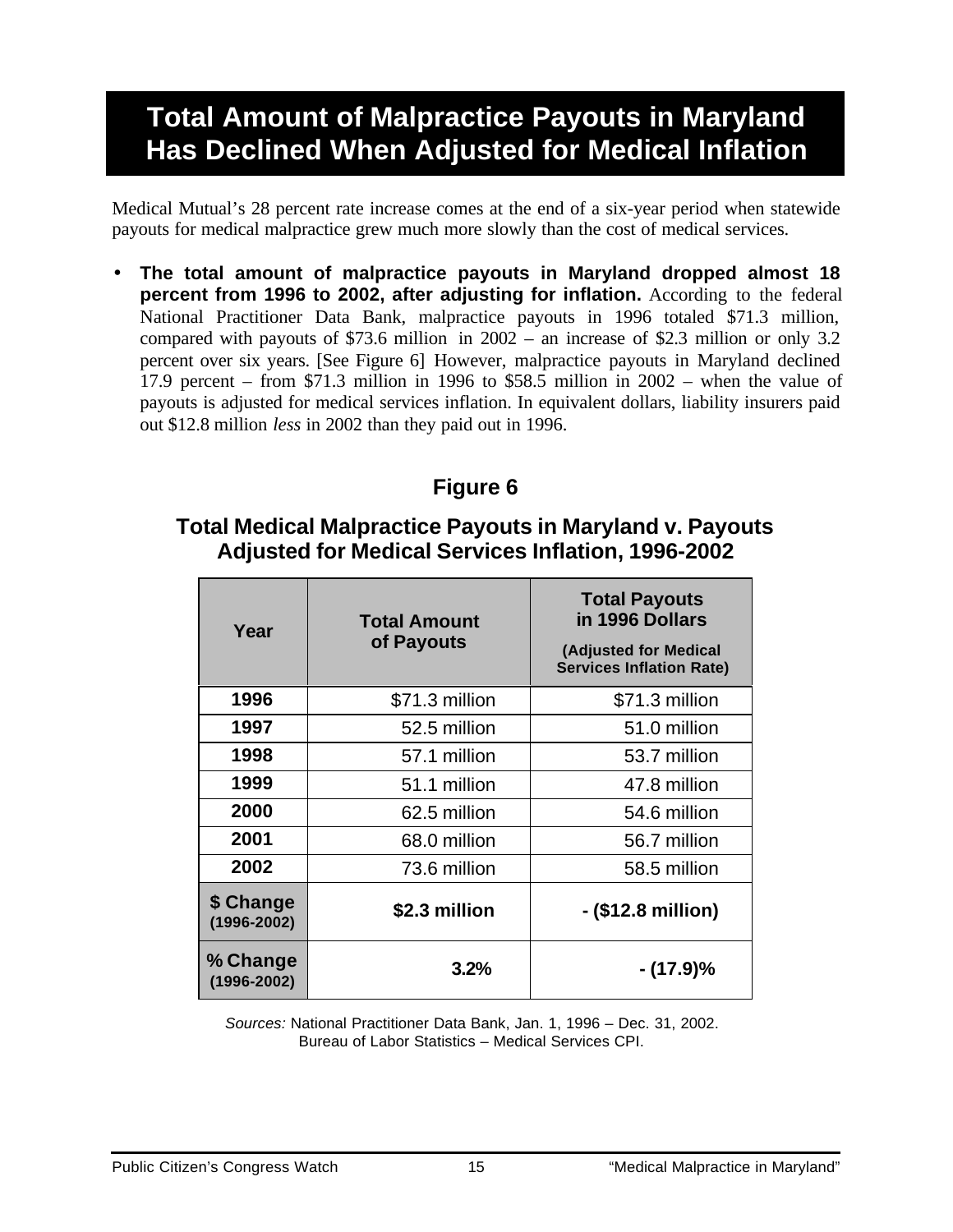# **Mean Malpractice Payouts in Maryland Has Declined Substantially**

In reaction to Medical Mutual's request for a 28 percent increase in rates, the Maryland State Medical Society, known as MedChi, quickly claimed that patient lawsuits and large payouts have pushed up the costs of malpractice insurance.

MedChi's executive director, T. Michael Preston – who also sits on Medical Mutual's board of directors – told the media, "What we're seeing is a growth in the multimillion dollar award, and it is those that drive the system."<sup>11</sup> And in similar fashion, Medical Mutual's president, David L. Murray, attempted to justify the rate increase by claiming that insurers are paying greater average amounts in malpractice cases.<sup>12</sup> Official data from the federal National Practitioner Data Bank, however, contradicts both assertions.

• **The mean medical malpractice payout in Maryland declined nearly 11 percent from 1996 to 2002.** NPDB data on payouts made to injured patients shows that the mean payout in 1996 was \$310,100, compared with a mean of \$276,842 in  $2002 - a$  drop of \$33,258 or 10.7 percent. [See Figure 7]



### **Figure 7**

*Sources:* National Practitioner Data Bank, Jan. 1, 1996 – Dec. 31, 2002. Bureau of Labor Statistics – Medical Services CPI.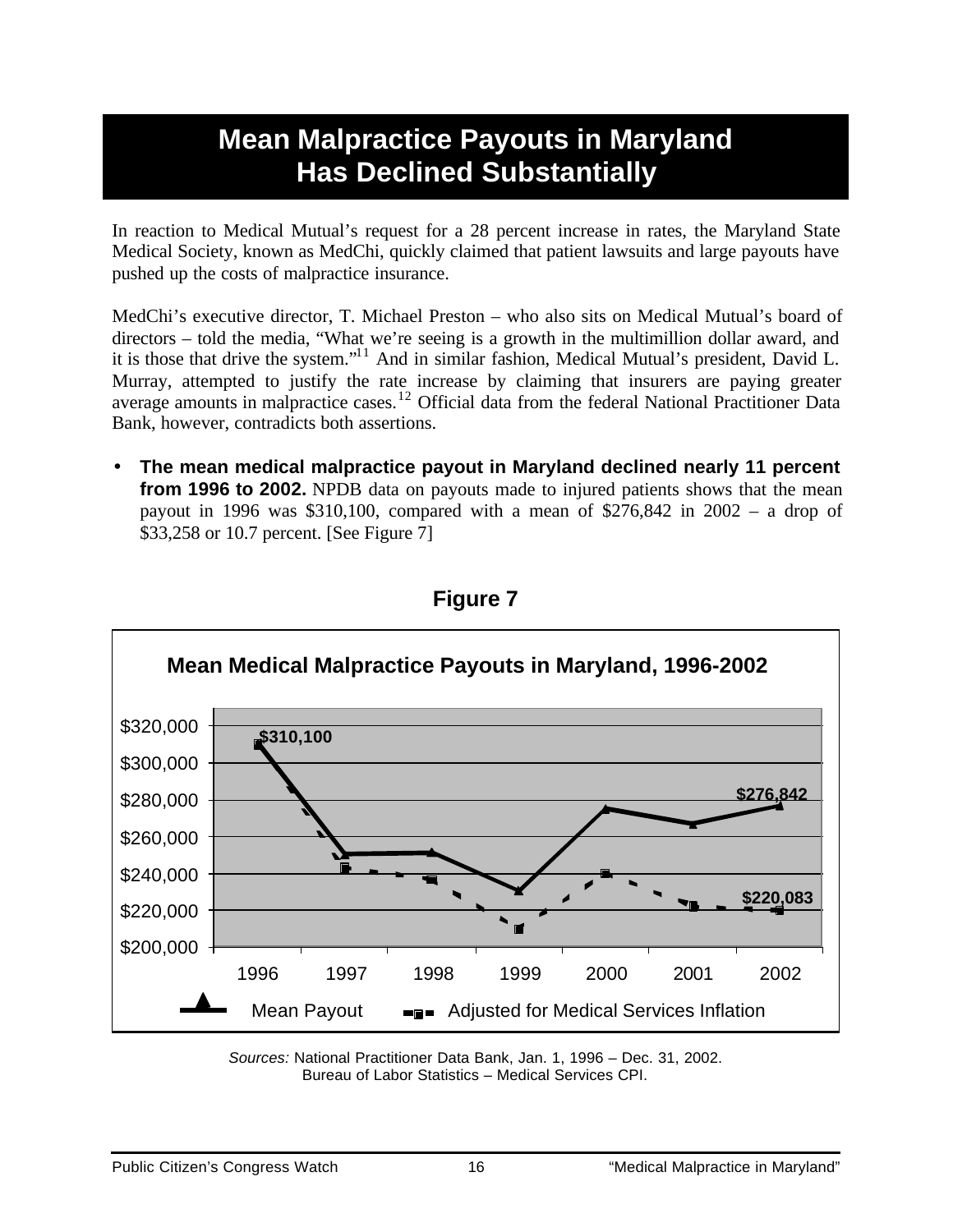- **Adjusted for the cost of medical services, the mean medical malpractice payout dropped 29 percent from 1996 to 2002.** The mean malpractice payout in Maryland dropped from \$310,100 in 1996 to \$220,083 in 2002 – a decline of 29 percent – when the value of payouts is adjusted for medical services inflation. In equivalent dollars, liability insurers made mean payouts that were \$90,017 *less* in 2002 than in 1996. [See Figure 7]
- **There were only three medical malpractice payouts of \$1 million in each of the past two years.** Contrary to claims from MedChi's executive director, NPDB data reveal that there has been no explosion of million-dollar malpractice payouts in Maryland. There were three such payouts reported in 2001 and three in 2002 – substantially fewer than the eight million-dollar payouts reported in 1996 and 2000. [See Figure 8] Moreover, the three million-dollar payouts in 2002 represent only 1 percent of the total number of payouts made that year.



*Source:* National Practitioner Data Bank, Jan. 1, 1996 – Dec. 31, 2002.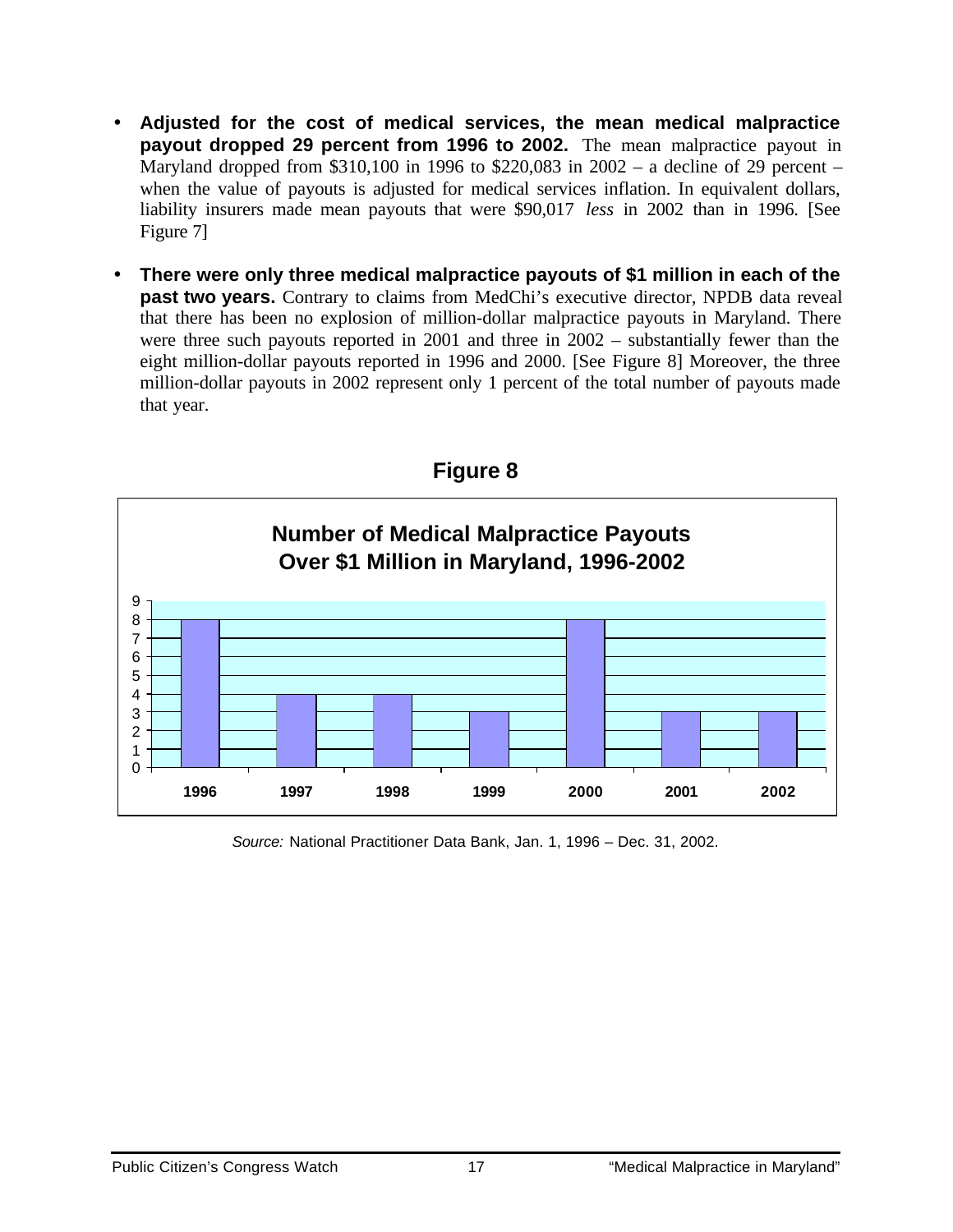# **There Is No Evidence of a Doctor Exodus**

MedChi officials responded quickly to Medical Mutual's 28 percent rate increase request with the dire warning that Maryland needs to impose stricter limits on malpractice compensation to patients or risk having many doctors quit their practices or leave the state.<sup>13</sup> Statistics reveal, however, that far from an "exodus" of doctors Maryland has experienced a steady increase in the number of doctors.

These statistics are reinforced by an August 2003 report from the General Accounting Office that debunked claims by the AMA and allied groups that fewer doctors were providing services in socalled medical malpractice "crisis states."<sup>14</sup> (See later section.)

- The number of resident doctors in Maryland has jumped by 1,565 since 1996, from 20,994 in 1996 to 22,559 in 2001. This is an overall increase of 7.5 percent, or 1.2 percent a year. [See Figure 9]
- Maryland had 38.2 doctors per 10,000 population in 2001, compared with a national average of 26.8 doctors per 10,000 population.<sup>15</sup> Maryland has the fourth highest ratio of doctors-topopulation among all 50 states and Washington, D.C.

### **Figure 9**

#### **Licensed Physicians and Osteopaths in Maryland – 1996-2002**

| Year            | <b>Maryland</b><br>Physicians |
|-----------------|-------------------------------|
| 1996            | 20,994                        |
| 1997            | 21,341                        |
| 1998            | 21,537                        |
| 1999            | 21,820                        |
| 2000            | 21,779                        |
| 2001            | 22,068                        |
| 2002            | 22,559                        |
| <b>Increase</b> | 1,565<br>7.4%                 |

*Source:* Maryland Board of Physicians, report submitted to Federation of State Medical Boards Physician Population Survey, 1996-2002.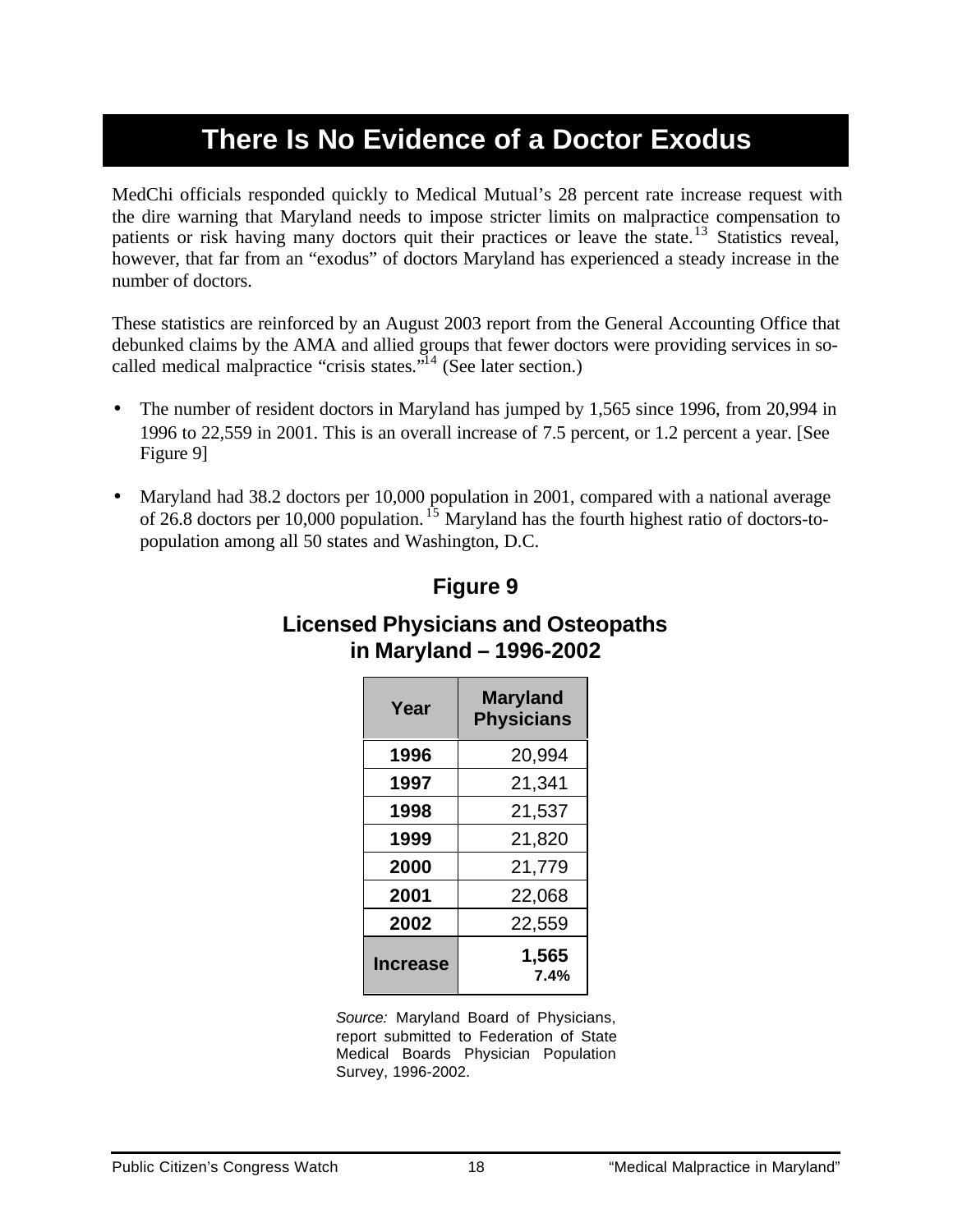# **Three Percent of Doctors Are Responsible for Half the Medical Malpractice Payouts in Maryland**

The insurance and medical communities have argued that medical malpractice litigation constitutes a giant "lottery," in which lawsuits are purely random events bearing no relationship to the care given by a physician. If the tort system is a lottery, it is clearly a rigged one, because some numbers come up more often than others. A small percentage of doctors have attracted multiple claims, and it is these doctors who are responsible for much of the malpractice in Maryland.

- According to the federal government's National Practitioner Data Bank, which covers malpractice judgments and settlements since September 1990, just 3 percent of Maryland's doctors have been responsible for 50.8 percent of malpractice payouts to patients. [See Figure 10] Overall, these 576 doctors, all of whom have made two or more payouts, have paid \$317.3 million in damages.
- Even more surprising, just 0.9 percent of Maryland doctors (180), each of whom has paid three or more malpractice claims, were responsible for 24.1 percent of all payouts.
- 89.4 percent of Maryland doctors have never made a malpractice payout.

### **Figure 10**

### **Number of Medical Malpractice Payouts to Patients and Amounts Paid by Maryland Doctors, 1990-2002**

| <b>Number of</b><br><b>Payout</b><br><b>Reports</b> | <b>Number of</b><br><b>Doctors That</b><br><b>Made Payouts</b> | Percent/<br><b>Total</b><br><b>Doctors</b><br>$(19,215)^*$ | <b>Total</b><br><b>Number of</b><br><b>Payouts</b> | <b>Total Amount</b><br>of Payouts | <b>Percent of</b><br><b>Total Number</b><br>of Payouts |
|-----------------------------------------------------|----------------------------------------------------------------|------------------------------------------------------------|----------------------------------------------------|-----------------------------------|--------------------------------------------------------|
| All                                                 | 2,037                                                          | 10.6%                                                      | 2,967                                              | \$653,453,300                     | 100.0%                                                 |
|                                                     | 1,461                                                          | 7.6%                                                       | 1,461                                              | \$336,185,800                     | 49.2%                                                  |
| 2 or More                                           | 576                                                            | 3.0%                                                       | 1,506                                              | \$317,267,500                     | 50.8%                                                  |
| 3 or More                                           | 180                                                            | 0.9%                                                       | 714                                                | \$137,701,550                     | 24.1%                                                  |
| 4 or More                                           | 67                                                             | 0.3%                                                       | 375                                                | \$68,134,500                      | 12.6%                                                  |
| 5 or More                                           | 33                                                             | 0.2%                                                       | 239                                                | \$39,551,000                      | 8.1%                                                   |

*Source:* National Practitioner Data Bank, Sept. 1, 1990 – Dec. 31, 2002.

*\* Note:* Based on Maryland's population of doctors as calculated by the American Medical Association for 1995, the closest year for which such data is available to the mid-point of the period studied.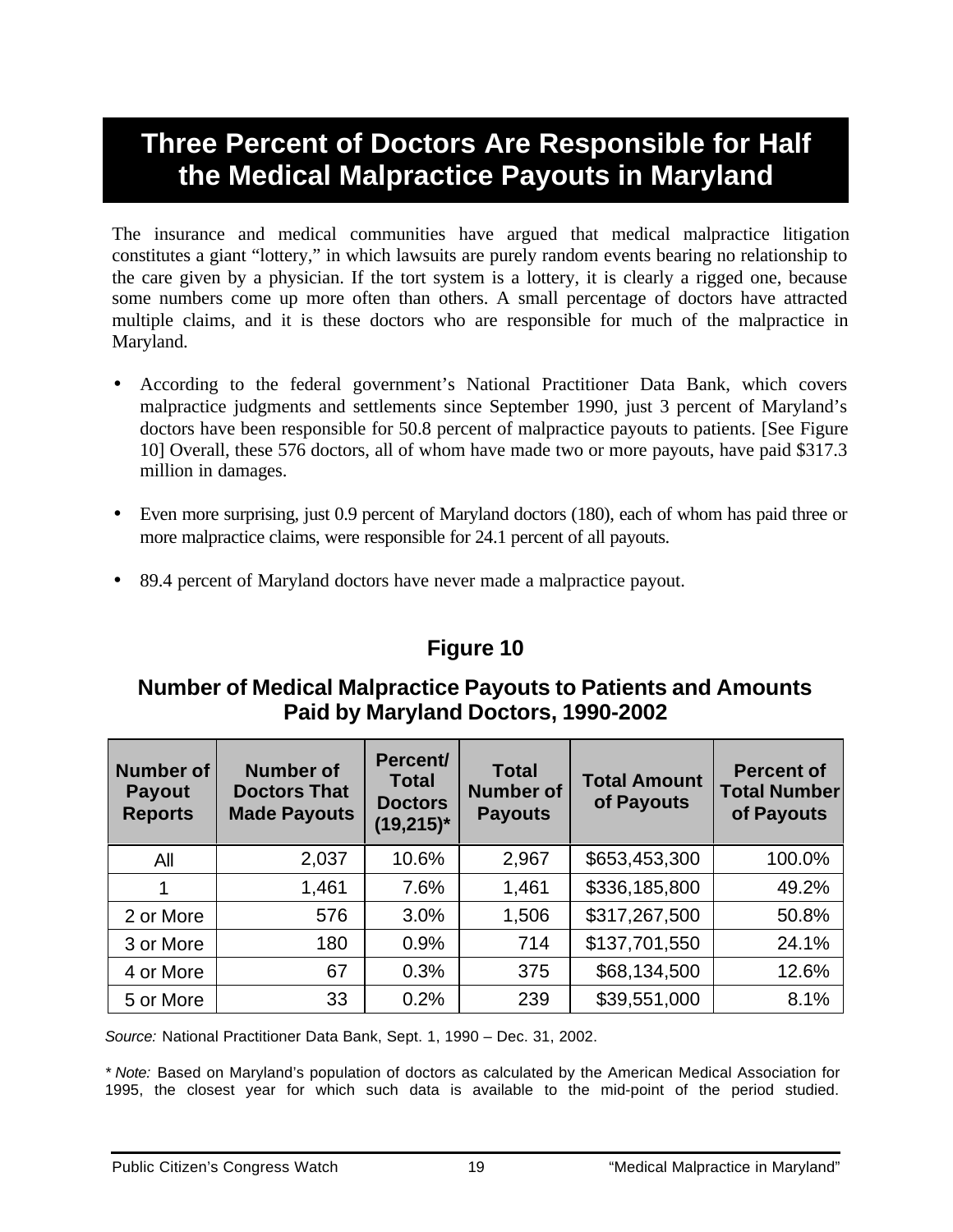# **Doctors with Repeated Malpractice Claims Against Them Suffer Few Consequences**

The Maryland Board of Physician Quality Assurance and the state's health care providers have been criticized in the media and by lawmakers for failing to rein in doctors who repeatedly commit medical errors and medical negligence.<sup>16</sup> According to the National Practitioner Data Bank and Public Citizen's analysis of NPDB data, Maryland doctors can make up to 10 malpractice payouts without facing more than a 50 percent chance that some disciplinary action (license suspension or revocation, or a limit on clinical privileges) will be taken against them. [See Figure 11]

- 14.1 percent (81 of 576) of Maryland doctors who made two or more malpractice payouts were disciplined by the Maryland Board of Physician Quality Assurance.<sup>17</sup>
- 20.6 percent (37 of 180) of Maryland doctors who made three or more malpractice payouts were disciplined by the board.
- 34.3 percent (23 of 67) of Maryland doctors who made four or more malpractice payouts were disciplined by the board.
- 42.4 percent (14 of 33) of Maryland doctors who made five or more malpractice payouts were disciplined by the board.
- Three of the six Maryland doctors who made 10 or more malpractice payouts (50 percent) were disciplined by the board.

### **Figure 11**

### **Maryland Doctors with Two or More Malpractice Payouts Who Have Been Disciplined (Reportable Licensure Actions) 1990-2002**

| <b>Number of</b><br><b>Payout</b><br><b>Reports</b> | <b>Number of</b><br><b>Doctors Who</b><br><b>Made</b><br><b>Payouts</b> | <b>Number of</b><br><b>Doctors with</b><br><b>One or More</b><br><b>Licensure</b><br><b>Actions</b> | Percentage of<br><b>Doctors with One</b><br>or More Licensure<br><b>Actions</b> |
|-----------------------------------------------------|-------------------------------------------------------------------------|-----------------------------------------------------------------------------------------------------|---------------------------------------------------------------------------------|
| 2 or More                                           | 576                                                                     | 81                                                                                                  | 14.1%                                                                           |
| 3 or More                                           | 180                                                                     | 37                                                                                                  | 20.6%                                                                           |
| 4 or More                                           | 67                                                                      | 23                                                                                                  | 34.3%                                                                           |
| 5 or More                                           | 33                                                                      | 14                                                                                                  | 42.4%                                                                           |
| 10 or More                                          | 6                                                                       | 3                                                                                                   | 50.0%                                                                           |

*Source:* National Practitioner Data Bank, Sept. 1, 1990 – Dec. 31, 2002.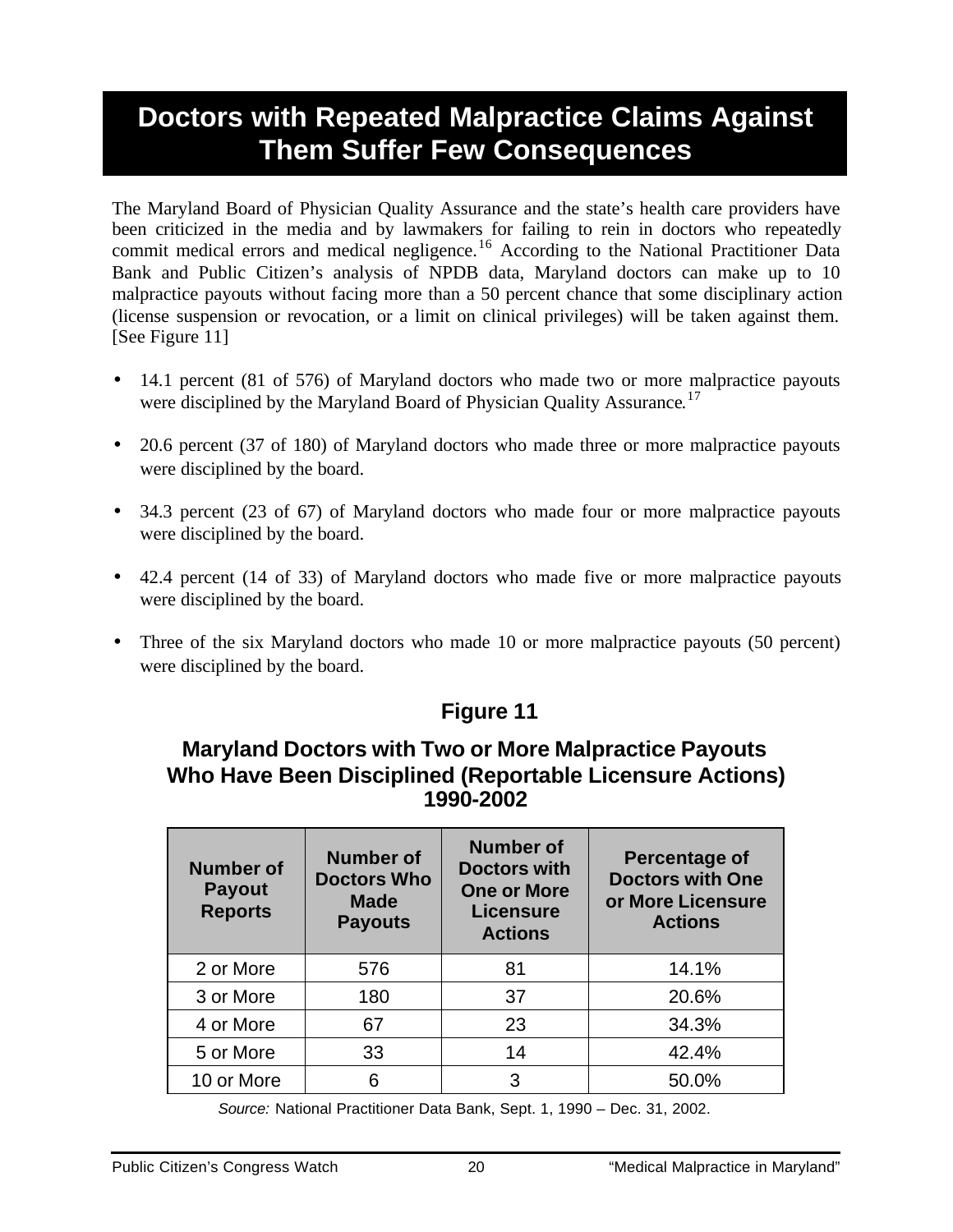# **Where's the Doctor Watchdog?**

Opportunities for Maryland to cut its rate of malpractice claims by reducing the frequency of medical errors and negligence have been undercut by the Maryland Board of Physician Quality Assurance's failure to diligently discipline doctors who commit repeated malpractice.

The board's poor performance, in fact, provoked the 2003 Maryland Legislature to create a new State Board of Physicians that will have slightly wider latitude in deciding on disciplinary actions and will be less reliant on the state medical society, MedChi, to perform investigations.<sup>18</sup> The chief lobbyist for MedChi, however, received public credit from the doctors' group for fighting off several reforms that would have made the disciplinary process any more stringent.<sup>19</sup>

A 2000 study by the state's Office of Legislative Audits found that the state Board of Quality Assurance failed to take action on 140 of 493 complaints against doctors within four years of receiving those complaints.<sup>20</sup> This was among the shortcomings that prompted lawmakers to seek improvements in the physician discipline process – an effort that failed in 2002 after heavy lobbying by MedChi.<sup>21</sup> This led one frustrated legislator to complain to the media that the Board of Quality Assurance "is very geared toward doing nothing."<sup>22</sup>

A bill reforming doctor discipline finally passed the Maryland Legislature in 2003, but only after MedChi prevented the state from adopting the standard of a "preponderance of evidence" in most investigations – a standard that the Federation of State Medical Boards says is used in two-thirds of all states.<sup>23</sup> The state will continue to judge doctors by the harder-to-prove standard of "clear" and convincing evidence" in all cases except those involving non-medical transgressions, such as drug offenses or assaults.<sup>24</sup>

• **The Maryland Board of Quality Assurance has been among the nation's least diligent when it comes to disciplining doctors.** In 2002, Maryland ranked 46<sup>th</sup> among all states and the District of Columbia for the frequency at which it takes serious disciplinary actions against doctors for incompetence, misprescribing drugs, sexual misconduct, criminal convictions, ethical lapses or other offenses. In 2002, the Maryland Board of Physician Quality Assurance levied serious sanctions against only 39 of its 21,833 doctors, according to Public Citizen's Health Research Group ranking of the rate of state medical boards' serious disciplinary actions in  $2002$ <sup>25</sup>

Nationally in 2002, there were 3.6 serious actions taken for every 1,000 physicians. The rate of serious actions by the Maryland board were half that  $-1.8$  per 1,000 physicians  $$ and was roughly one-sixth of the rate in Wyoming, which is the top-ranked state with 11.9 serious actions per  $1,000$  physicians.<sup>26</sup>

Over the past decade, Maryland has descended sharply in its rate of doctor discipline, from its best ranking of 19th in 1993 to its worst ranking of  $46<sup>th</sup>$  in 2002. In seven of the last 10 years, Maryland has been rated in the bottom half of all states.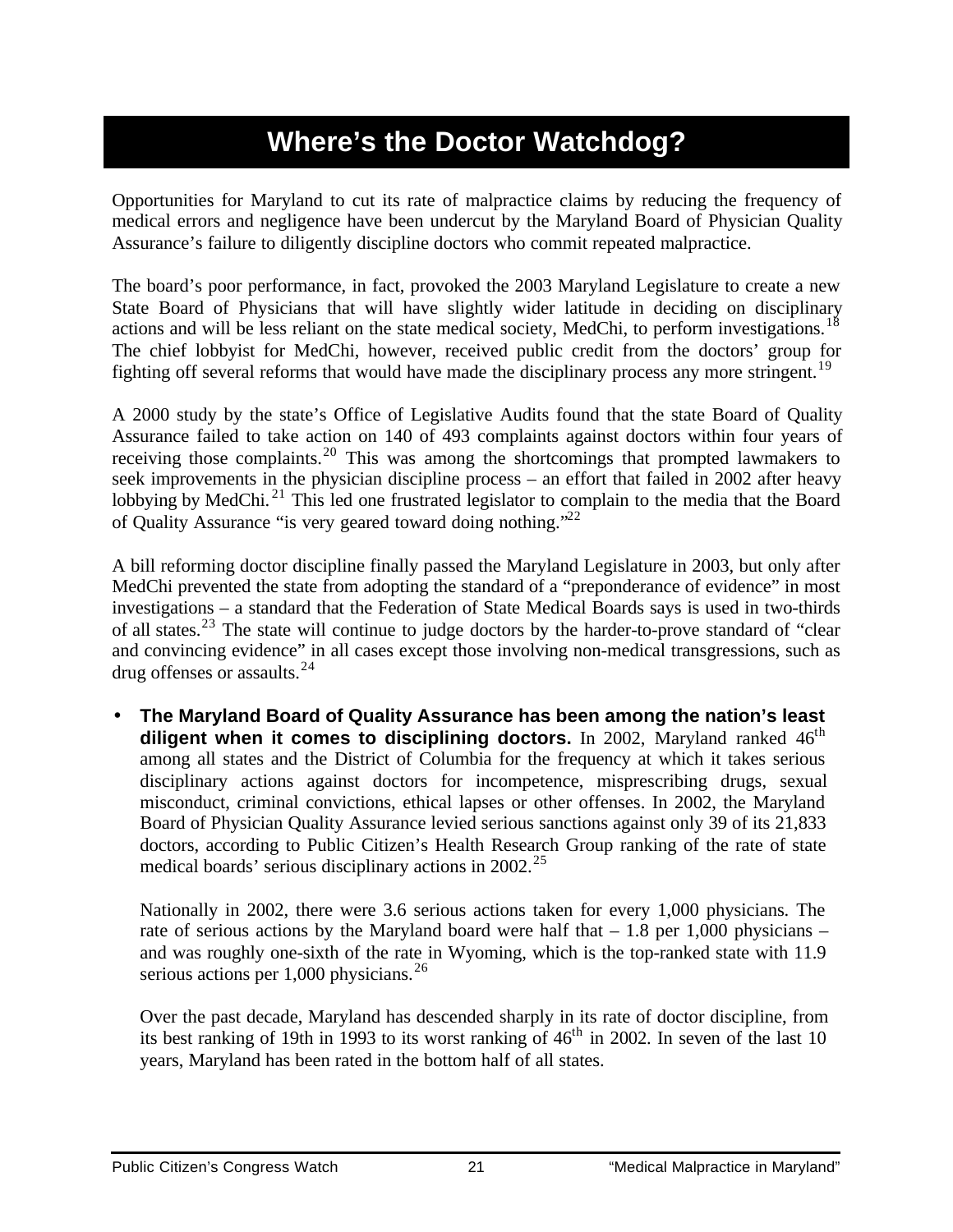# **Congressional Watchdog Agency Finds Claim of Malpractice Insurance "Crisis" Unsubstantiated**

In recent months, MedChi has made claims that Maryland doctors are about to face a medical malpractice crisis and that the health of Maryland residents will be at risk as doctors leave certain types of specialties – if not the state. These claims are similar to those made by doctors in other states over the last year – and they have largely been found to be unsubstantiated.

A study released in August 2003 by the General Accounting Office (GAO) essentially found that the American Medical Association and other medical-provider groups manufactured a "crisis" in health-care access to push their agenda of changing the medical malpractice system to take away patients' legal rights.<sup>27</sup> Ironically, the report was requested by three Republican House committee chairs who support restricting patients' legal rights in malpractice cases.

Congressional lawmakers earlier this year considered a measure to cap non-economic damages provided to victims of medical malpractice at \$250,000. Proponents of the measure regularly cited the AMA's information.

The GAO compared conditions in five AMA-designated "crisis states" – Florida, Mississippi, Nevada, Pennsylvania, West Virginia – to four states that the GAO determined had no reported problems – California, Colorado, Minnesota and Montana. Eighteen of the GAO report's 41 pages are devoted to debunking claims that doctors in AMA-designated "crisis states" were no longer providing care to patients. Principle findings include:

- The volume of medical care delivered to patients in the five crisis states had *increased* during the period in which the AMA suggested it was decreasing.
- The overall number of doctors in the AMA-designated "crisis states" had not declined, echoing findings made by Public Citizen in reports on medical malpractice conditions in states released earlier this year.  $28$
- The AMA's claims that medical services were unavailable in particular areas were untrue. The investigators found that other factors, such as the rural character or economic circumstances of an area, created conditions that made it hard to attract or keep physicians.

The GAO report indicates that the AMA quarreled with these findings when shown the agency's first draft, but that GAO researchers concluded the AMA complaints were unfounded. Although the AMA could have offered the GAO access to its own Physician Masterfile, which the AMA calls the most comprehensive source of physician data in existence, the AMA did not provide the data and instead quibbled with other methodological details.

Among the GAO's other findings: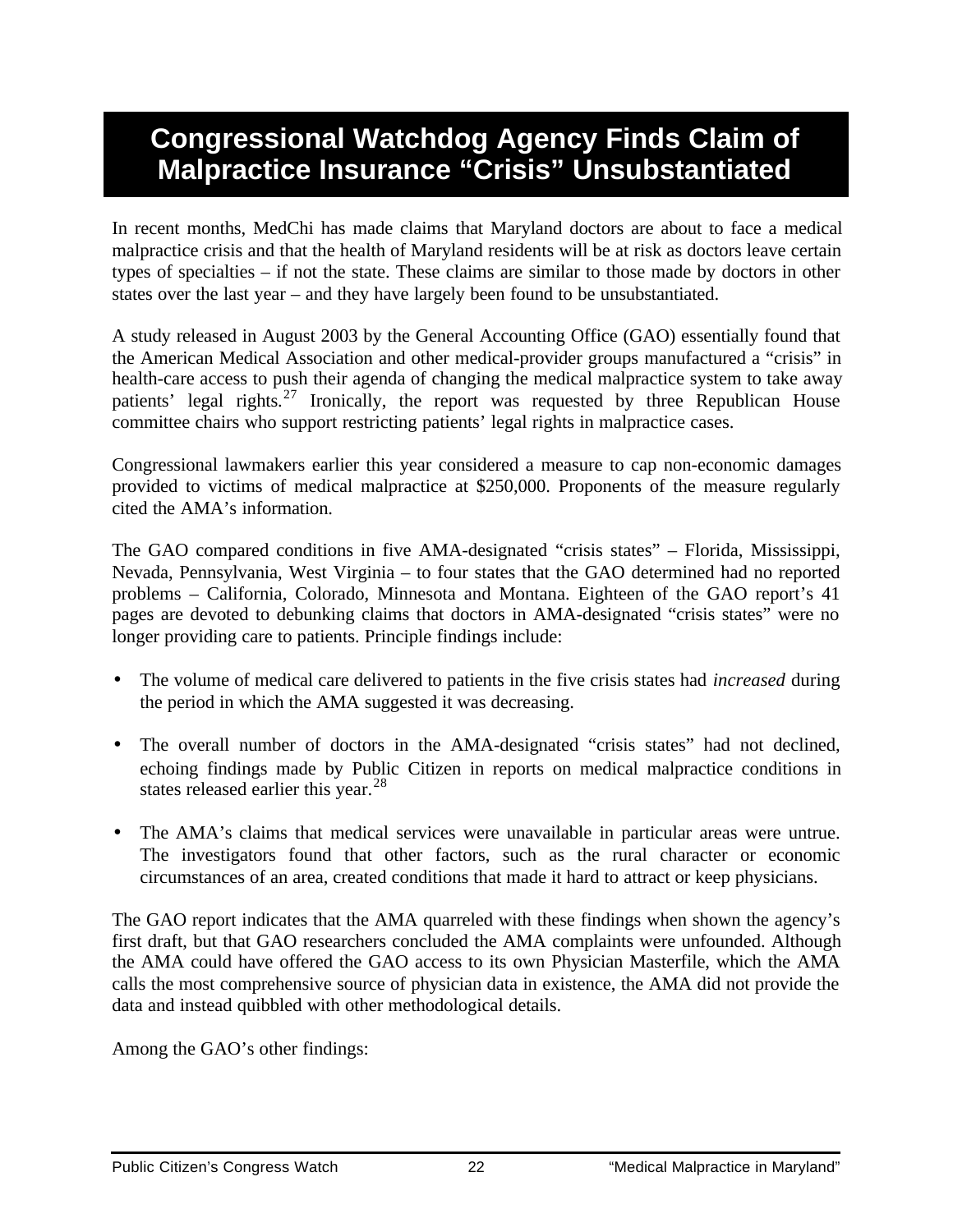- In Florida, where Gov. Jeb Bush has shepherded a cap on damages to passage in the Legislature, "Reports of physician departures … were anecdotal, not extensive, and in some cases … inaccurate. For example, state medical society officials told us that Collier and Lee counties lost all of their neurosurgeons due to malpractice concerns; however, we found at least five neurosurgeons currently practicing in each county as of April 2003. … [O]ver the past 2 years the number of new medical licenses issued has increased and physicians per capita has remained unchanged."<sup>29</sup>
- "In Nevada, 34 OB/GYNs reported leaving, closing practices, or retiring due to malpractice concerns; however, confirmatory surveys conducted by the Nevada State Board of Medical Examiners found nearly one-third of these reports were inaccurate. … Random calls [GAO] made to 30 OB/GYN practices in Clark County found that 28 were accepting new patients. … Similarly, of the 11 surgeons reported to have moved or discontinued practicing, the board found four were still practicing."<sup>30</sup>
- "In Pennsylvania, despite reports of physician departures, the number of physicians per capita in the state has increased slightly during the past six years. The Pennsylvania Medical Society reported that between 2002 and 2003, 24 OB/GYNs left the state due to malpractice concerns; however, the state's population of women age 18 to 40 fell by 18,000 during the same time period." $31$
- Job actions by the AMA, its state affliates, and member doctors to protest rising insurance rates limited the access of their patients to certain medical services. Specifically, the GAO found that in Nevada, "To draw attention to their concerns about rising medical malpractice premiums, over 60 orthopedic surgeons in [Clark] County withdrew their contracts with the University of Nevada Medical Center, causing the state's only Level I trauma center to close for 11 days in July 2002." And, in Florida, "at least 19 general surgeons who serve [Jacksonville's] hospitals took leaves of absence beginning in May 2003 when state legislation capping noneconomic damages for malpractice cases at \$250,000 was not passed."<sup>32</sup>
- AMA "surveys" of doctors were not reliable. "Survey data used [by AMA] to identify service cutbacks in response to physician concerns about malpractice pressures are not likely representative of the actions taken by all physicians. … AMA recently reported that about 24 percent of physicians in high-risk specialties responding to a national survey have stopped providing certain services; however, the response rate for this survey was low (10 percent overall), and AMA did not identify the number of responses associated with any particular service."<sup>33</sup>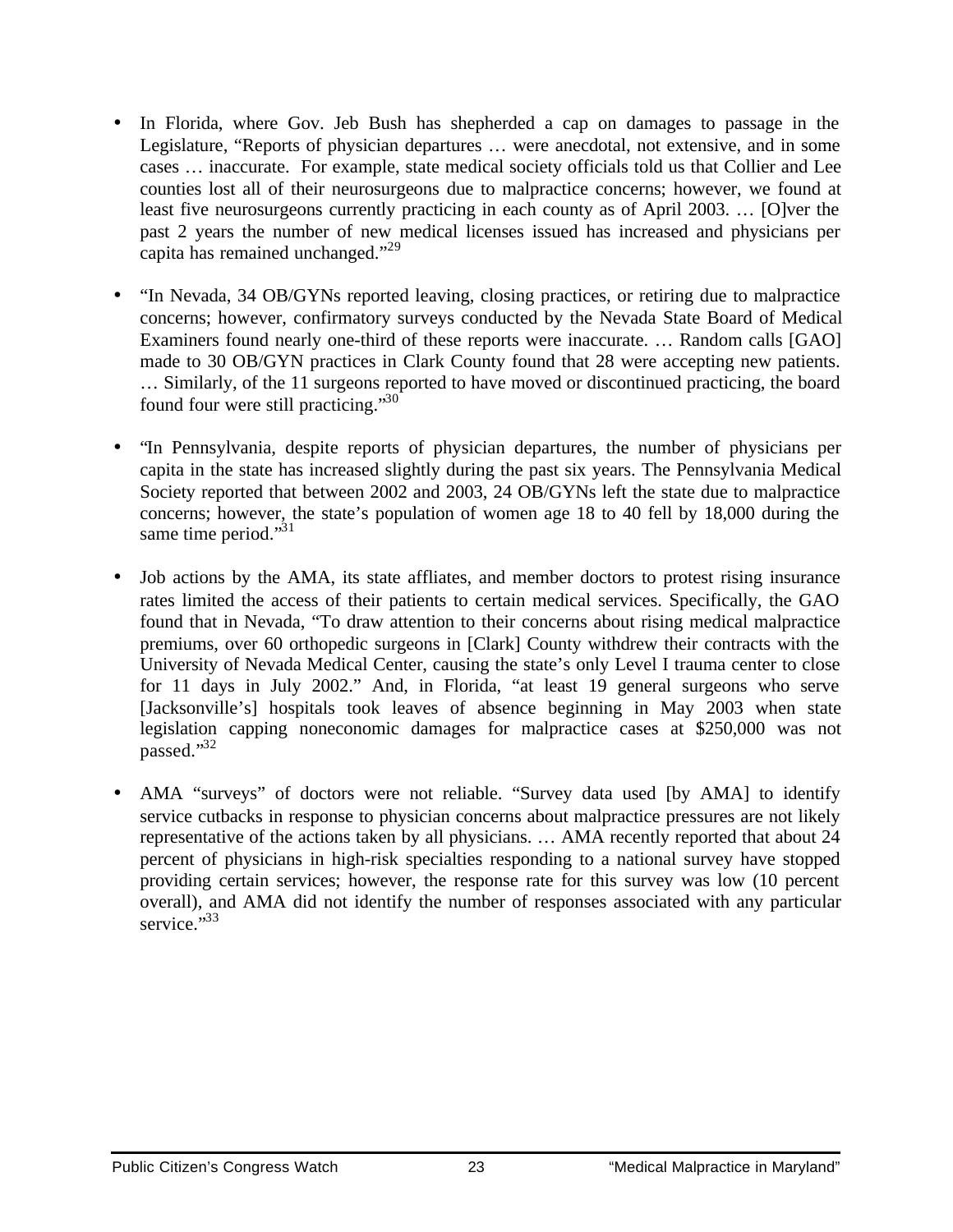# **Rather than Facing "Runaway Litigation," Doctors Benefit from a Claims Gap**

Although no comparable studies have been cited in Maryland, there is convincing evidence from around the nation that the majority of patients who suffer injuries from medical malpractice never file lawsuits.

- **A landmark Harvard Medical Practice Study found that only a small percentage of medical errors result in lawsuits.** Twelve years ago, Harvard researchers using a sample of hospitalizations in New York State compared medical records to claims files. They found that only one in 7.6 instances of medical negligence committed in hospitals results in a malpractice claim.<sup>34</sup> Researchers replicating this study made similar findings in Colorado and Utah.<sup>35</sup> [See Figure 12]
- **Actual numbers collected by government agencies show a similar claims gap.** A Florida statute requires hospitals to report "adverse incidents," defined as "an event over which health care personnel could exercise control" that results in death or injury. Tables prepared by Florida's Agency for Health Care Administration have compared reports of adverse incidents to filing of new malpractice claims. From 1996 through 1999, Florida hospitals reported 19,885 incidents but only 3,177 medical malpractice claims.<sup>36</sup> In other words, for every six preventable medical errors only one claim is filed. [See Figure 13]
- **Malpractice insurance costs amount to only 3.2 percent of the average physician's revenues.** According to experts at the federal government's Medicare Payment Advisory Commission (MedPAC), who have no axe to grind about medical liability, liability insurance premiums make up just a tiny part of a physician's expenses and have increased by only 4.4 percent over the last year.<sup>37</sup> The increase in this expense is noticeable primarily because of the decreases in reimbursements that doctors are receiving from HMOs and government health programs.
- **The compensation gap helps explain why, although medical injuries are costly, expenditures on medical liability comprise less than 1 percent of overall health care costs.** As the Congressional Budget Office reported, "Malpractice costs account for a very small fraction of total health care spending; even a very large reduction in malpractice costs would have a relatively small effect on total health plan premiums. In addition, some of the savings leading to lower medical malpractice premiums—those savings arising from changes in the treatment of collateral-source benefits would represent a shift in costs from medical malpractice insurance to health insurance.<sup>338</sup>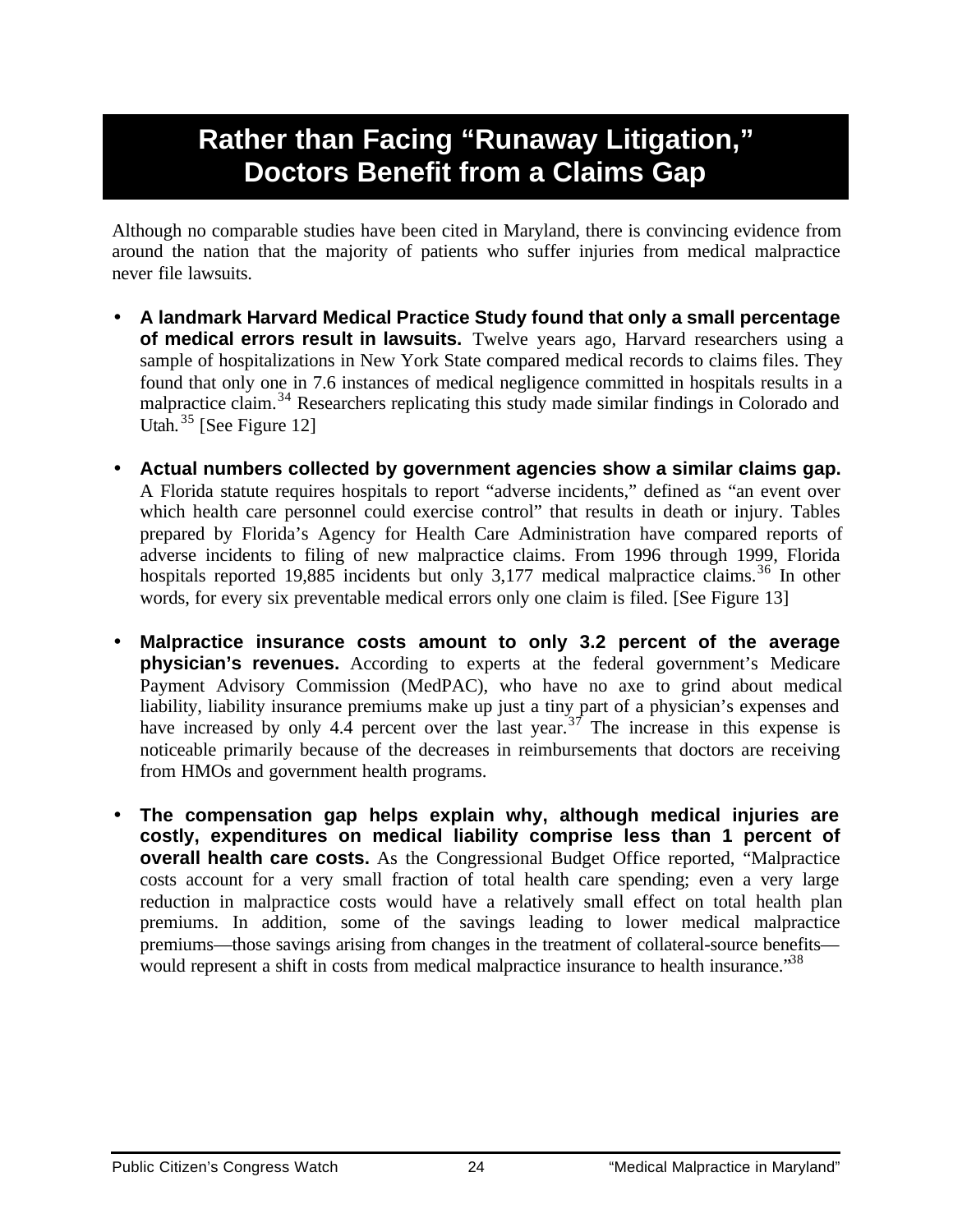

*Source:* Harvard Medical Practice Study Group, *Patients, Doctors and Lawyers: Medical Injury, Malpractice Litigation, and Patient Compensation in New York* (1990); Studdert et al, "Beyond Dead Reckoning: Measures of Medical Injury Burden, Malpractice Litigation, and Alternative Compensation Models from Utah and Colorado," 33 Ind. L. Rev. 1643 (2000).



*Source:* The Agency for Health Care Administration, Division of Health Quality Assurance. Reported malpractice claims by district compared to reported adverse incidents 1996, 1997, 1998, 1999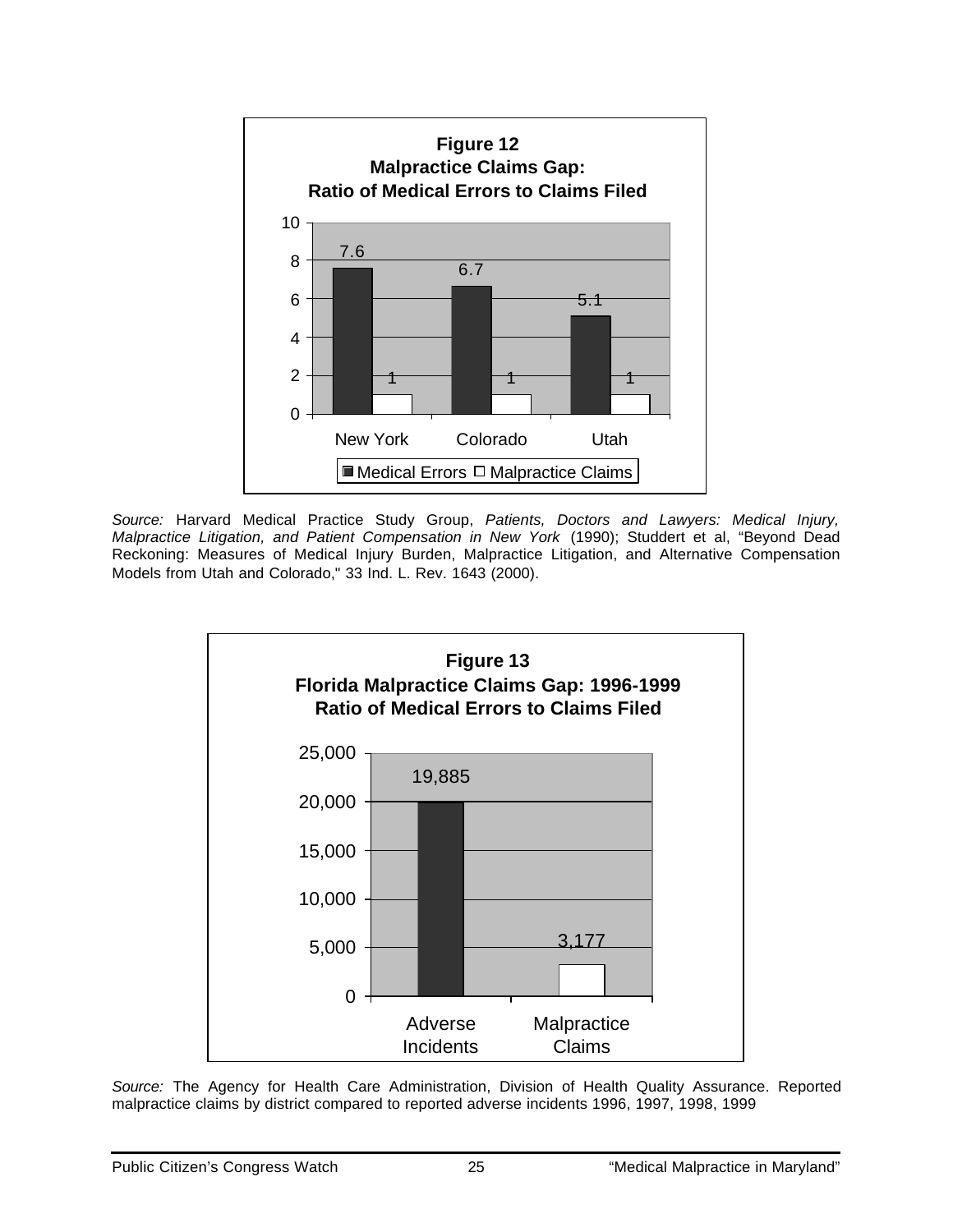# **Few Malpractice Lawsuits Are "Frivolous"**

When Medical Mutual of Maryland filed for its 2003 rate increase, the company and members of the state medical society, known as MedChi, were quick to blame the rising cost of malpractice insurance premiums on so-called "frivolous" lawsuits brought by patients.<sup>39</sup>

President Bush and some members of the U.S. Senate and House have made similar comments about "frivolous lawsuits" in their efforts to promote a federal medical malpractice bill that would place caps on pain-and-suffering awards to injured patients.<sup>40</sup>

In reality, medical malpractice cases are brought on a contingency fee basis, meaning the attorney receives payment only in the event there is a settlement or verdict. If the claim is closed without payment, the attorney does not receive a fee. Since attorneys must earn money to stay in business, it follows that they would not intentionally take on a non-meritorious case.

- **The high cost of preparing a medical malpractice case discourages frivolous claims – and meritorious claims as well.** Medical malpractice cases are very expensive for plaintiffs' attorneys to bring, with out-of-pocket costs for cases settled at or near the time of trial (when most cases are settled) ranging from \$15,000 to \$25,000.<sup>41</sup> If the case goes to trial, the costs can easily be doubled.<sup>42</sup> These costs do not include the plaintiff's attorney's time, and an attorney pursuing a frivolous case incurs opportunity costs in not pursuing other cases. An attorney incurs expenses beginning with the determination of whether a case has merit. First, the attorney is required to obtain copies of the patient's medical records from all the providers for analysis by a competent medically trained person. If that initial consultation reveals a likelihood of medical negligence, the records must then be submitted to medical specialists, qualified to testify in court, for final review. Typically, the records must be sent to experts outside of the plaintiff's state, as physicians within the state will refuse to testify against local colleagues. As a result, the experts who agree to review records and testify can and do charge substantial fees. Fees from \$1,000 per hour to several thousand dollars are not uncommon.<sup>43</sup> Discovery involves taking the sworn testimony of witnesses and experts. Such depositions cost \$300 and up, depending upon their length and complexity. If an expert witness is deposed, the plaintiff's attorney is charged for the witness' preparation time and time attending the deposition.
- **The small numbers of claims pursued to a defense verdict are not frivolous.** Researchers at the American Society of Anesthesiologists arranged for pairs of doctors to review 103 randomly selected medical negligence claims files.<sup>44</sup> The doctors were asked to judge whether the anesthesiologist in question had acted reasonably and prudently. The doctors only agreed on the appropriateness of care in 62 percent of the cases; they disagreed in 38 percent of cases. The researchers concluded, "These observations indicate that neutral experts (the reviews were conducted in a situation that did not involve advocacy or financial compensation) commonly disagree in their assessments when using the accepted standard of reasonable and prudent care." The percentage of all medical malpractice claims that go to trial is only 6.6 percent, according to PIAA, meaning that the parties and their attorneys ultimately reach agreement about liability five times more often than neutral doctors do. If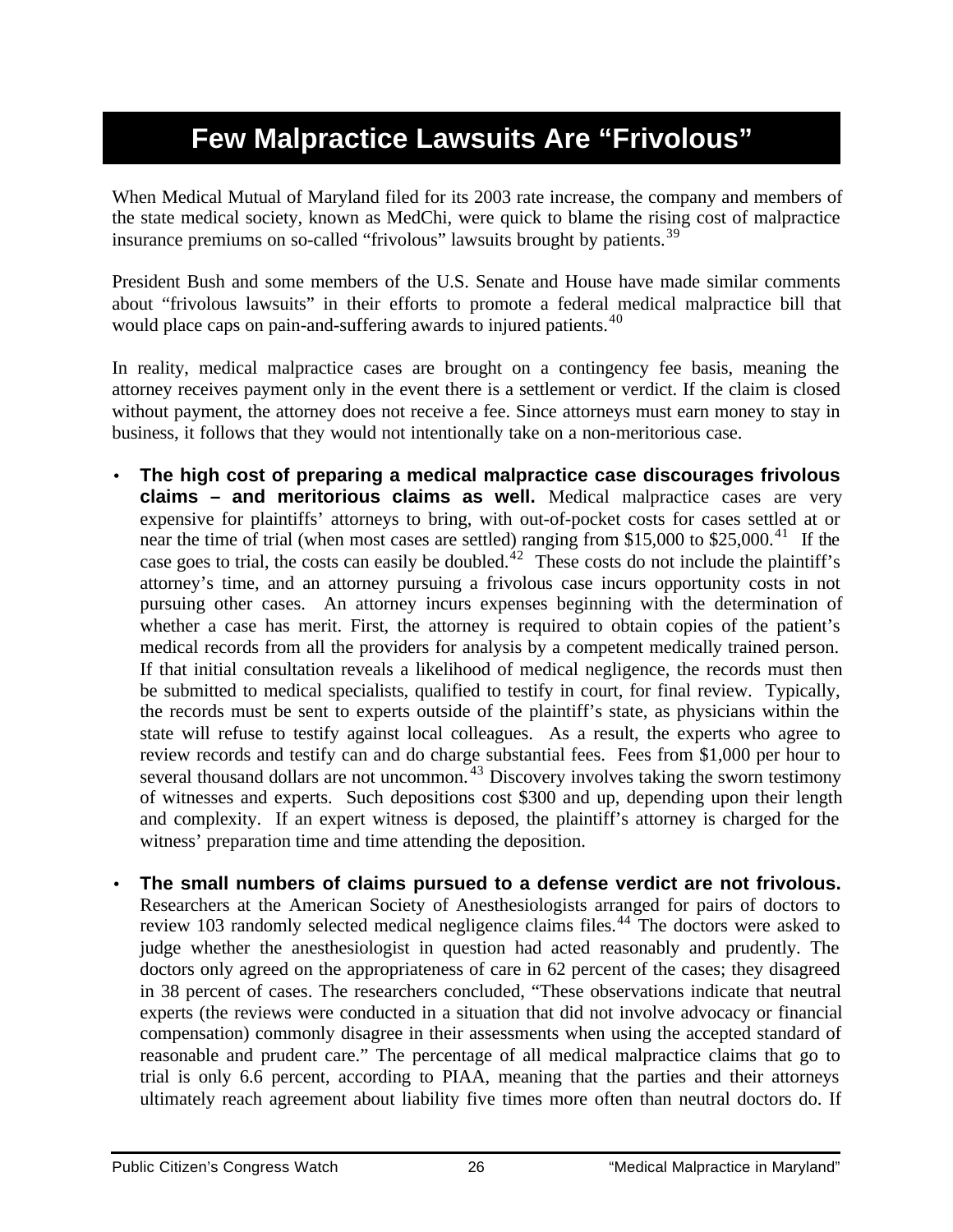truly frivolous lawsuits were being pursued, the proportion of claims going to trial would exceed the 38 percent of claims on which even doctors will disagree.

• **The costs of defending claims that are ultimately dropped are not unreasonable.** Medical liability insurers have complained about the costs of defending cases that are ultimately dropped. But the professional obligation of lawyers to exercise due diligence is essentially identical to the duty of physicians. The lawyer must rule out the possibility of proving medical negligence before terminating a claim, just as doctors must rule out the possibility of illnesses suggested by their patients' symptoms. The doctor performs his duty by administering tests; the lawyer performs hers by using discovery procedures. Both processes can lead to dead ends. But plaintiffs' lawyers have no financial incentive to abuse the litigation process: they are using their own time and money to pursue discovery activities, and are only paid for work on behalf of clients whose cases are successful.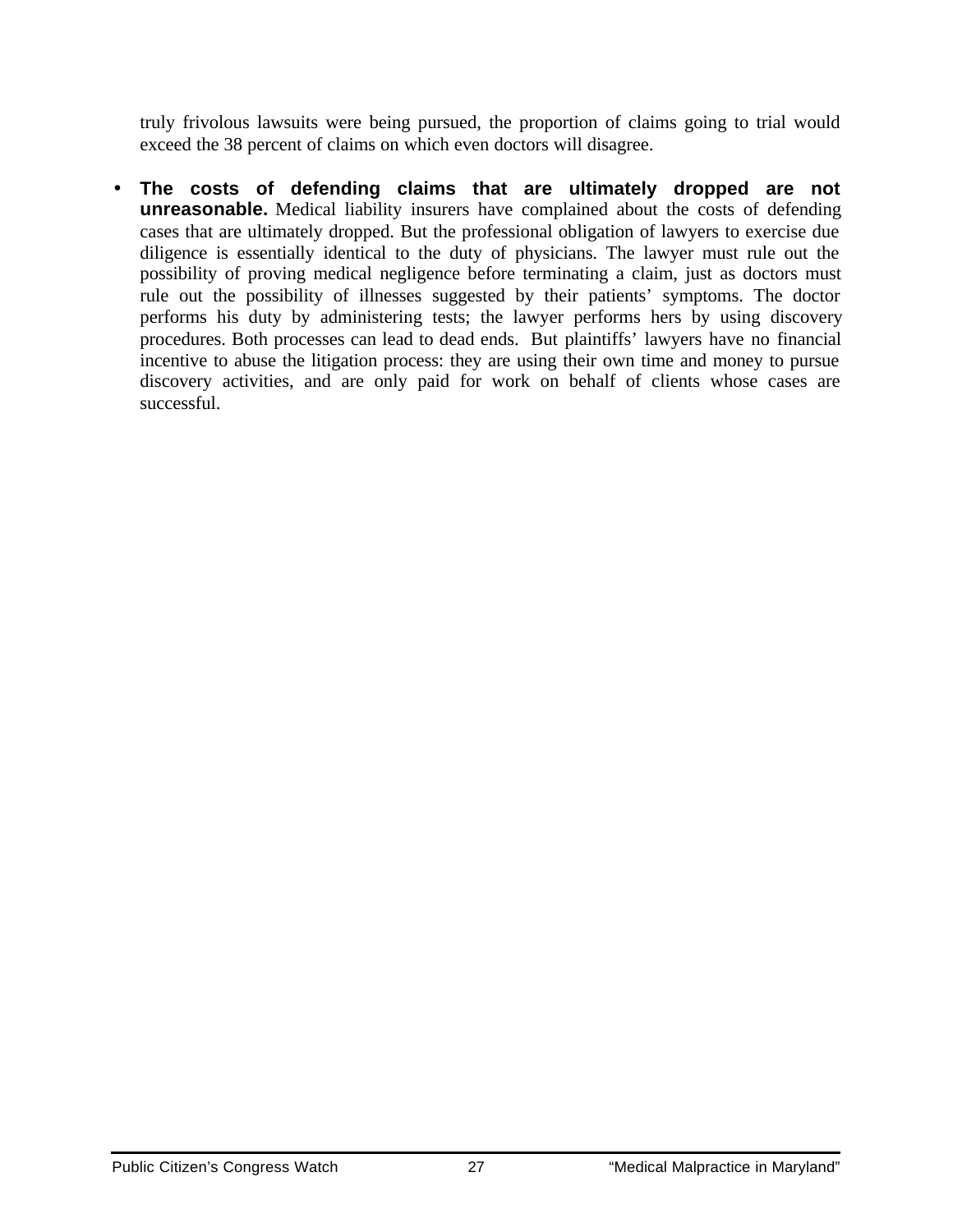# **Empirical Evidence Does not Confirm the Existence of "Defensive Medicine" – Patient Injuries Refute It**

In many states, when questions about malpractice "reform" arise, doctors and their lobbyist's claim that a fear of litigation has prompted physicians to perform additional medical tests – resulting, they say, in higher costs and risks to patients. A search of studies and scholarly literature, however, finds no empirical evidence that doctors are actually practicing this sort of "defensive" medicine:

- **A search of the scholarly literature on medicine will turn up dozens of studies documenting the incidence of medical errors, but not one peer-reviewed study documenting purely defensive medicine.** One might laugh at the spectacle of a lobbying campaign constructed around a flimsy theory unsupported by any empirical evidence. Unfortunately, the evidence *disproving* the theory is so overwhelming and compelling as to be truly frightening. Several recent studies demonstrate that current disincentives to unsafe and sloppy practices are inadequate, and show how much more dangerous medical care would be if deterrents were further weakened.
- **The Congressional Budget Office has rejected the defensive medicine theory.** The Congressional Budget Office (CBO) was asked to quantify the savings from reduced "defensive medicine" if Congress passed H.R. 4600. This bill, which contained very stringent restrictions on patients' ability to recover damages, passed the U.S. House in 2002. CBO declined, saying:

Estimating the amount of health care spending attributable to defensive medicine is difficult. Most estimates are speculative in nature, relying, for the most part, on surveys of physicians' responses to hypothetical clinical situations, and clinical studies of the effectiveness of certain intensive treatments. Compounding the uncertainty about the magnitude of spending for defensive medicine, there is little empirical evidence on the effect of medical malpractice tort controls on spending for defensive medicine and, more generally, on overall health care spending.

A small number of studies have observed reductions in health care spending correlated with changes in tort law, but that research was based largely on a narrow part of the population and considered only hospital spending for a small number of ailments that are disproportionately likely to experience malpractice claims. Using broader measures of spending, CBO's initial analysis could find no statistically significant connection between malpractice tort limits and overall health care spending. Although the provisions of H.R. 4600 could result in the initiation of fewer lawsuits, the economic incentives for individual physicians or hospitals to practice defensive medicine would appear to be little changed. $45$ 

• **The General Accounting Office has rejected the defensive medicine theory.** Medical provider groups admitted to GAO investigators that "factors besides defensive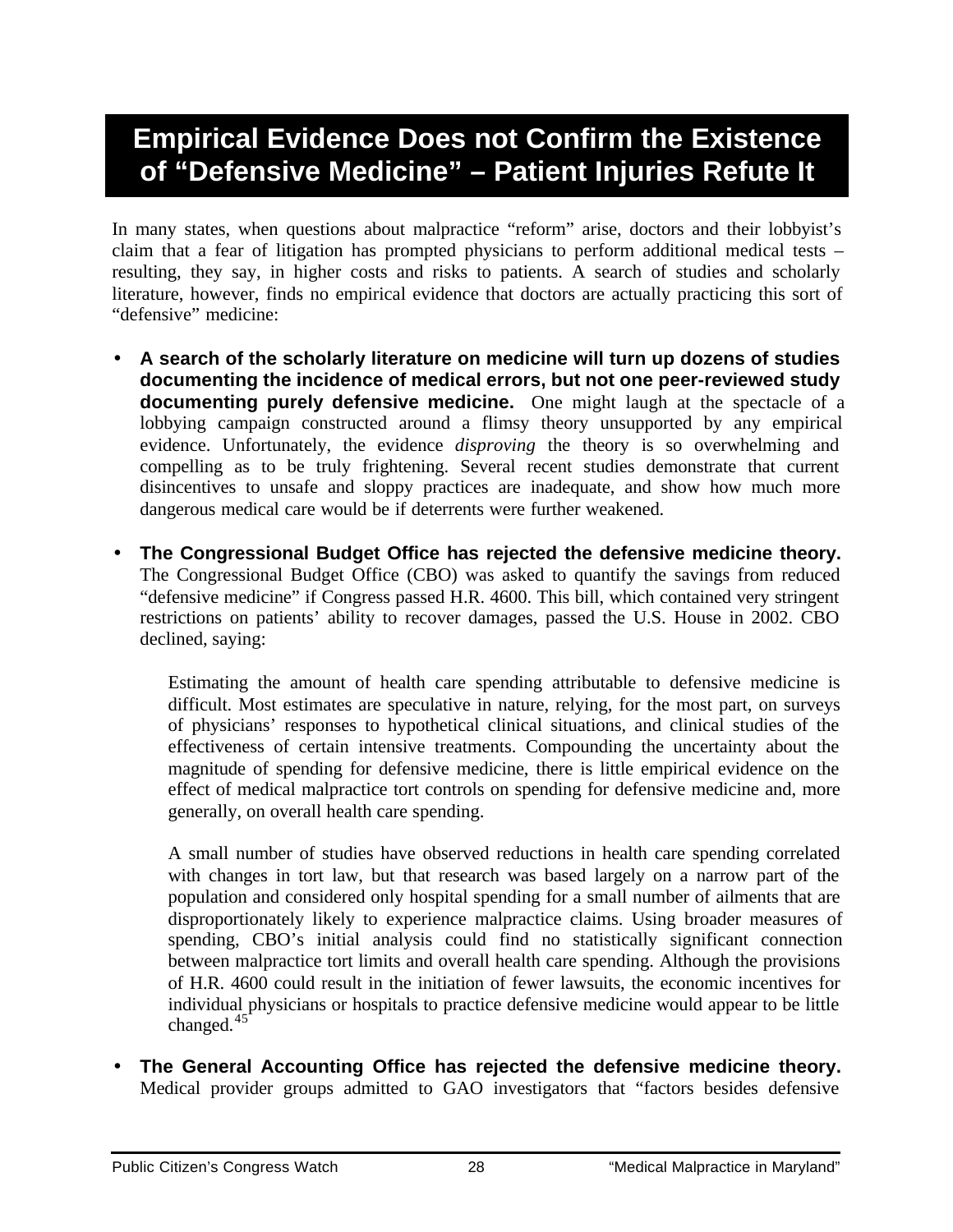medicine concerns also explain differing utilization rates of diagnostic and other procedures. For example, a Montana hospital association official said that revenue-enhancing motives can encourage the utilization of certain types of diagnostic tests, while officials from Minnesota and California medical associations identified managed care as a factor that can mitigate defensive practices. According to some research, managed care provides a financial incentive not to offer treatments that are unlikely to have medical benefit.<sup>46</sup>

A 1996 study by two economists has been cited by the Bush Administration to argue that tort "reform" will yield a 5 to 9 percent savings in health care costs from decreased defensive medicine. "However," said the GAO, "this study did not control for other factors that can affect hospital costs, such as the extent of managed care penetration in different areas. When controlling for managed care penetration in a 2000 follow-up study, the same researchers found that the reductions in hospital expenditures attributable to direct tort reforms dropped to about 4 percent. Moreover, preliminary findings from a 2003 study [by CBO] that replicated and expanded the scope of these studies to include Medicare patients treated for a broader set of conditions failed to find any impact of state tort laws on medical spending.<sup> $47$ </sup>

- **Defensive medicine hasn't prevented wrong-patient surgery.** New York hospitals reported 27 instances of invasive procedures performed on the wrong patient between April 1998 and December 2001.<sup>48</sup> There were nine such instances in Florida in 2001.<sup>49</sup> In trying to determine how such shocking errors could occur, researchers analyzed one case in detail. The case study determined that medical personnel had ignored "many seemingly clear signals that they were subjecting the wrong patient to an invasive procedure." In this case, "defensive medicine" measures would have included follow-up questioning or record-checking when the patient told personnel she had not been admitted for cardiac treatment. Surely if the medical providers were frightened of lawsuits they would have made such minimal inquiries.
- **Defensive medicine hasn't prevented medication errors.** An Auburn University study of 36 hospitals and nursing homes in Colorado and Georgia found that on average, 19 percent of medication doses were given in error, with 7 percent judged to be potentially harmful.<sup>50</sup> The authors said this amounts to about 40 potential adverse drug events per day in a typical 300-patient facility. The errors were made in spite of the presence of observers from the research team – who could easily have been called as witnesses in a medical liability lawsuit. An earlier study by Boston researchers estimated that there are some 500 preventable adverse drug events in the average hospital each year, in spite of the fact that "drug injuries frequently result in malpractice claims, and in a large study of closed claims… accounted for the highest total expenditure of any type of procedure-related injury.<sup>51</sup>
- **Defensive medicine hasn't prevented mammography errors.** The *New York Times* reported in June 2002 some very disturbing facts about errors committed by radiologists in reading mammograms.<sup>52</sup> Studies indicate that some doctors and clinics miss as many as one in three cancers. Despite the possibility of lawsuits, doctors with no aptitude for mammography continue to read mammograms. Clinics continue to employ doctors who read too few mammograms to keep their skills sharp. It appears that only reviews by regulators spur doctors and clinics to meet minimum standards.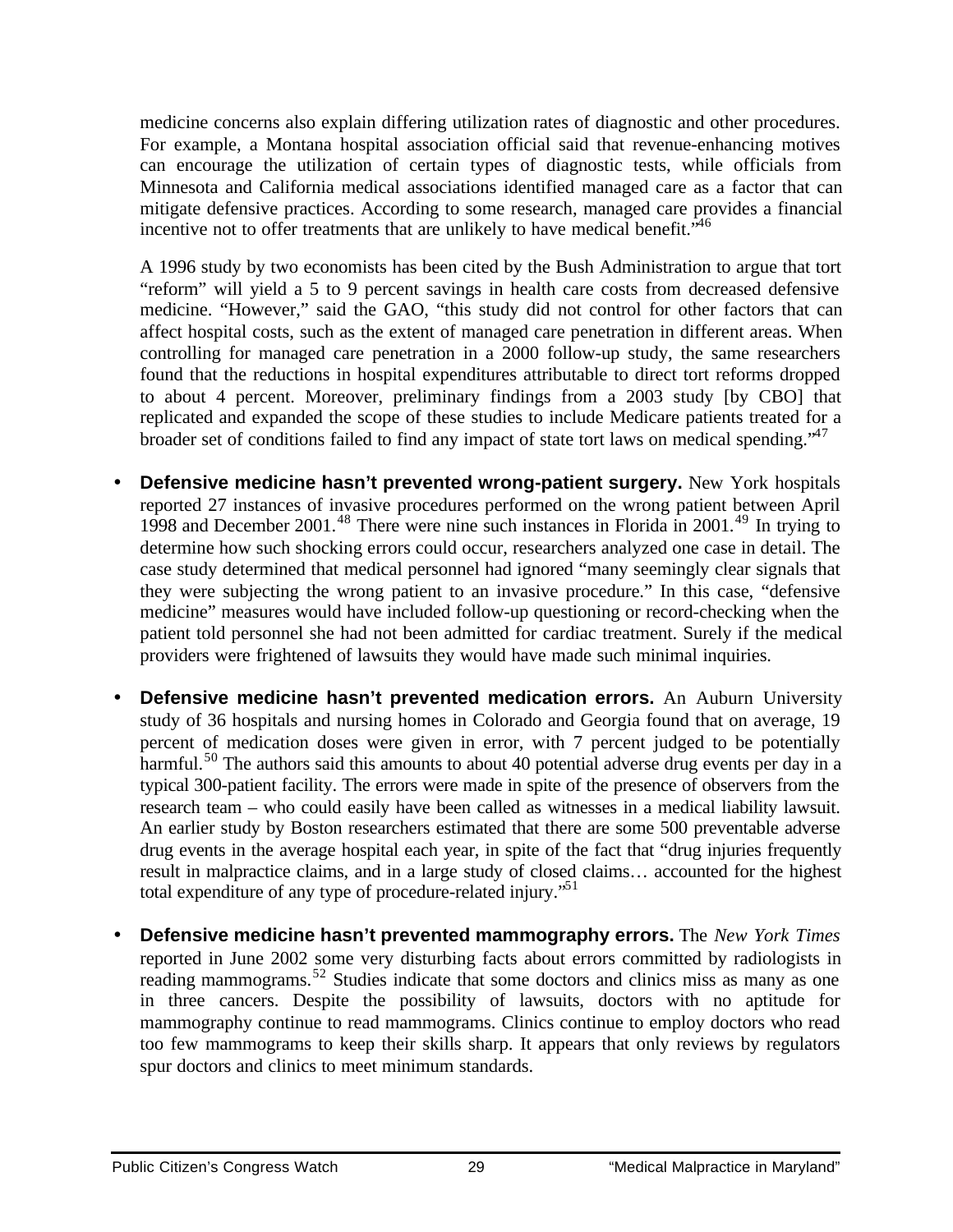- **Defensive medicine hasn't prevented hospital infections.** The *Chicago Tribune* reported on July 21, 2002 that some 75,000 Americans die each year because of infections acquired in hospitals that "were preventable, the result of unsanitary facilities, germ-laden instruments, unwashed hands and other lapses."<sup>53</sup> If medical providers fear being sued over the slightest lapse, why would doctors and nurses neglect to take the most elementary precautions of washing their hands and changing scrub uniforms? Why would American hospitals "have collectively pared cleaning staffs by 25 percent since  $1995"$ ?<sup>54</sup> Previously, consultants retained by medical provider groups have argued that medical providers *overspend* on precautionary measures by five to nine percent.<sup>55</sup>
- **Defensive medicine hasn't caused hospitals to keep nursing staffs up-tostrength.** Two reports published in the past 6 months concluded that patients in hospitals where nurses had heavier workloads had a higher risk of dying.<sup>56</sup> One report found specifically that each additional patient per nurse corresponded to a 7 percent increase in both patient mortality and deaths following complications.<sup>57</sup> Nevertheless, nursing shortages persist, even though the defensive medicine theory predicts over-staffing.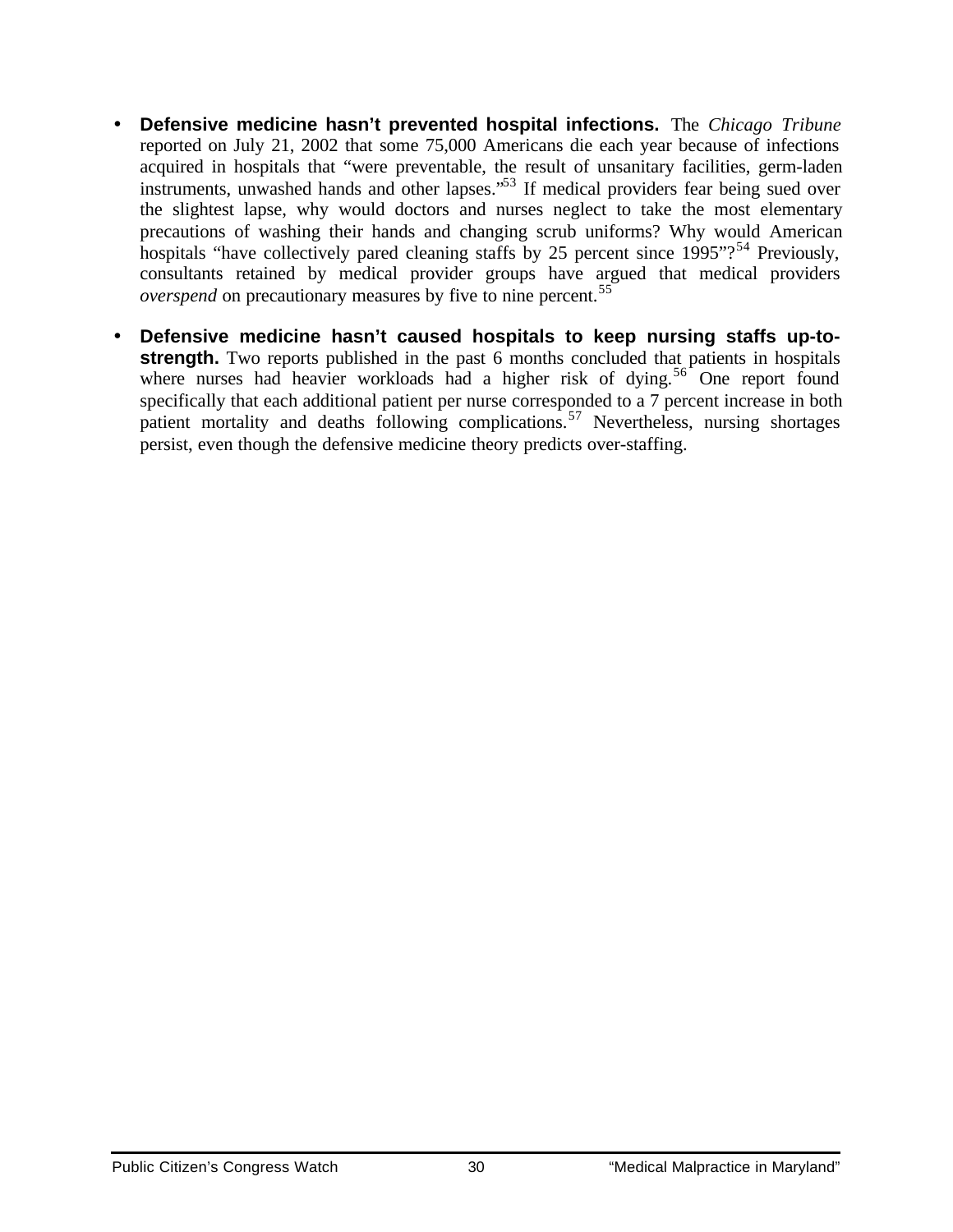# **Section II**

# **Medical Mutual's 28 Percent Rate Increase Is Not Justified**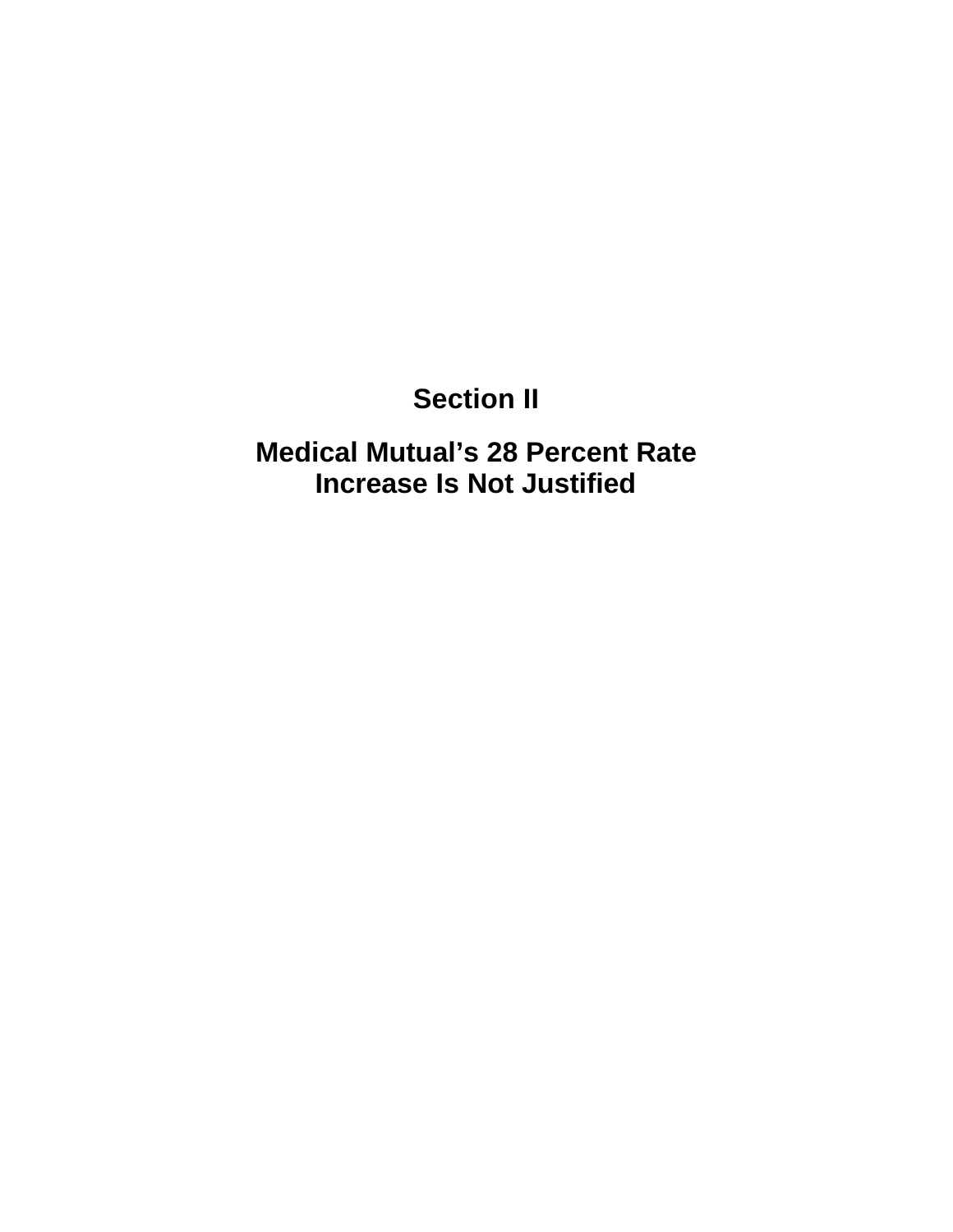# **Medical Mutual Is Very Profitable and in "Excellent" Financial Condition**

Medical Mutual's 28 percent rate increase is not justified by the company's recent strong profitability. In fact, over the last five years Medical Mutual's insurance business has gotten more profitable each year, and was more profitable in 2002 than in each of the previous four years (when it also was very profitable).

- **The 28 percent rate increase approved for Medical Mutual is excessive.** J. Robert Hunter, current Director of Insurance for the Consumer Federation of America, and former Texas insurance commissioner and Federal Insurance Administrator, closely examined Medical Mutual's 28 percent rate increase request. He has concluded that "there should be only a very minor increase, of the order of  $2.5\%$  to  $5.0\%$ ."<sup>58</sup> Among other things, Hunter finds that Medical Mutual's rate filing increase is faulty because the company proposes to "vastly over-reserve" to cover future payouts, overstates how much large payouts are increasing, and "vastly understates investment income potential of the [company's] reserves."
- **Medical Mutual provided a 21 percent rate discount to policyholders in 2003.** As evidence of its strong profit position and overall financial health, Medical Mutual provided a 21 percent "Tort Reform Dividend Credit" for all policyholders renewing in 2003. As the company noted in October 2002, "This tort reform dividend credit is the positive result of our aggressive advocacy efforts on behalf of Maryland Physicians. As a mutual company, these additional savings are returned to our Insureds in dividend credits. This is the  $14<sup>th</sup>$  consecutive year we will be returning a Tort Reform Dividend Credit.<sup>559</sup> Over the last five years, Medical Mutual's returned dividends to policyholders averaged 27.2 percent a year or more than 27 cents on each dollar paid in premiums.  $60$

Indicating that Medical Mutual has not been affected by the legal environment, Board Chairman Dr. Ted Lewers noted nine months ago that "We are especially pleased that Medical Mutual is able to return this dividend at a time when the nation's medical professional liability environment is under extreme pressure from skyrocketing jury awards."<sup>61</sup> Moreover, Lewers did not suggest that there was a deteriorating medical liability climate in Maryland.

Although there does not appear to be any justification for a rate increase, it certainly could be avoided if Medical Mutual decided to forgo policyholders' dividend rebates, which closely approximate the requested rate hike.

• **Medical Mutual's underwriting has become more profitable.** Despite the annual sizable dividend returns to policyholders, A.M. Best, one of the world's leading insurance company analysts, noted recently that Medical Mutual's "underwriting results have outperformed the medical malpractice industry composite, as evidenced by its five-year average combined ratio before policyholder dividends of just over 100 percent.<sup> $.52$ </sup>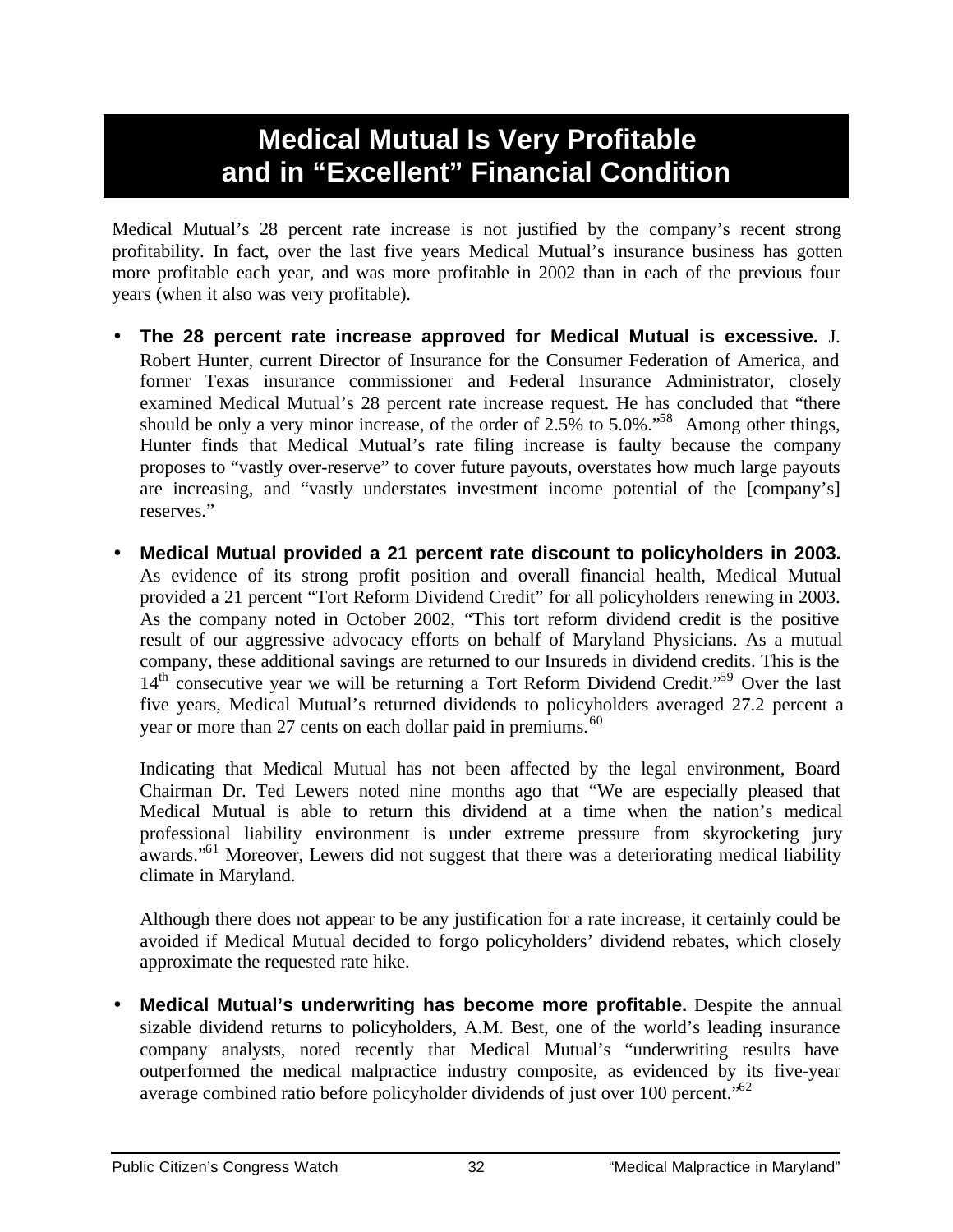An insurer's underwriting profit or loss is expressed as the so-called *combined ratio.* This measure shows the profitability of a given line of policies and reveals the amount of premium-related expenses paid out per year (including dividends paid) versus the amount received in premiums. The lower the combined ratio, the more profitable the company's insurance business.

Medical Mutual's combined ratio is low by industry standards and has dropped over the course of the past five years – from 131.4 in 1998 to 121.1 in 2002. [See Figure 14] In other words, for every one dollar collected in premiums the company paid out or put into reserves \$1.31 in 1998, but it only paid out or put into reserves \$1.21 in 2002. This decline of 10 cents in payouts and reserves for each premium dollar indicates that Medical Mutual performed better on the underwriting portion of its business last year than it did in 1998. Medical malpractice insurers typically pay out and place into reserves quite a bit more than they take in because they maintain high loss reserves in order to adequately address losses that present themselves over a course of several years.

The combined ratio for Medical Mutual is considerably less than \$1.21 per premium dollar, when one deducts the amount that the company rebates in dividends to policyholders each year. For instance, in 2002 the combined ratio minus dividends is about 100 percent – 121.1 minus a 20.8 percent dividend rebate to policyholders. Given the expectation of significant investment earnings, a medical malpractice insurer with a 100 percent combined ratio is considered very profitable.

As A.M. Best noted, "Sizeable policyholder dividends, which have averaged nearly 25 percent of net premiums earned over the five year period, as well as the treatment of the rate stabilization fee … have dampened net underwriting results."<sup>63</sup>

### **Figure 14**

### **Profitability of Medical Mutual of Maryland, Combined Ratio v. Combined Ratio Minus Dividend 1998-2002**

| Year | <b>Combined</b><br><b>Ratio</b> | <b>Combined</b><br><b>Ratio, Minus</b><br><b>Dividend</b> |
|------|---------------------------------|-----------------------------------------------------------|
| 1998 | 131.4                           | 96.0                                                      |
| 1999 | 131.3                           | 101.5                                                     |
| 2000 | 126.7                           | 96.9                                                      |
| 2001 | 121.6                           | 100.1                                                     |
| 2002 | 121.1                           | 100.3                                                     |

*Source:* "Financial Performance," *Best's Rating and Report Updates for Medical Mutual Liability Ins. Soc. of Md.*, at www.ambest.com, June 8, 2003.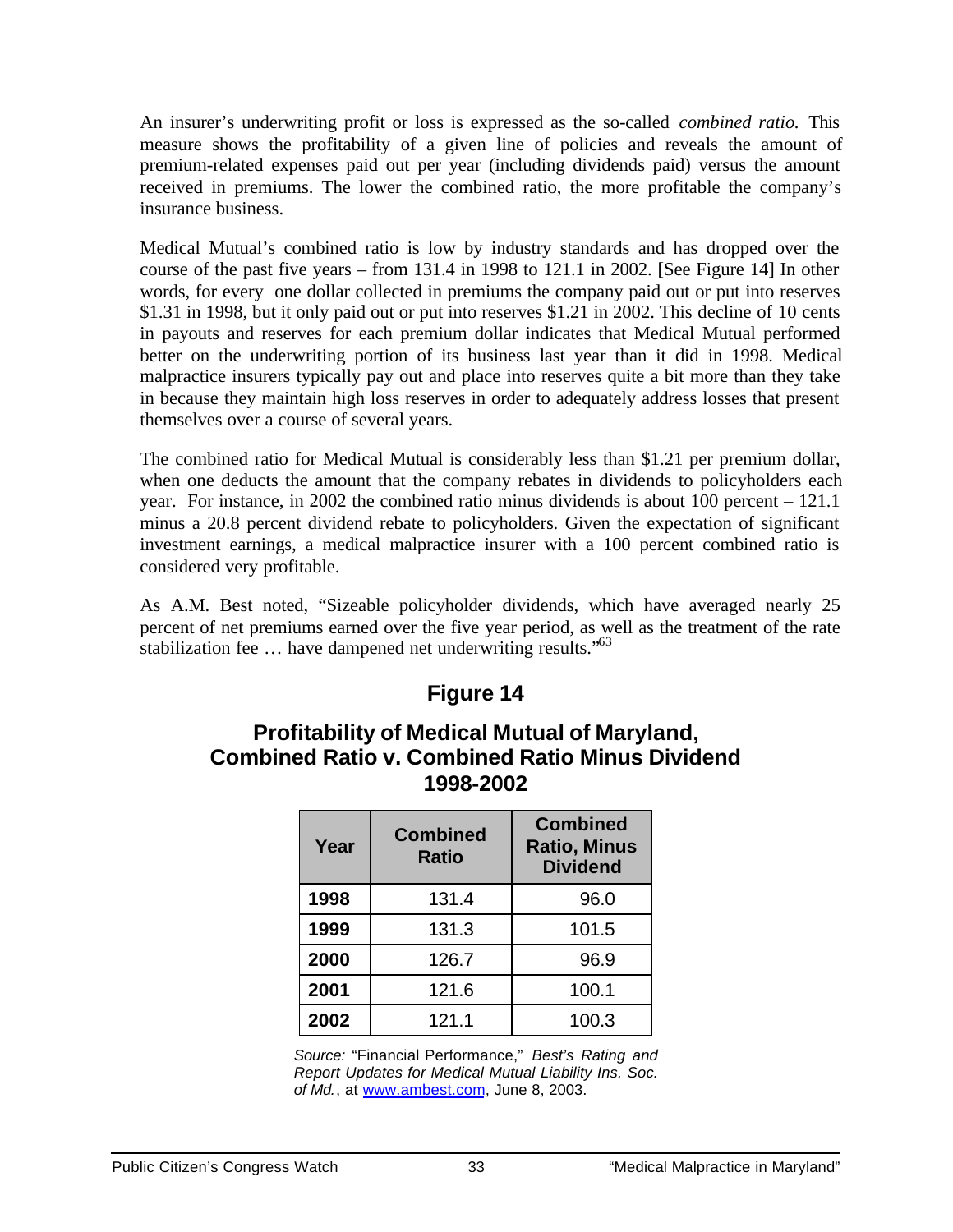• **Medical Mutual's profitability compares very favorably to other insurers.** In 2001, the last year for which complete data is available, Medical Mutual had a "pretax return on revenue" of 9.7 percent. The composite for the entire medical malpractice industry showed a substantial loss of 13.3 percent for this measure.<sup>64</sup>

Another measure of profitability is the "return on policyholders' surplus." This is the investment return on the money the company receives from shareholders at the beginning of the year when premiums are paid, which it then temporarily invests. Again in 2001, the year for which complete data is available, Medical Mutual had a 1.8 percent return, but the entire industry lost 7.8 percent.<sup>65</sup>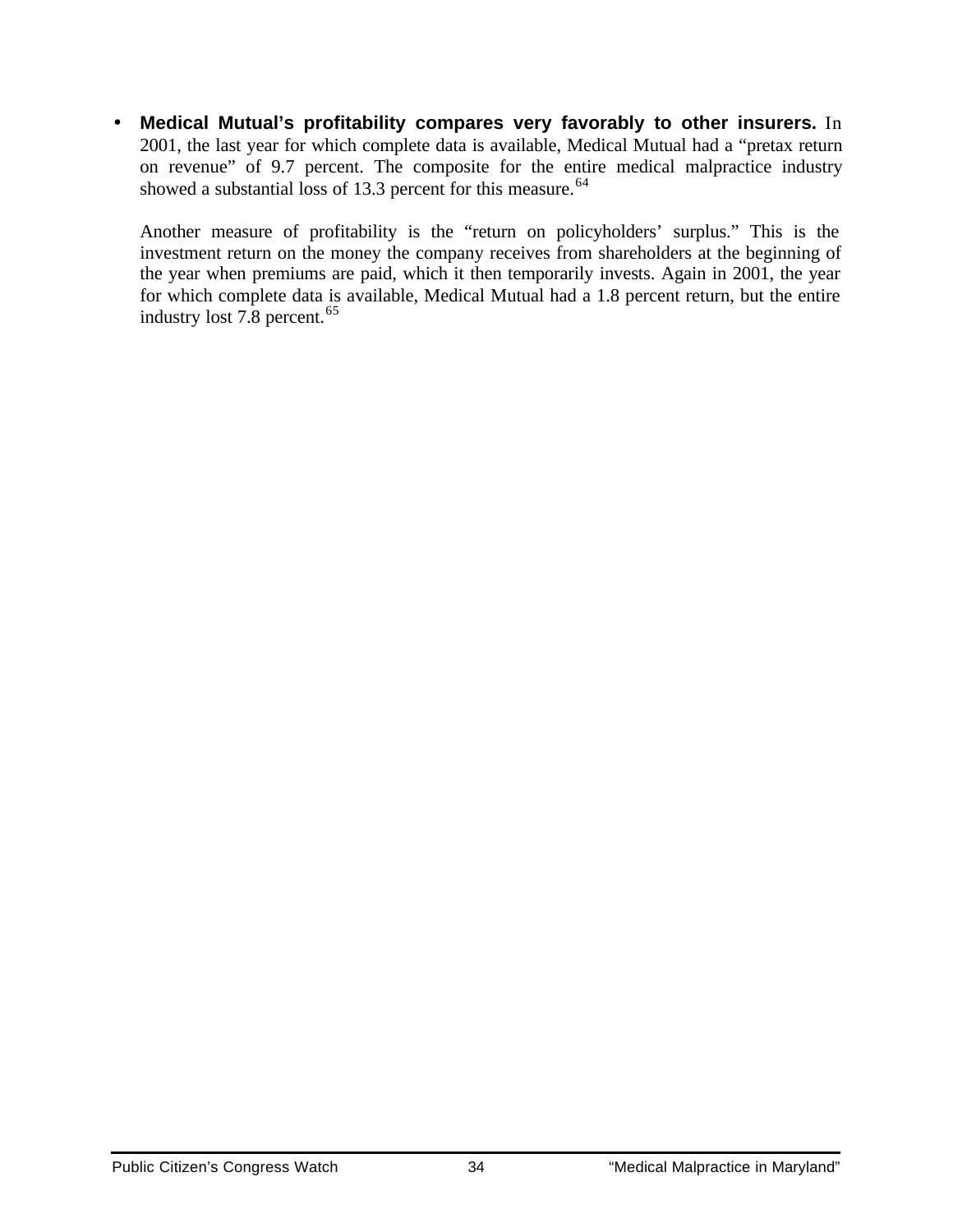# **Medical Mutual and Independent Analysts Agree – the Company Is Financially Strong**

Independent insurance company analysts and Medical Mutual's own claims indicate the company is financially healthy, raising serious questions about whether the 28 percent hike is deserved or simply a ploy to pass legislation reducing the liability of its shareholders – Maryland doctors – for medical negligence.

- **A.M. Best rates Medical Mutual "A-" (Excellent).** For 2003, Medical Mutual earned its fifth consecutive "A-" (Excellent) rating from A.M Best.<sup>66</sup> Best's rating is based on a number of financial indicators, including a company's overall earnings, underwriting income, investment income, and capitalization.
- **Medical Mutual's claims of fiscal health.** In its October 2002 newsletter, Medical Mutual's Board Chairman Lewers touted the company's "A-" (Excellent) rating from Best and noted that "[t]his strong financial rating reflects our 'excellent capitalization, continued profitability and sound operating strategy.'" In summary, the newsletter noted that with its "'excellent capitalization and strong balance sheet position, A.M. Best views the rating outlook as stable.<sup>"67</sup> Nine months later Medical Mutual filed for the 28 percent rate hike.

Also in 2002, Medical Mutual bragged that, "Despite intense marketplace pressures, the evolving health care delivery system, and an unpredictable legal system, Medical Mutual is now stronger than ever. As other professional liability insurance companies have gone insolvent, our growth initiatives and sound management have enhanced our position and made us stronger."<sup>68</sup>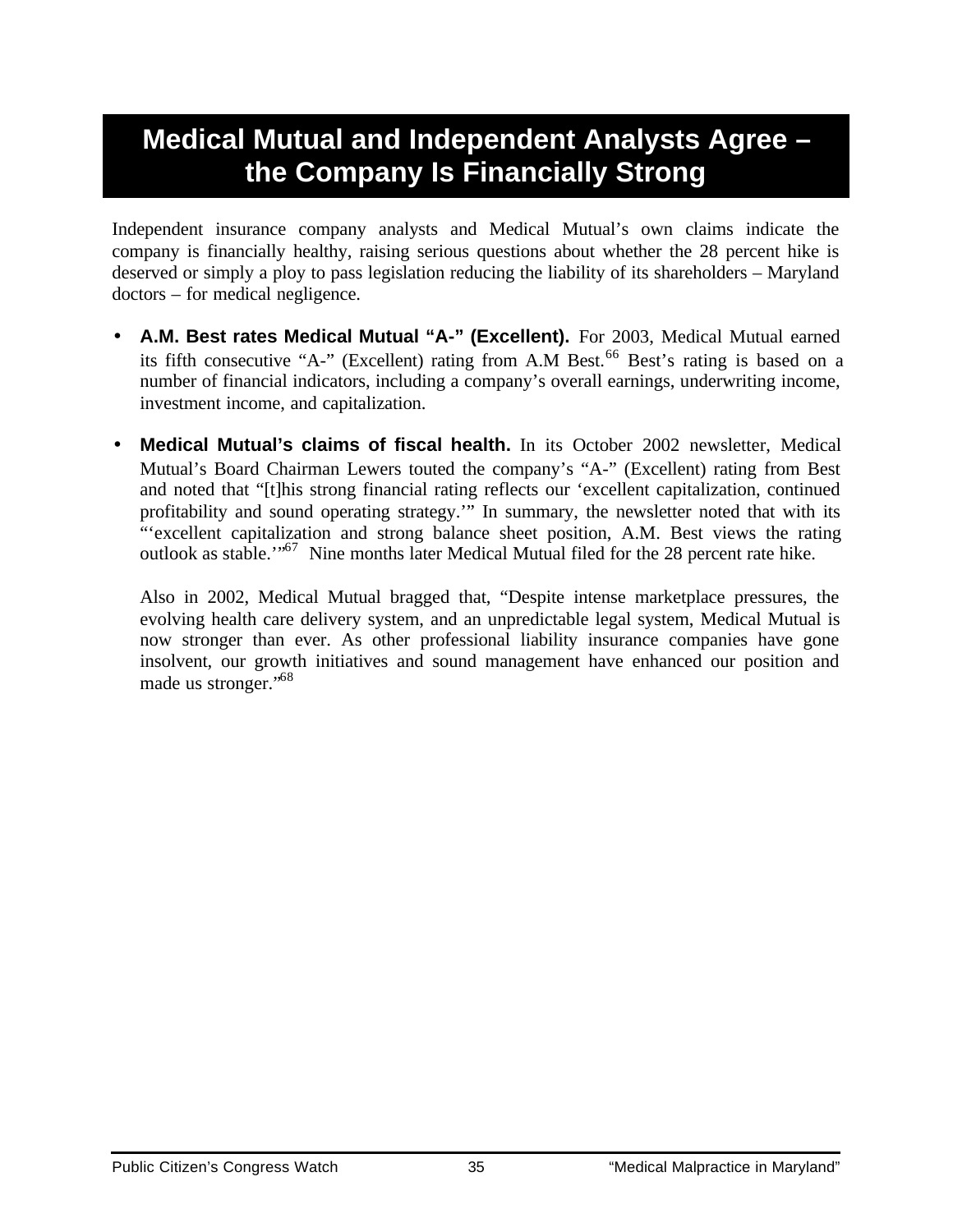### **Recent Investment Losses Represent a Short-Term Drag on Profitability**

Investment losses, and other market forces that have nothing to do with lawsuits by patients, are recognized by independent insurance experts as the cause for the recent temporary rise in rates by medical malpractice insurance companies across the U.S.

• **Medical Mutual's investment losses have been considerable over the last two years.** Medical Mutual's profits would have been considerably higher over the last two years if not for considerable investment losses. The company made \$12.4 million in 2001 and 2002 on the operating side but posted \$5.9 million in losses on the investment side. [See Figure 15] This resulted in a net decline in income of about \$8 million in each of 2001 and 2002 over what was earned in 2000. Since 2001, overall Medical Mutual earnings "have been adversely impacted by realized capital losses on its equity and fixed income portfolios," according to A.M. Best.<sup>69</sup> This decline in investment income has been due to declining interest rates, which limit returns on government and corporate bonds. Medical Mutual also sold its entire stock portfolio to limit its exposure due to the market decline of the past few vears. $70$ 

### **Figure 15**

#### **Capital Generation Analysis, Medical Mutual of Maryland, 2000-2002 (\$000)**

| Year | <b>Pretax Operating</b><br><b>Income</b> | <b>Total Investment</b><br><b>Gains</b> | <b>Net</b> |
|------|------------------------------------------|-----------------------------------------|------------|
| 2000 | \$7,602                                  | \$3,531                                 | \$11,133   |
| 2001 | \$7,334                                  | $-$(4,181)$                             | \$3,153    |
| 2002 | \$5,068                                  | $-$(1,762)$                             | \$3,306    |

*Source:* "Capital Generation Analysis," *Best's Rating and Report Updates for Medical Mutual Liability Ins. Soc. Of Md*, at www.ambest.com, June 8, 2003, p. 7.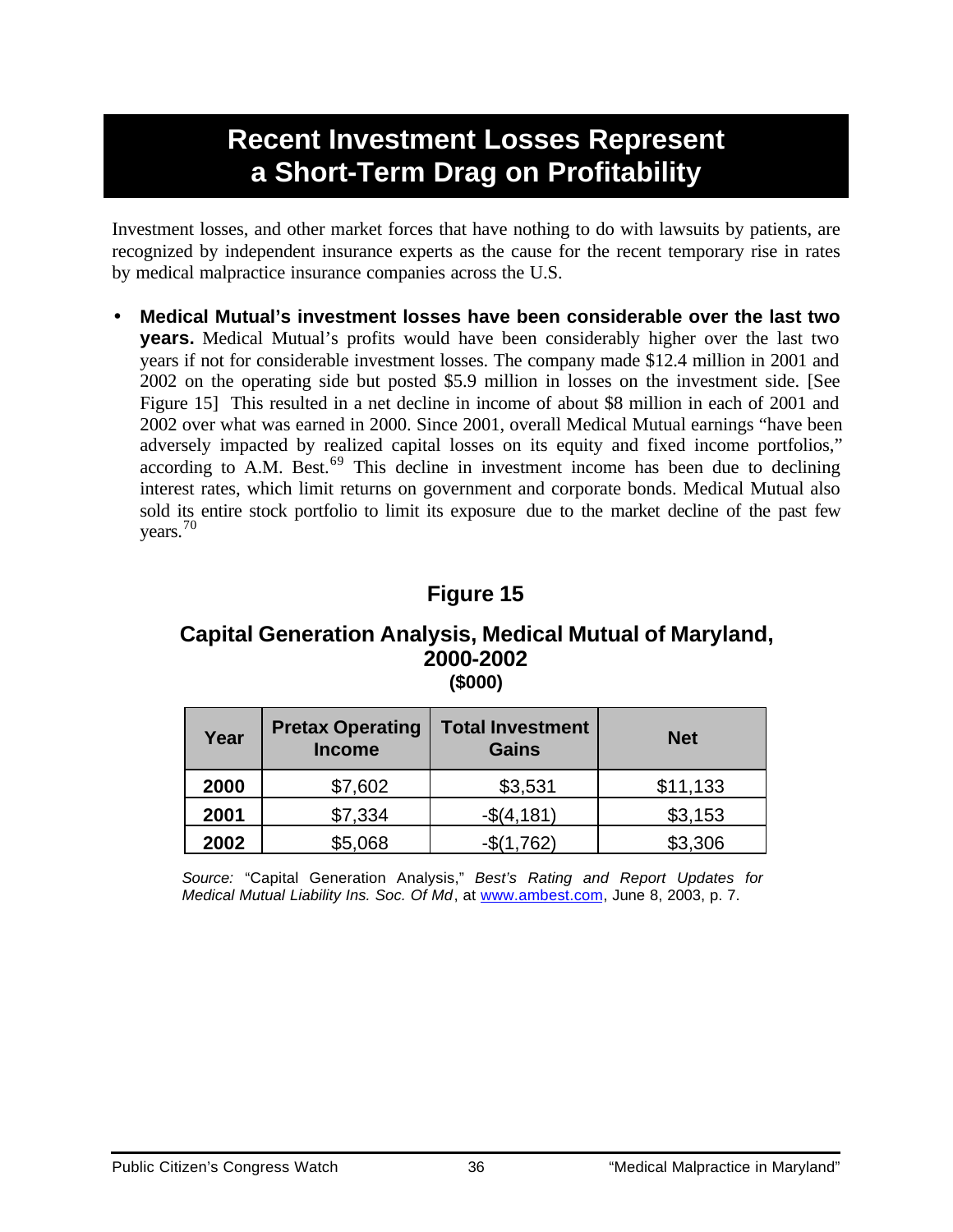# **Medical Mutual's Rate Increases Trailed Inflation**

Medical Mutual grew during the 1990s – and it did so while generally keeping its rate increases well below the rising costs of medical care. The cost of medical services constitutes the lion's share of compensation paid in medical malpractice cases.

Since 1997, Medical Mutual bolstered its annual "net premiums earned" from \$53.8 million to \$70 million.<sup>71</sup> Now, in stark contrast with its modest price increases during those high-growth years, the company imposed a 28 percent rate increase on the physicians it covers.

- **Overall, since 1996 Medical Mutual kept its rate increases for malpractice insurance well behind the rising cost of medical services.** When a representative "midpoint" premium is tracked (for general surgery) from 1996 through 2002, Medical Mutual's rates increased only 5.7 percent over six years, or less than 1 percent annually. [See Figure 16] When the value of the premium is adjusted for medical services inflation, the midpoint premium declined 15.9 percent – from \$34,530 in 1996 to \$29,042 in  $2002<sup>72</sup>$  In equivalent dollars, a general surgeon paid Medical Mutual \$5,488 *less* for malpractice coverage in 2002 than in 1996.
- **Medical Mutual's rates for general surgeons and obstetricians/ gynecologists increased much slower than the cost of medical services.** From 1996 to 2002, Medical Mutual increased rates (in the three Maryland regions for which it sets different premiums) by 15.6 to 16.4 percent for general surgeons, and by 11.4 to 11.7 percent for obstetricians/gynecologists. During these years, the cost of medical services increased by 25.8 percent. [See Figures 17 and 8]
- **Medical Mutual's rates for internists increased slightly more than the cost of medical services.** From 1996 to 2002, Medical Mutual increased rates (in the three Maryland regions for which it sets different premiums) by 27.1 to 30.8 percent for doctors practicing internal medicine. During these years, the cost of medical services increased 25.8 percent. [See Figure 19]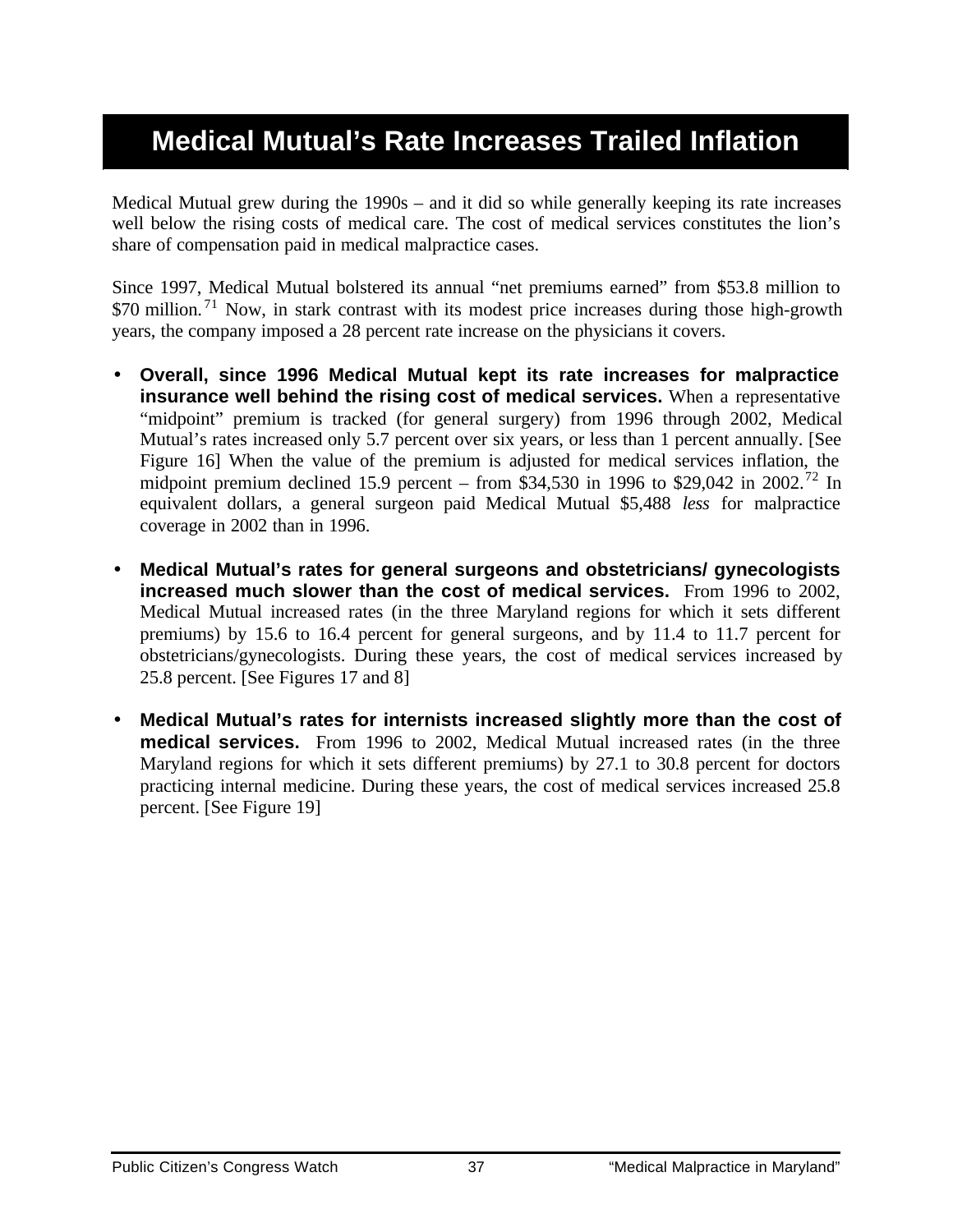#### **Midpoint Premiums Charged by Medical Mutual of Maryland v. Premiums Adjusted for Medical Services Inflation 1996-2002**

| Year                      | <b>Midpoint</b><br>Premiums* | <b>Midpoint</b><br><b>Premiums in</b><br><b>1996 Dollars</b><br>(Adjusted for Medical<br><b>Services Inflation Rate)</b> |
|---------------------------|------------------------------|--------------------------------------------------------------------------------------------------------------------------|
| 1996                      | \$34,530                     | \$34,530                                                                                                                 |
| 1997                      | 31,499                       | 30,611                                                                                                                   |
| 1998                      | 29,526                       | 27,779                                                                                                                   |
| 1999                      | 30,362                       | 27,655                                                                                                                   |
| 2000                      | 32,429                       | 28,315                                                                                                                   |
| 2001                      | 36,532                       | 30,443                                                                                                                   |
| 2002                      | 36,532                       | 29,042                                                                                                                   |
| \$ Chg.<br>1996-2002      | \$2,002                      | $-($5,488)$                                                                                                              |
| % Chg.<br>$(1996 - 2002)$ | $+5.7%$                      | - (15.9)%                                                                                                                |

*Sources:* Premium amounts from *Medical Liability Monitor*, "Trends in Rates for Physicians' Medical Professional Liability Insurance," 1996-2002 editions as reported by Medial Mutual of Maryland. Inflation rate for medical services from Bureau of Labor Statistics – Medical Services CPI.

*\* Note on methodology:* This comparison uses the premium charged by Medical Mutual in its middle-priced region for its middle-priced specialty, as reported each year in the *Medical Liability Monitor.* Medical Mutual divides Maryland into three pricing regions – Baltimore and Baltimore County (the highest priced); Montgomery, Prince George's, Howard and Anne Arundel counties (the middle priced); and the remainder of the state (the lowest priced). *Medical Liability Monitor* publishes rates for three specialties – internal medicine (the lowest rate); general surgery (the middle rate) and ob/gyn (the highest rate). In all instances, the midpoint premium reflects the rate charged for general surgery. In six of the seven years, the midpoint region was Montgomery, Prince George's, Howard and Anne Arundel counties.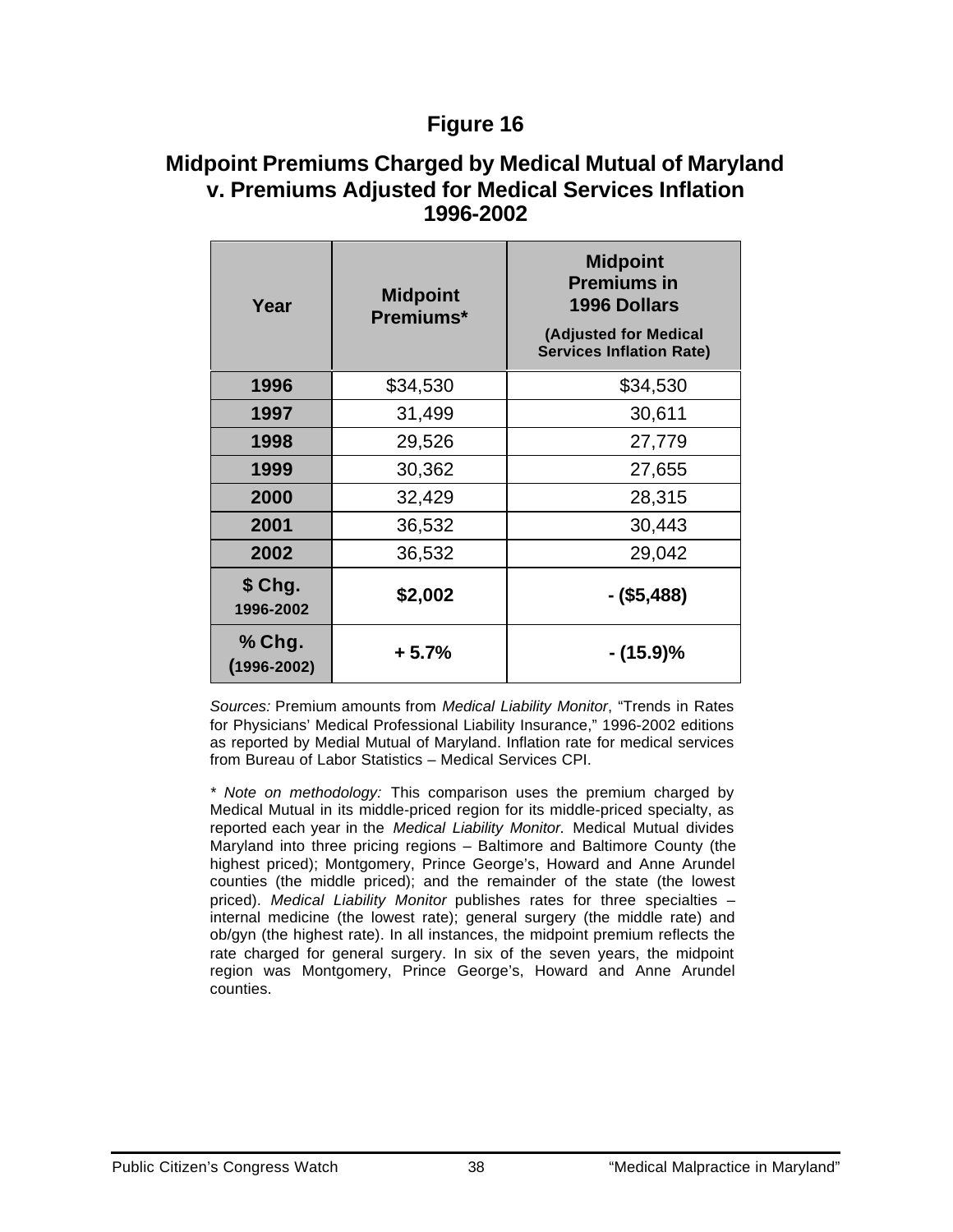### **Malpractice Rate Increases by Medical Mutual of Maryland for General Surgery (by Region) v. Medical Services Inflation 1996-2002**

| Year                   | Baltimore,<br><b>Baltimore Co.</b> | Montgomery,<br>Pr. George's,<br>Howard,<br><b>Anne Arundel</b><br><b>Counties</b> | <b>Remainder</b><br>of State | <b>Medical</b><br><b>Services</b><br><b>Inflation Rate</b><br>(Year Over Year) |
|------------------------|------------------------------------|-----------------------------------------------------------------------------------|------------------------------|--------------------------------------------------------------------------------|
| 1996                   | $-(7.2)\%$                         | n/a                                                                               | n/a                          | 3.8%                                                                           |
| 1997                   | 0                                  | 0                                                                                 | 0                            | 2.9%                                                                           |
| 1998                   | $-(6.1)\%$                         | $-(6.1)\%$                                                                        | $-(6.1)\%$                   | 3.3%                                                                           |
| 1999                   | 7.0%                               | 2.8%                                                                              | 2.9%                         | 3.3%                                                                           |
| 2000                   | 6.8%                               | 6.8%                                                                              | 6.3%                         | 4.3%                                                                           |
| 2001                   | 12.6%                              | 12.6%                                                                             | 12.6%                        | 4.8%                                                                           |
| 2002                   | 0                                  | 0                                                                                 | 0                            | 4.8%                                                                           |
| $Chg.*$<br>(1996-2002) | 16.4%                              | 16.2%                                                                             | 15.6%                        | 25.8%                                                                          |

### **Figure 18**

### **Malpractice Rate Increases by Medical Mutual of Maryland for Ob/Gyn (by Region) v. Medical Services Inflation 1996-2002**

| Year                   | <b>Baltimore,</b><br><b>Baltimore Co.</b> | Montgomery,<br>Pr. George's,<br>Howard,<br><b>Anne Arundel</b><br><b>Counties</b> | <b>Remainder</b><br>of State | <b>Medical</b><br><b>Services</b><br><b>Inflation Rate</b><br>(Year Over Year) |
|------------------------|-------------------------------------------|-----------------------------------------------------------------------------------|------------------------------|--------------------------------------------------------------------------------|
| 1996                   | 0                                         | n/a                                                                               | n/a                          | 3.8%                                                                           |
| 1997                   | 0                                         | 0                                                                                 | 0                            | 2.9%                                                                           |
| 1998                   | 0                                         | 0                                                                                 | 0                            | 3.3%                                                                           |
| 1999                   | 2.9%                                      | 2.9%                                                                              | 2.9%                         | 3.3%                                                                           |
| 2000                   | 6.1%                                      | 6.0%                                                                              | 5.8%                         | 4.3%                                                                           |
| 2001                   | 2.3%                                      | 2.3%                                                                              | 2.3%                         | 4.8%                                                                           |
| 2002                   | 0                                         | 0                                                                                 | 0                            | 4.8%                                                                           |
| $Chg.*$<br>(1996-2002) | 11.7%                                     | 11.6%                                                                             | 11.4%                        | 25.8%                                                                          |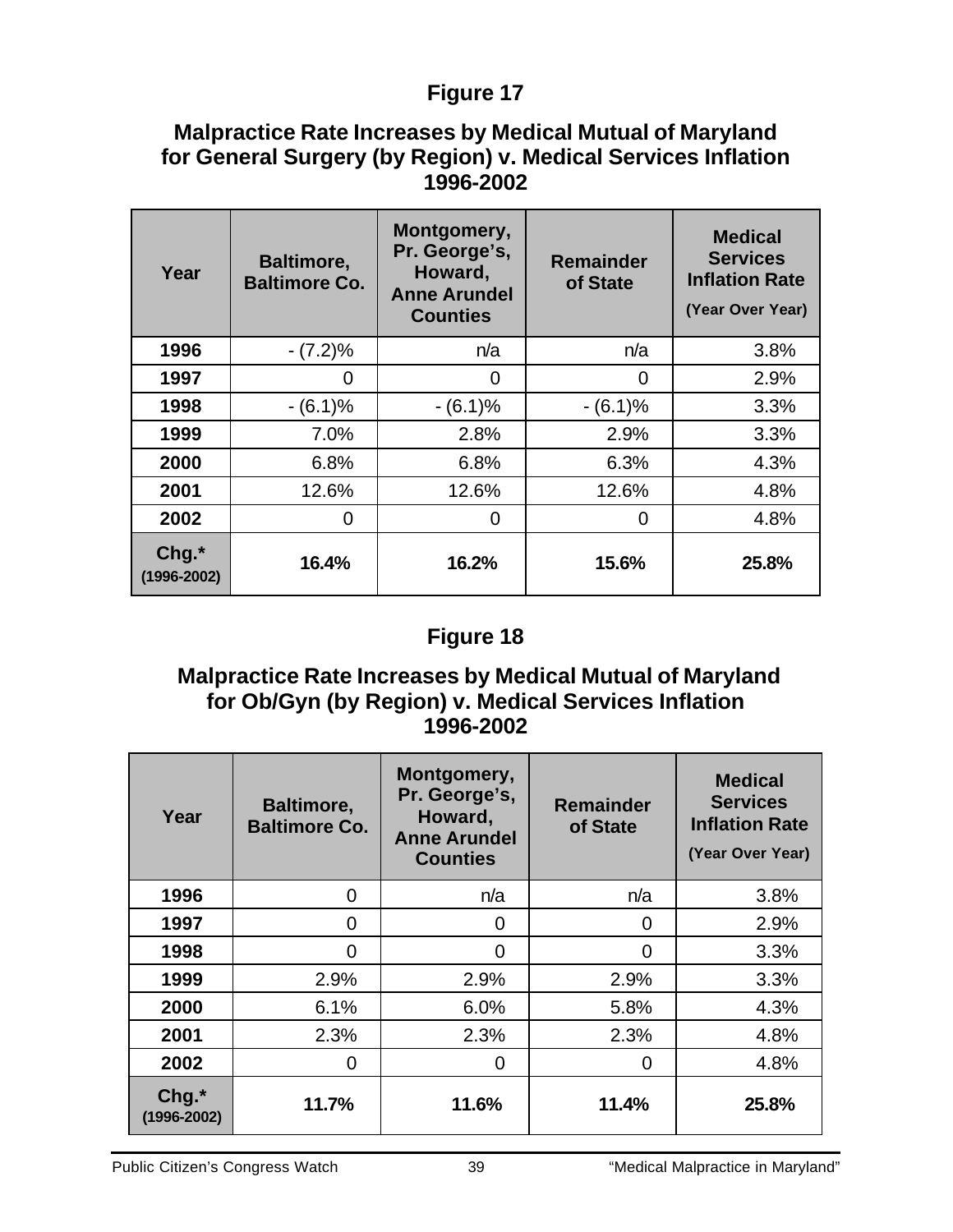#### **Malpractice Rate Increases by Medical Mutual of Maryland for Internal Medicine (by Region) v. Medical Services Inflation 1996-2002**

| Year                       | Baltimore,<br><b>Baltimore Co.</b> | Montgomery,<br>Pr. George's,<br>Howard,<br><b>Anne Arundel</b><br><b>Counties</b> | <b>Remainder</b><br>of State | <b>Medical</b><br><b>Services</b><br><b>Inflation Rate</b><br>(Year Over Year) |
|----------------------------|------------------------------------|-----------------------------------------------------------------------------------|------------------------------|--------------------------------------------------------------------------------|
| 1996                       | 0                                  | N/a                                                                               | n/a                          | 3.8%                                                                           |
| 1997                       | 0                                  | 0                                                                                 | 0                            | 2.9%                                                                           |
| 1998                       | $\Omega$                           | 0                                                                                 | 0                            | 3.3%                                                                           |
| 1999                       | 2.6%                               | 2.6%                                                                              | 2.6%                         | 3.3%                                                                           |
| 2000                       | 13.1%                              | 12.2%                                                                             | 9.9%                         | 4.3%                                                                           |
| 2001                       | 12.6%                              | 12.6%                                                                             | 12.6%                        | 4.8%                                                                           |
| 2002                       | 0                                  | 0                                                                                 | 0                            | 4.8%                                                                           |
| $Chg.*$<br>$(1996 - 2002)$ | 30.8%                              | 29.7%                                                                             | 27.1%                        | 25.8%                                                                          |

*Sources for Figures 17-19:* Rate increases from *Medical Liability Monitor*, "Trends in Rates for Physicians' Medical Professional Liability Insurance," 1996-2002 editions. Inflation rate for medical services from Bureau of Labor Statistics – Medical Services CPI.

*\* Note:* Cumulative changes reflect actual dollar amounts charged from 1996 to 2002 rather than a sum of annual percentages. The 1996 percentage change shown for Baltimore and Baltimore County reflects the change from 1995 to 1996. No 1995 data is available for the other regions, but the trend for all three regions appears to be nearly the same for the years 1996-1999.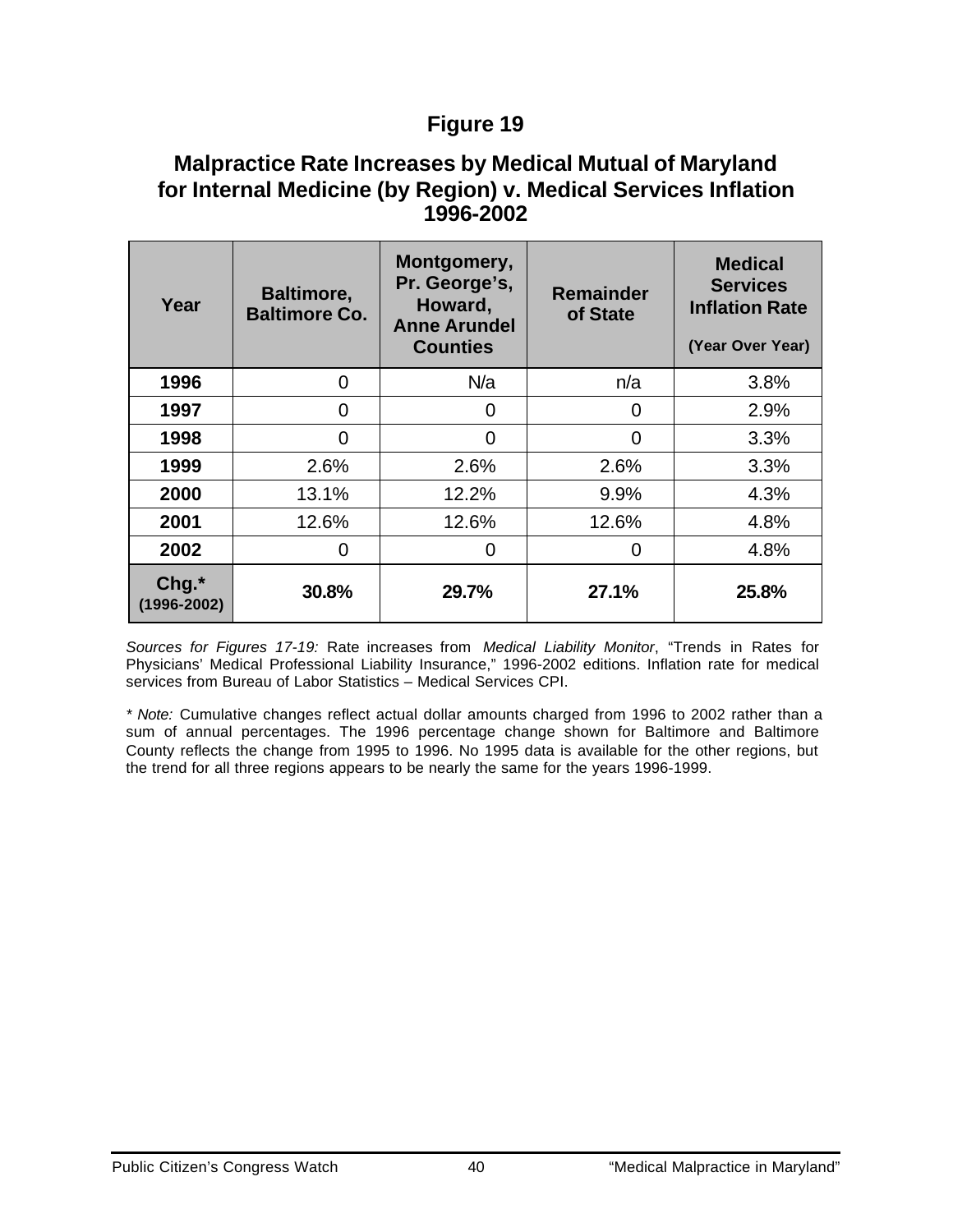# **Maryland Homeowners' Insurance Rates Have Risen Much Faster than Medical Mutual's Rates**

Doctors and insurance companies insist that lawsuits and verdicts have spurred increases in malpractice insurance premiums. In reality, malpractice premiums have increased for the same reasons that the costs of many insurance products have increased. After years in which their bond portfolios and stocks registered healthy gains, and rates were lowered to attract customers and cash flow, the insurance industry now is suffering from poor investment returns.

In fact, consumers who pay homeowners' insurance in Maryland have faced much steeper rate increases since 1996 than doctors buying malpractice insurance from Medical Mutual of Maryland. According to averages calculated by the Maryland Insurance Administration, rates for homeowners insurance increased by a cumulative 60.2 percent from 1996 to 2002, or 8.6 percent annually.<sup>73</sup> [See Figure 20] During those same years, doctors covered by Medical Mutual of Maryland paid cumulative increases ranging from 11.4 percent to 30.8 percent, or between 1.6 percent and 4.4 percent annually. [Figures 17-19]

### **Figure 20**

#### **Rate Increases in Maryland Homeowners' Insurance, 1996-2002**

| Year                       | <b>Weighted Average</b><br><b>Change</b> |
|----------------------------|------------------------------------------|
| 1996                       | 7.7%                                     |
| 1997                       | 5.5%                                     |
| 1998                       | 1.5%                                     |
| 1999                       | 4.8%                                     |
| 2000                       | 5.8%                                     |
| 2001                       | 8.3%                                     |
| 2002                       | 15.7%                                    |
| <b>Cumulative Increase</b> | 60.2%                                    |

*Source:* "Homeowners Insurance Summary of Rate Changes, Weighted Average Change," Maryland Insurance Administration.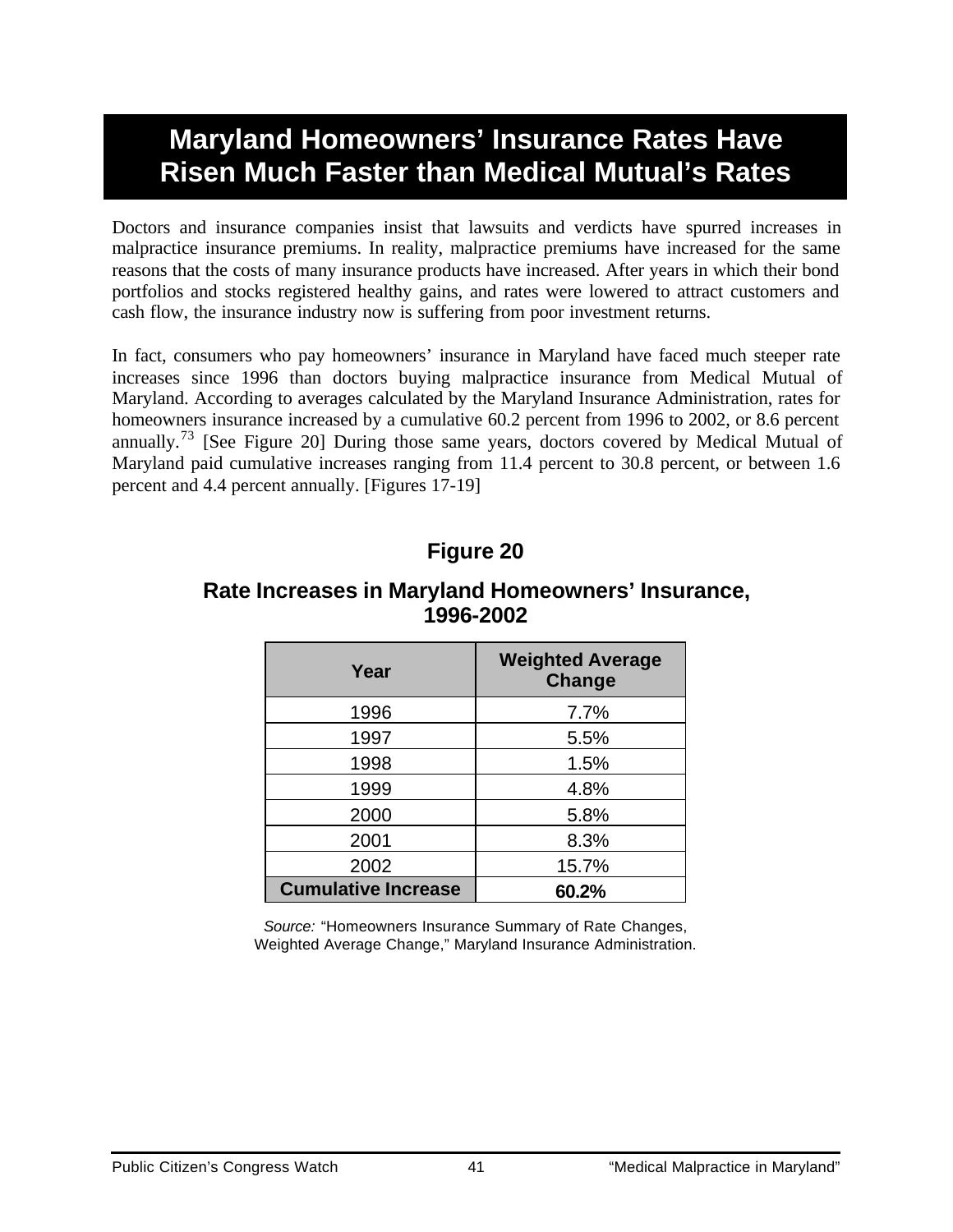# **Nationwide Health Insurance Costs Have Increased Far More than Medical Mutual's Rates**

No consumer or professional welcomes rising insurance costs – and Maryland's doctors have pointed with alarm to recent increases in their medical malpractice insurance premiums. But the rates these doctors pay for their liability coverage have risen far slower than the rates that most patients (and those patients' employers) have paid for health insurance coverage in recent years.

In fact, the cost of health insurance premiums nationwide has increased by a cumulative 54 percent since 1997 – an average of 10.8 percent per year.<sup>74</sup> [See Figure 21] During those same years, doctors covered by Medical Mutual of Maryland paid cumulative increases ranging from 11.4 percent to 30.8 percent, or only between 1.6 percent and 4.4 percent per year. [See Figures 17-19]

### **Figure 21**

### **Nationwide Increases in Health Insurance Premiums, 1997-2002**

| Year                       | <b>Cost of Health</b><br><b>Insurance Premium,</b><br><b>Single Coverage</b> | Annual<br>Change |
|----------------------------|------------------------------------------------------------------------------|------------------|
| 1997                       | \$2,196                                                                      | * * *            |
| 1998                       | 2,268                                                                        | 3.3%             |
| 1999                       | 2,424                                                                        | 6.9%             |
| 2000                       | 2,650                                                                        | 9.3%             |
| 2001                       | 3,060                                                                        | 15.5%            |
| 2002                       | 3,383                                                                        | 10.6%            |
| <b>Cumulative Increase</b> | \$1,187                                                                      | 54.0%            |

*Source:* Kaiser Family Foundation and Health Research and Educational Trust, "Employer Health Benefits, Annual Surveys, 1998-2003."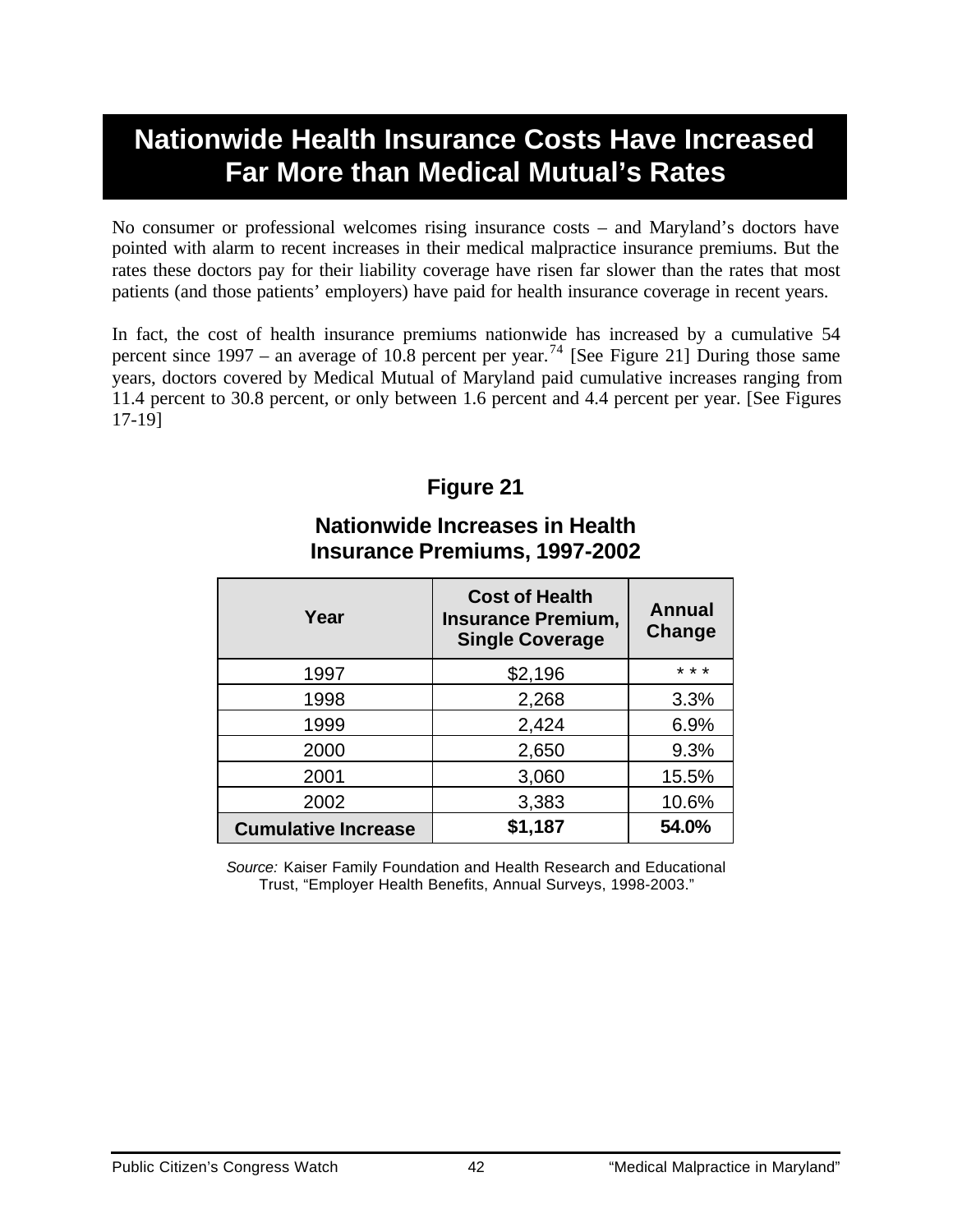# **Medical Mutual's Premium Spike Is Most Likely Caused by the Insurance Cycle Not the Legal System**

If Medical Mutual is justified in getting some rate increase it is due to the company's modest rate increases in previous years, which did not keep pace with inflation, and the company's poor performing investments and the economics of the insurance cycle, rather than the legal system. However, Medical Mutual appears much better positioned than most insurance carriers, which have lost money from the insurance cycle.

- **For much of the 1990s, doctors benefited from artificially lower premiums.** According to the International Risk Management Institute (IRMI), one of the leading analysts of commercial insurance issues, "What is happening to the market for medical malpractice insurance in 2001 is a direct result of trends and events present since the mid to late 1990s. Throughout the 1990s, and reaching a peak around 1997 and 1998, insurers were on a quest for market share, that is, they were driven more by the amount of premium they could book rather than the adequacy of premiums to pay losses. In large part this emphasis on market share was driven by a desire to accumulate large amounts of capital with which to turn into investment income." IRMI also noted: "Clearly a business cannot continue operating in that fashion indefinitely."<sup>75</sup>
- **Medical liability premiums track investment results.** J. Robert Hunter, one of the country's most knowledgeable insurance actuaries and director of insurance for the Consumer Federation of America, recently analyzed the growth in medical liability premiums.<sup>76</sup> He found that premiums charged do not track losses paid, but instead rise and fall in concert with the state of the economy. When the economy is booming and investment returns are high, companies maintain premiums at modest levels; however, when the economy falters and interest rates fall, companies increase premiums in response.
- **The same trends are present in other lines of insurance.** Property/casualty refers to a large group of liability lines of insurance (30 in total) including medical malpractice, homeowners, commercial, and automobile. The property/casualty insurance industry has exhibited cyclical behavior for many years, as far back as the 1920s. These cycles are characterized by periods of rising rates leading to increased profitability. Following a period of solid but not spectacular rates of return, the industry enters a down phase where prices soften, supply of the insurance product becomes plentiful, and, eventually, profitability diminishes, or vanishes completely. In the down phase of the cycle, as results deteriorate, the basic ability of insurance companies to underwrite new business or, for some companies even to renew some existing policies, can be impaired. This is because the capital needed to support the underwriting of risk has been depleted through losses.

The current market began to harden in 2001, following an unusually prolonged period of soft market conditions in the property-casualty section in the 1990s. The current hard market is unusual in that many lines of insurance are affected at the same time, including medical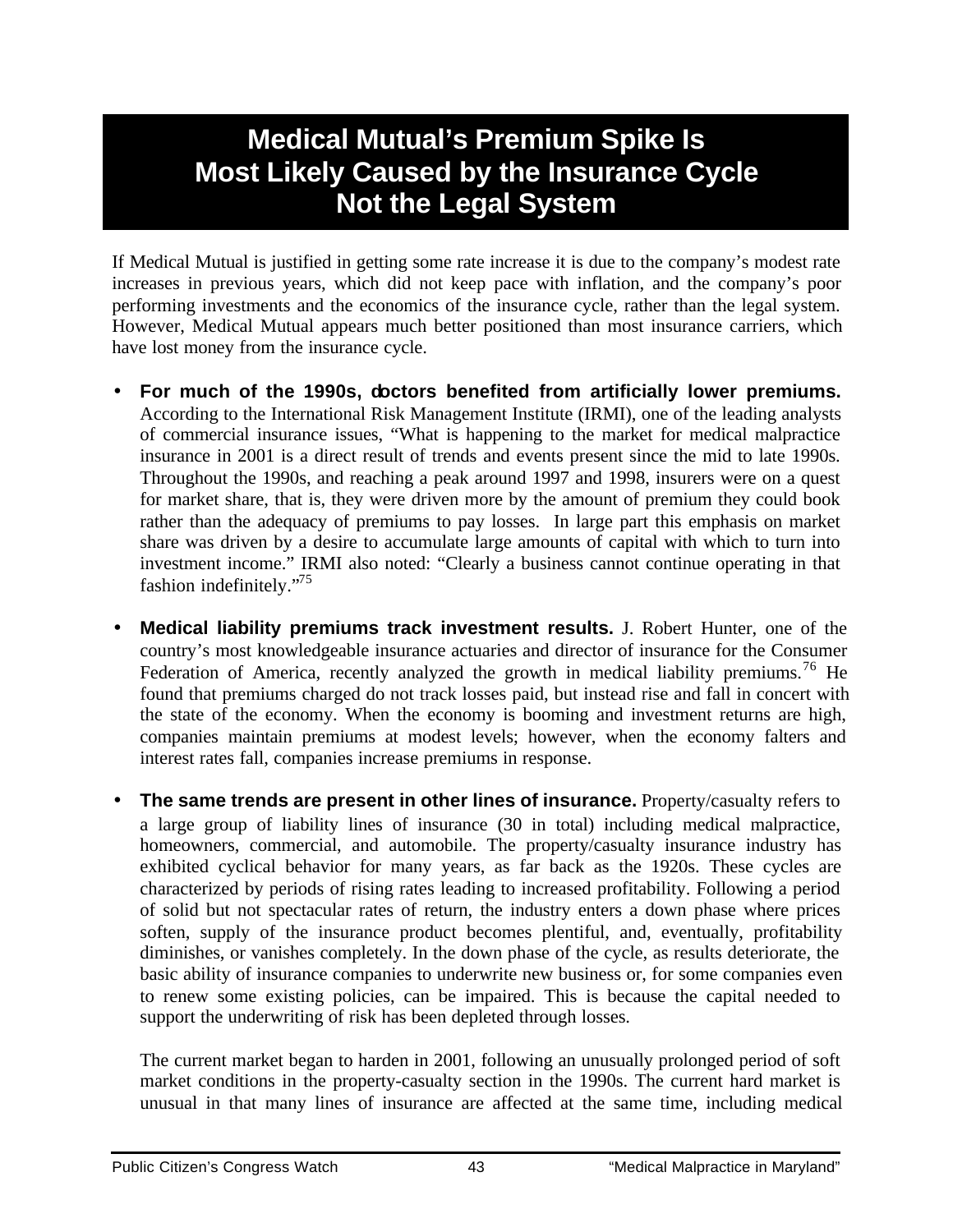malpractice. As a result, premiums are rising for most types of insurance. The increases have taken policyholders by surprise given that they came after several years of relatively flat to decreasing prices.<sup>77</sup>

- **Insurer mismanagement compounded the problems.** Compounding the impact of the cycle has been misleading accounting practices. As the *Wall Street Journal* found in a front page investigative story on June 24, 2002, "[A] price war that began in the early 1990s led insurers to sell malpractice coverage to obstetrician-gynecologists at rates that proved inadequate to cover claims. Some of these carriers had rushed into malpractice coverage because an accounting practice widely used in the industry made the area seem more profitable in the early 1990s than it really was. A decade of short-sighted price slashing led to industry losses of nearly \$3 billion last year."<sup>78</sup> Moreover, "In at least one case, aggressive pricing allegedly crossed the line into fraud." According to Donald J. Zuk, chief executive of SCPIE Holdings Inc., a leading malpractice insurer in California, "Regardless of the level of … tort reform, the fact remains that if insurance policies are consistently under-priced, the insurer will lose money."<sup>79</sup>
- **West Virginia Insurance Commissioner blames the market.** According to the Office of the West Virginia Insurance Commission (one of the states battered by a so-called medical malpractice "crisis" in 2002 and 2003), "[T]he insurance industry is cyclical and necessarily competitive. We have witnessed these cycles in the Medical Malpractice line in the mid-'70's, the mid-80's and the present situation. This particular cycle is, perhaps, worse than previous cycles as it was delayed by a booming economy in the '90's and is now experiencing not just a shortfall in rates due to competition, but a subdued economy, lower interest rates and investment yields, the withdrawal of a major medical malpractice writer and a strong hardening of the reinsurance market. Rates will, at some point, reach an acceptable level to insurers and capital will once again flow into the Medical Malpractice market."<sup>80</sup>
- **Financial analysts recognize the true cause of premium spikes.** Weiss Ratings, the "leading independent provider of ratings and analyses of financial services companies, mutual funds, and stocks," reports that, "Tort reform has failed to address the problem of surging medical malpractice premiums, despite the fact that insurers have benefited from a slowdown in the growth of claims… The escalating medical malpractice crisis will not be resolved until the industry and regulators address the other, apparently more powerful, factors driving premiums higher.<sup>81</sup> According to Weiss, six factors driving increases in medical malpractice rates are:
	- **Medical cost inflation.** Medical costs have risen 75 percent since 1991.
	- **The cyclical nature of the insurance market.** In an attempt to catch up, insurers have tightened underwriting standards and raised premiums.
	- **The need to shore up reserves for policies in force.** The only way to shore up reserves is to increase premiums.
	- **A decline in investment income:** This is particularly critical for lines of business like medical malpractice, in which the duration of claims payouts typically spans several years.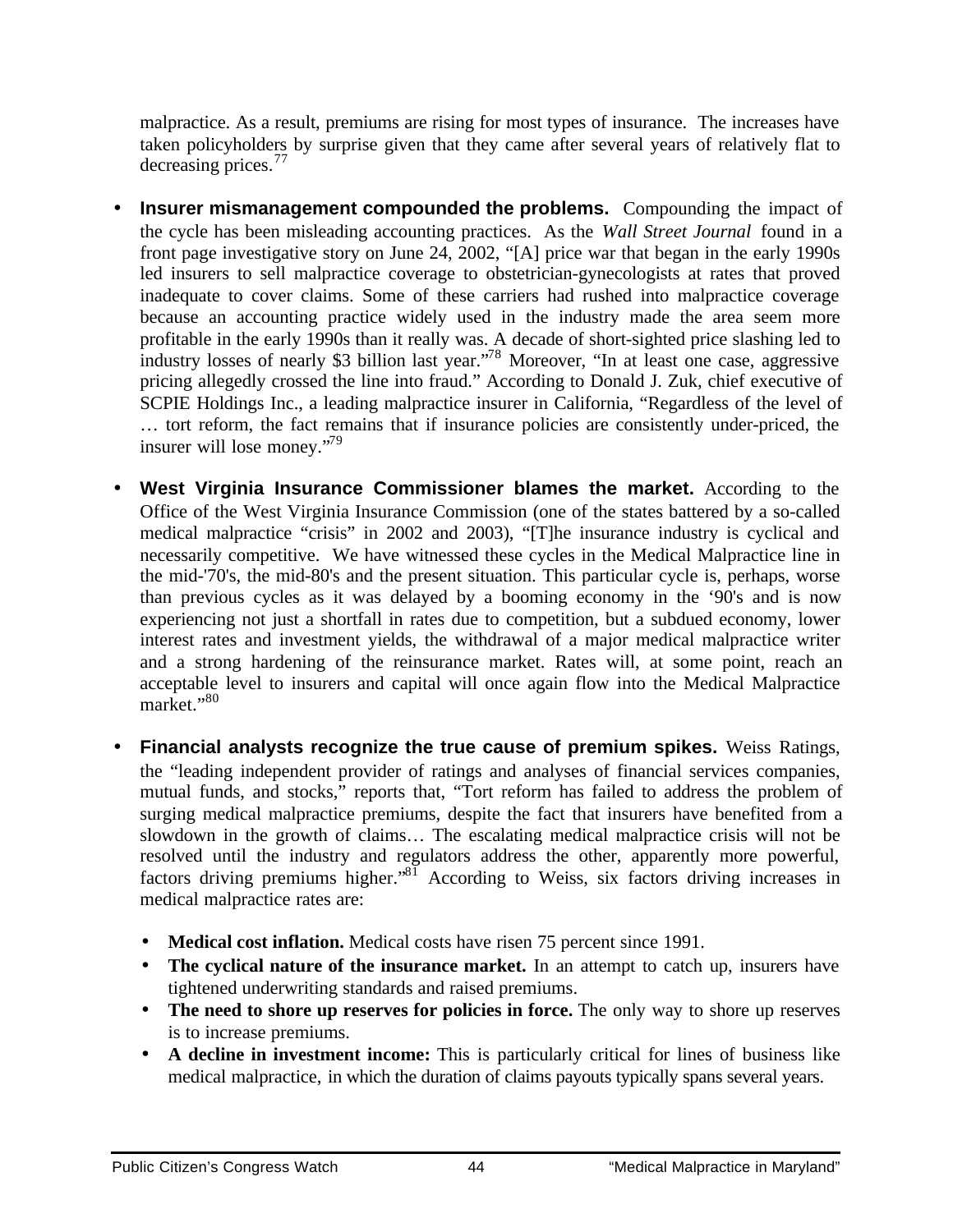- **Financial safety:** To restore their financial health, many medical malpractice insurers will remain under pressure to increase rates.
- **The supply and demand for coverage:** The number of medical malpractice carriers increased nationally through 1997 to 274, but has since fallen to 247 in 2002.
- **The American Medical Association acknowledges that spikes in malpractice premiums are caused by insurance cycles.** In a report by the AMA's Board of Trustees to its House of Delegates, the following statements acknowledged that increasing malpractice insurance premiums were linked to the insurance underwriting cycle:

"The insurance underwriting cycle is now at a point where insurers have both pricing power and a need to increase revenues through premiums as returns on investments are no longer able to subsidize underwriting loses [sic] and as insurers have suffered large claims losses in other areas."<sup>82</sup>

"For several years, insurers kept prices artificially low while competing for market share and new revenue to invest in a booming stock market. As the bull market surged, investments by these historically conservative insurers rose to 10.6 percent in 1999, up from a more typical 3 percent in 1992. With the market now in a slump, the insurers can no longer use investment gains to subsidize low rates. The industry reported realized capital gains of \$381 million last year, down 30 percent from the high point in 1998, according to the A.M. Best Company, one of the most comprehensive sources of insurance industry data."<sup>83</sup>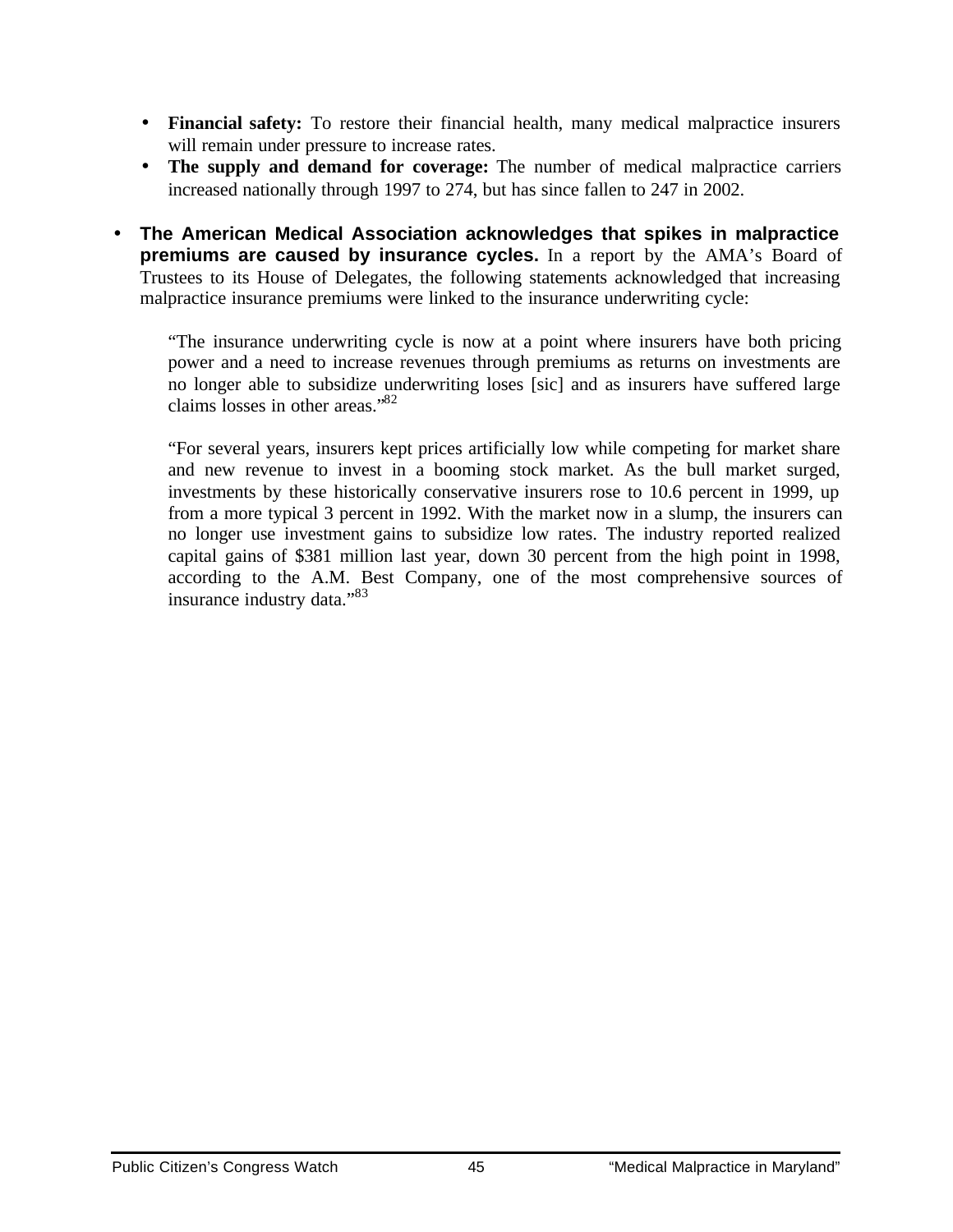# **Section III**

# **Solutions to Reduce Medical Errors and Long-term Insurance Rates**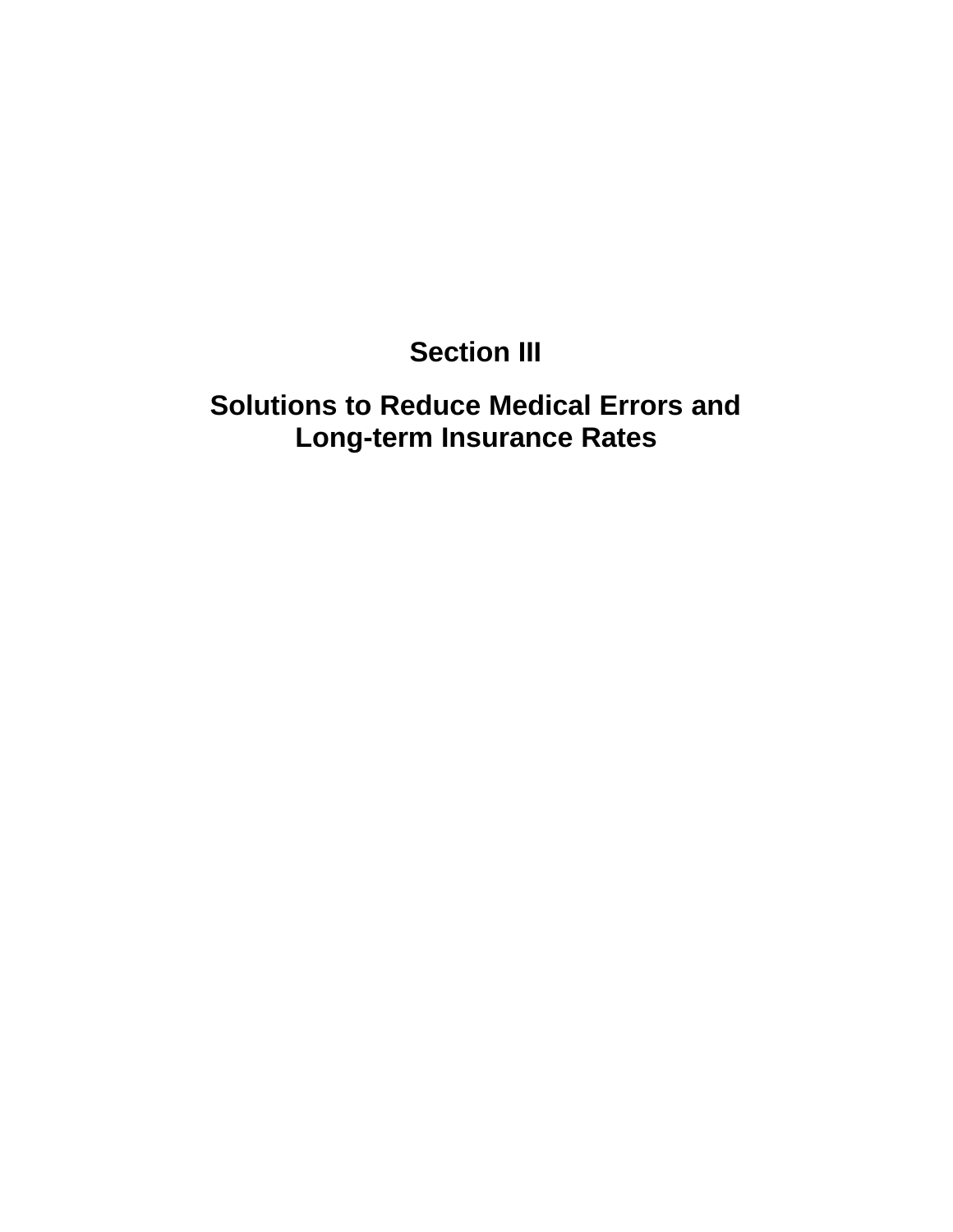# **Caps on Damages Are a False "Solution"**

Maryland currently has a \$620,000 cap on "non-economic damages" – also known as awards for pain and suffering – but the state doctors' lobby this year has begun advocating even further restrictions on patient compensation. <sup>84</sup> A \$250,000 limit on non-economic damages is included in a bill that already has passed the U.S. House of Representatives, but was defeated in the U.S. Senate. There is convincing evidence, however, that limits on awards for pain and suffering penalize severely injured patients the most, without cutting the frequency of medical errors or reducing the rates doctors pay for liability insurance.

- **"Non-economic" damages are not as easy to quantify as lost wages or medical bills, but they compensate real injuries.** So-called "non-economic" damages are awarded for the pain and suffering that accompany any loss of normal functions (e.g. blindness, paralysis, sexual dysfunction, lost bowel and bladder control, loss of limb) and inability to engage in daily activities or to pursue hobbies, such as hunting and fishing. This category also encompasses damages for disfigurement and loss of fertility. According to Physician Insurers Association of America (PIAA), the average total payment between 1985 and 2001 for a "grave injury," which encompasses paralysis, was only \$454,454.
- **No evidence supports the claim that jury verdicts are random "jackpots."** Studies conducted in California, Florida, North Carolina, New York and Ohio have found that jury verdicts bear a reasonable relationship to the severity of the harm suffered.<sup>85</sup> In total, the studies examined more than 3,500 medical malpractice jury verdicts and found a consistent relationship between the severity of the injury and the size of the verdict. Uniformly the authors concluded that their findings did not support the criticism that jury verdicts are frequently unpredictable and irrational.
- **The insurance industry's own statistics demonstrate that awards are proportionate to injuries.** The PIAA Data Sharing Report also demonstrates the relationship between the severity of an injury and the size of the settlement or verdict.<sup>86</sup> PIAA, as do most researchers, measures severity of injury according to the National Association of Insurance Commissioners' classifications.<sup>87</sup> The average indemnity paid per file was \$49,947 for the least severe category of injury and increased with severity, to \$454,454 for grave injuries. All researchers found that the amount of jury verdicts fell off in cases of death, for which the average indemnity was \$195,723. This is not surprising, as the costs of medical treatment for a grave injury are likely to be greater, and pain and suffering would be experienced over a longer time period than in the case of death.<sup>88</sup>
- **Capping awards hurts children, women and minorities in particular.** Limiting medical malpractice awards for non-economic injury has a disproportionate impact on children, women and minorities. Children have no employment income, which is the basis for calculating most economic awards. One of the more significant medical injuries inflicted on women is harm to reproductive capacity, but that does not impact a woman's earning capacity, and thus does not entitle her to economic damages despite the devastating emotional impact of such a loss. Capping awards also discriminates against minorities since they have lower incomes on average than whites. In some cases, low wage earners are denied the opportunity to earn more in the future due to injuries caused by medical negligence.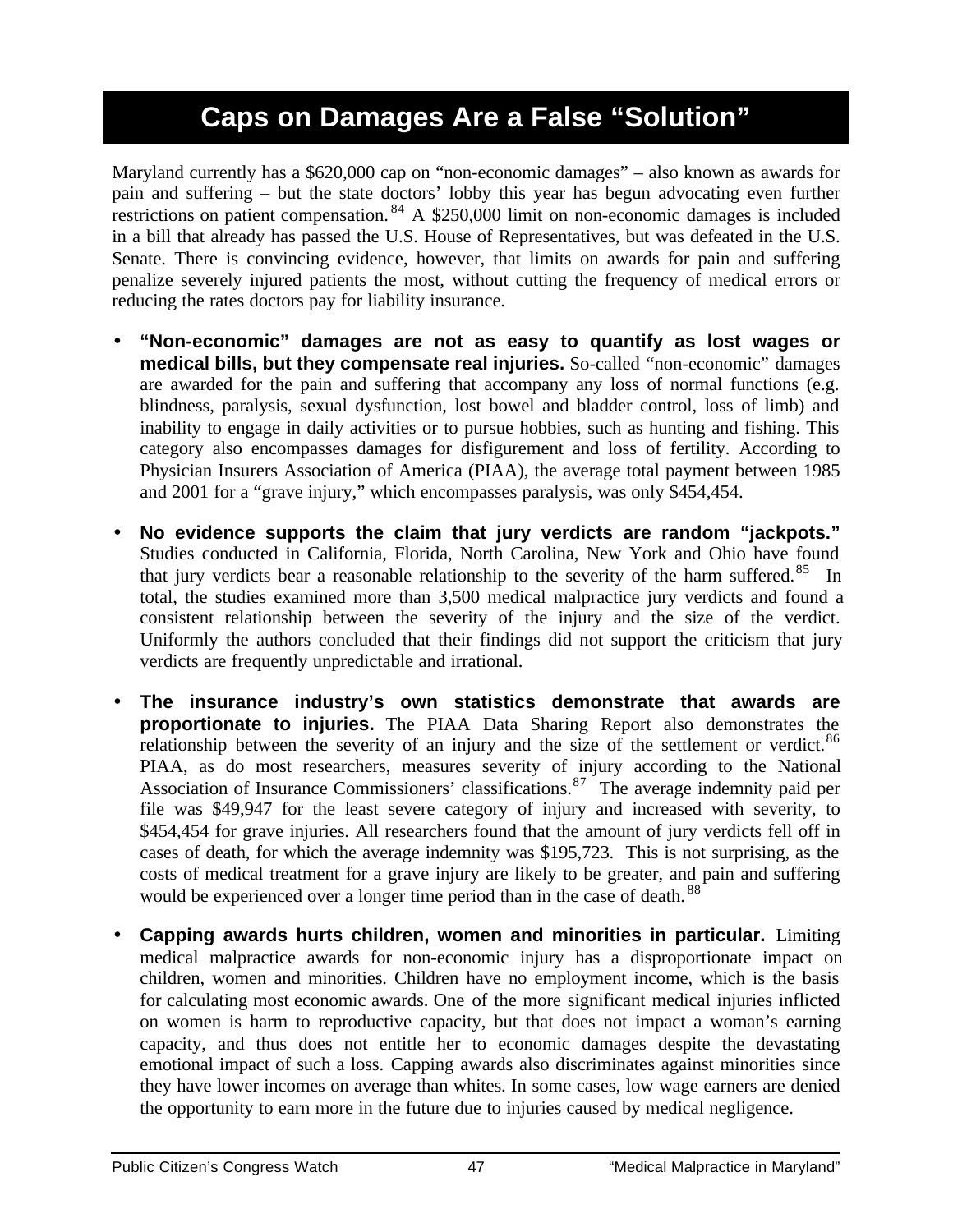# **Insurance Companies and Their Lobbyists Admit Caps on Damages Won't Lower Insurance Premiums**

Caps on damages for pain and suffering will significantly lower the awards paid to catastrophically injured patients. But because such truly severe cases make up a small percentage of medical malpractice claims, and because the portion of the medical liability premium dollar that pays for compensation is dwarfed by the portion that pays for defense lawyer fees, caps do not lead to lower premiums. Insurance companies and their lobbyists understand this.

#### **Premium on the Truth:**

"Insurers never promised that tort reform would achieve specific savings." – American Insurance Association<sup>89</sup>

"We wouldn't tell you or anyone that the reason to pass tort reform would be to reduce insurance rates." – Sherman Joyce, president of the American Tort Reform Association<sup>90</sup>

"Many tort reform advocates do not contend that restricting litigation will lower insurance rates, and I've never said that in 30 years." – Victor Schwartz, general counsel to the American Tort Reform Association $91$ 

#### **California**

"I don't like to hear insurance-company executives say it's the tort [injury- law] system – it's self-inflicted," – Donald J. Zuk, chief executive of Scpie Holdings Inc., a leading malpractice insurer in California.<sup>92</sup>

#### **Florida**

"No responsible insurer can cut its rates after a bill (that caps damages at \$250,000) passes." – Bob White, president of First Professionals Insurance Co. (formerly Florida Physicians Insurance Company, Inc). The company is the largest medical malpractice insurer in Florida and has close ties to the Florida Medical Association.<sup>9</sup>

#### **Mississippi**

"Regardless of what may result from the ongoing tort reform debate, please remember that such proposed public policy changes are critical for the long-term, but do not provide a magical 'silver-bullet' that will immediately affect medical malpractice insurance rates … The 2003 rate change [a 45 percent increase] would happen regardless of the special session outcome." – Medical Assurance Company of Mississippi<sup>94</sup>

#### **Nevada**

"The primary insurer for Las Vegas obstetricians, American Physicians Assurance, has no plans to lower premiums for several years, if ever, said broker Dennis Coffin." – Coffin is the Account Representative for SCW Agency Group – Nevada, which represents the American Physicians Assurance Corp.<sup>95</sup>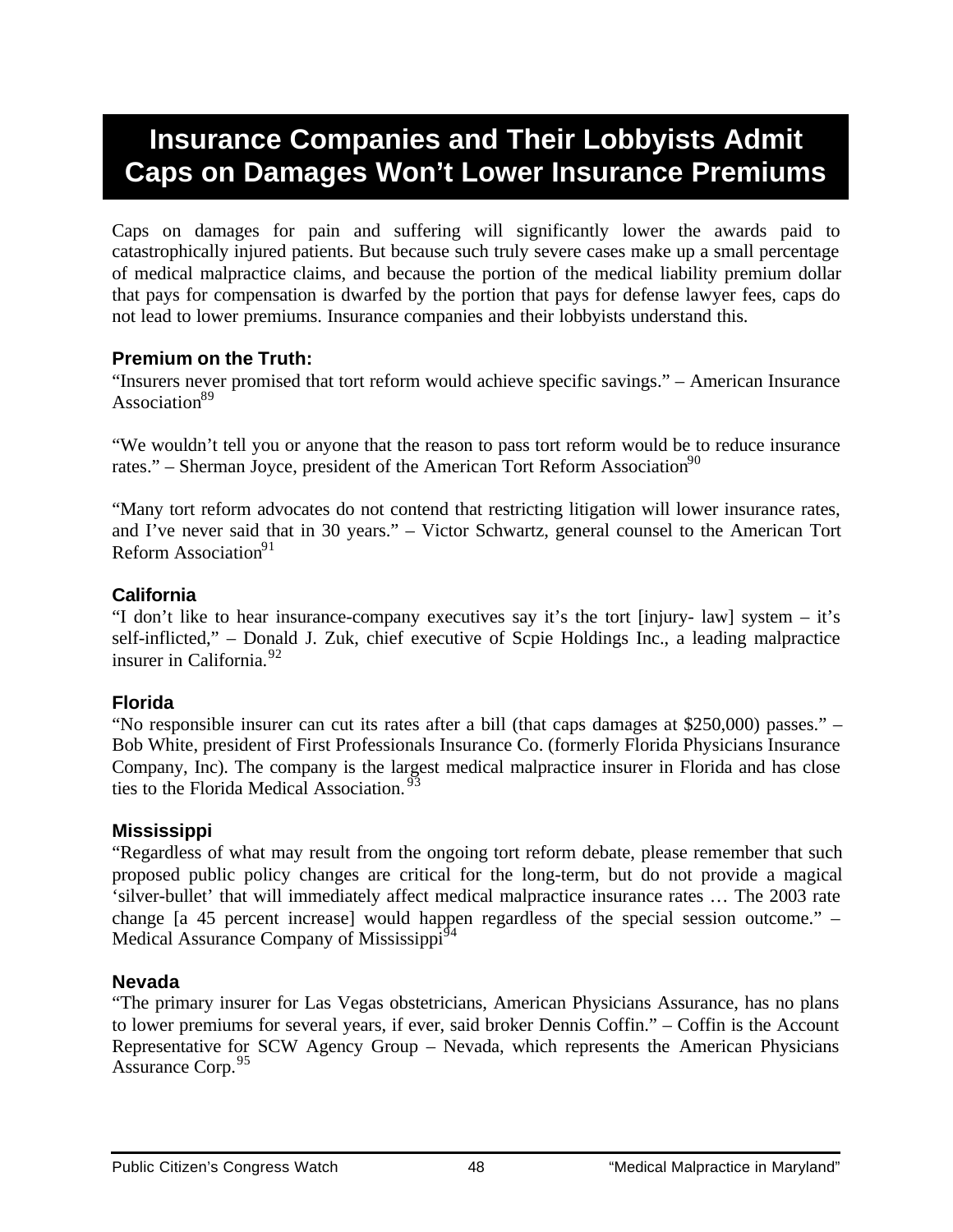"[John Cotton of the Nevada Physicians' Task Force] noted that even if the bill reflected a cap of \$5, there would not be an immediate impact on premiums." – Minutes of the Nevada Assembly Committee on Medical Malpractice Issues<sup>96</sup>

#### **New Jersey**

During a hearing on medical malpractice issues, New Jersey Assemblyman Paul D'Amato asked Patricia Costante, Chairwoman and CEO of MIIX Group of Companies, "[A]re you telling the insured physicians in New Jersey that if this State Legislature passes caps that you'll guarantee that you won't raise your premiums, in fact, you'll reduce them?" Costante replied: "No, I'm not telling you [or them] that."<sup>97</sup>

Financial analysis shows malpractice award "caps" would have little impact on the premiums doctors pay. In an analysis requested by the Medical Society of New Jersey, actuaries estimate that a "cap" on non-economic damages in malpractice cases would have only a slight impact on the amount doctors pay in liability premiums. "We would expect a \$250,000 cap on non-economic damages would produce some savings, perhaps in the 5 percent to 7 percent range," the firm of Tillinghast-Towers Perrin reports. "A cap of \$500,000 is likely to be of very little benefit to physicians."<sup>98</sup>

#### **Ohio**

"In the short run, we may even see prices go up another 20 percent, and people will say, 'Gee, what happened, I thought we addressed this?"' – Ray Mazzotta, president of Columbus-based Ohio Hospital Insurance Co.<sup>99</sup>

"The stroke of the governor's pen [enacting caps on damages] will not result in immediate lowering of rates by responsible companies." – Frank O'Neil, spokesman for Birmingham, Ala.-based Medical Assurance<sup>100</sup>

#### **Wyoming**

During a hearing on medical malpractice insurance issues, Bruce Crile of the Doctors' Company and Melissa Dennison of OHIC Insurance Company testified that insurance rates would not drop if caps on damages were imposed. "Both the Doctors' Company and OHIC's actuaries say a cap of \$500,000 is meaningless for purposes of ratemaking. Even with caps enacted premiums will still increase, but with predictability of the risk there will be a moderating of rate increases." – Minutes of the Wyoming Legislature's Joint Labor, Health and Social Services Interim Committee<sup>101</sup>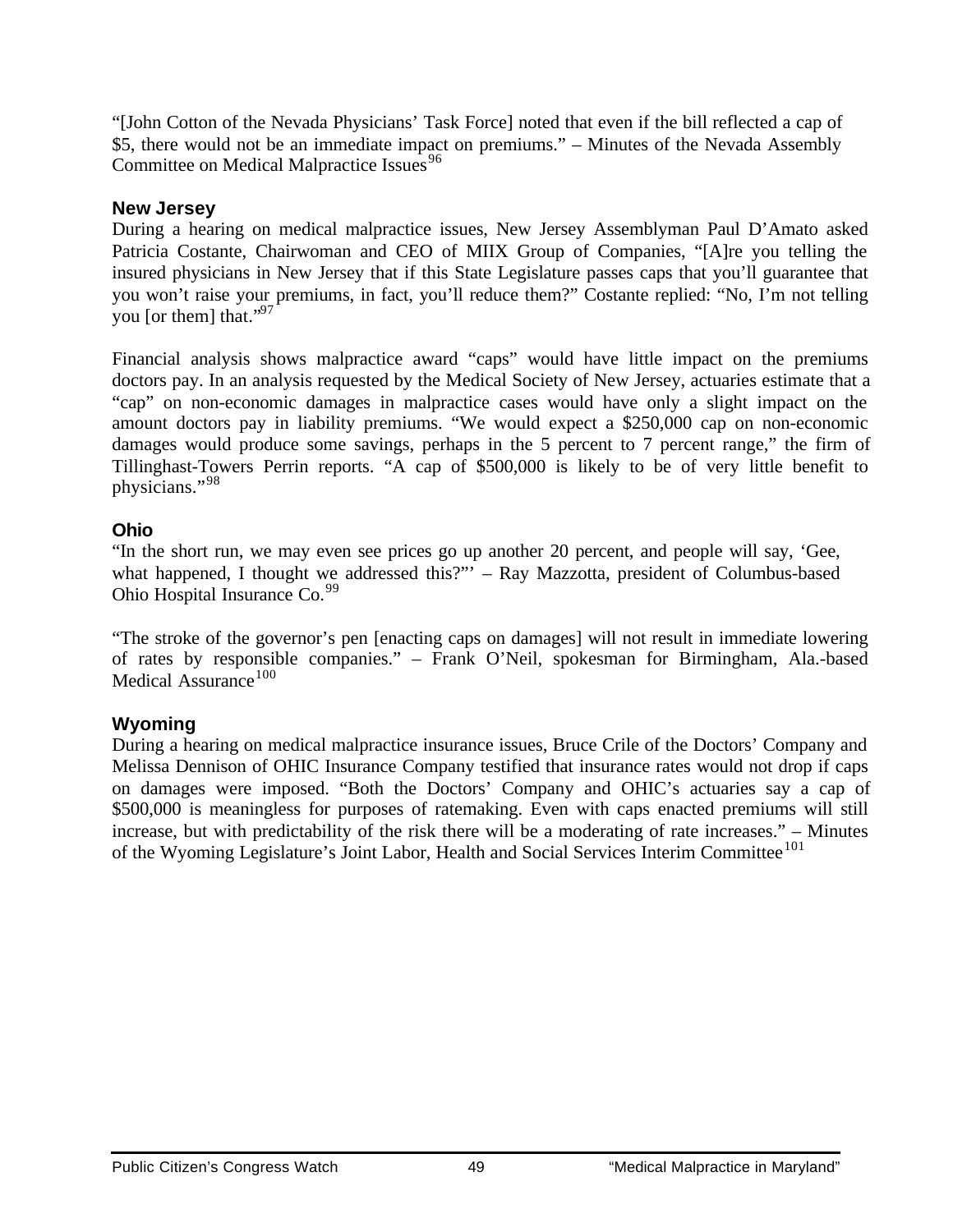# **Health-Care Providers and Legislators Should Focus on Patient Safety Reforms**

Physician groups, insurance companies and their political allies have essentially blamed patients and their lawyers for the temporary spike in some insurance premiums. Medical Mutual of Maryland has continued to decry the costs of patient litigation, despite the fact that the state has a \$620,000 cap "non-economic" damages, which are awarded for the pain and suffering and loss of lifestyle due to paralysis, severe brain damage, disfigurement, blindness and deafness, of the loss of childbearing ability. Such damages exceed \$620,000 only in extreme cases of permanent significant injuries.

Efforts to convince politicians and policymakers that rising insurance rates are a result of "frivolous" lawsuits simply shifts attention away from much more serious problems. Instead, Maryland's regulators, officeholders and health-care providers should focus on improving patient safety. Public Citizen recommends the following patient safety reforms:

#### **Federal Patient Safety Reforms**

• **Open the National Practitioner Data Bank to Empower Consumers with Information About Their Doctors.**

Information about doctor discipline, including state sanctions, hospital disciplinary actions and medical malpractice awards is also contained in the National Practitioner Data Bank. HMOs, hospitals and medical boards can look at the National Practitioner Data Bank. Unfortunately, consumers cannot access the information because the names of physicians in the database are kept secret from the public. Congress should lift the veil of secrecy and allow the people who have the most to lose from questionable doctors to get the information they need to protect themselves and their families.

#### **State Patient Safety Reforms**

#### • **Improve Oversight of Physicians.**

Public Citizen has long sought greater consumer access to information about doctors, and there have been recent improvements in making that information available. Most state medical boards now provide some physician information on the Internet, but the information about disciplinary actions varies greatly, is often inadequate and can be difficult for people to access.<sup>102</sup>

For more than a decade, Public Citizen's Health Research Group has been carefully scrutinizing the performance of state medical boards. As reported in our *Questionable Doctors* publication, <sup>103</sup> too little discipline is being done. Too many state medical boards, despite their duty to protect the public, still believe their first responsibility is to rehabilitate "impaired physicians" and shield them from the public's prying eyes. Fewer than one-half of one percent of the nation's doctors face any serious state sanctions each year. In 2002, state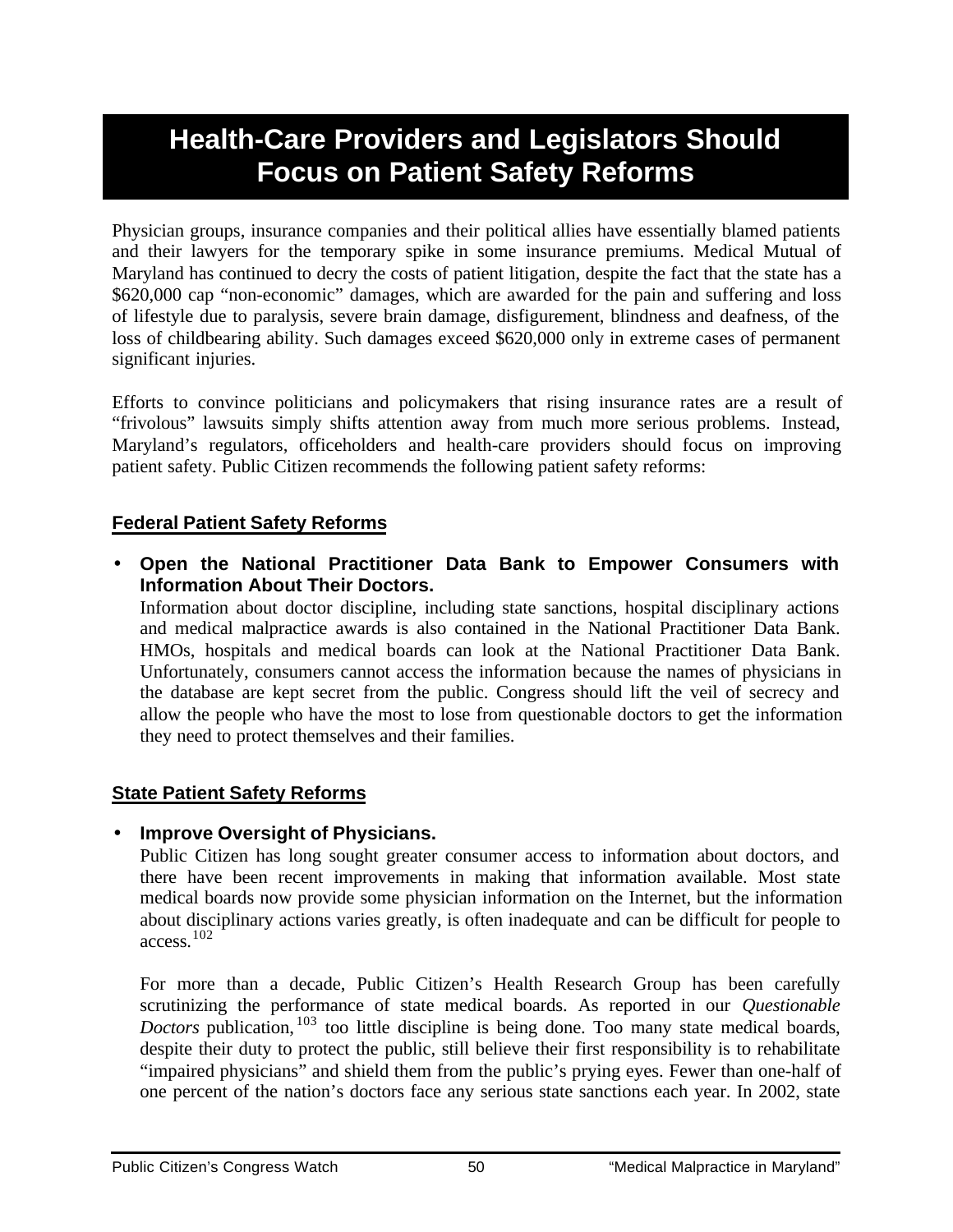medical boards took 2,868 serious disciplinary actions, a pittance given estimates that between 44,000 and 98,000 deaths of hospitalized patients are caused by preventable medical errors annually.

State discipline rates ranged from 11.87 serious actions per 1,000 doctors (Wyoming) to 1.07 actions per 1,000 physicians (Hawaii), a tenfold difference between the best and worst states. Maryland is ranked  $46<sup>th</sup>$  among the 50 states and the District of Columbia for the number of serious actions taken per 1,000 physicians. (Note: Most of these actions are unrelated to medical malpractice and instead involve sanctions for substance abuse, sexual and criminal offenses.)

If all the boards did as good a job as the lowest of the top five boards, Oklahoma's rate of 7.56 serious disciplinary actions per 1,000 physicians, it would amount to a total of 6,089 serious actions a year. That would be 3,225 more serious actions than the 2,864 that actually occurred in 2002. It is likely that patients are being injured or killed more often in states with poor doctor disciplinary records than in states with consistent top performances.

Negligent doctors are rarely disciplined with loss or suspension of their license for inferior care. Instead, state medical boards focus on more easily documentable offenses such as prescription drug violations and fraud convictions or disciplinary action in another state as potential indicators of substandard care. Congress could encourage better oversight through grants to state medical boards, tied to the boards' agreements to meet performance standards.

The following state reforms would improve medical board performance:

- **Reform medical board governance.** States should sever any remaining formal, debilitating links between state licensing boards and state medical societies. Members of medical boards (and separate disciplinary boards, where present) should be appointed by the governor, and the governor's choice of appointees should not be limited to a medical society's nominees. At least 50 percent of the members of each state medical board and disciplinary board should be well-informed and well-trained public members who have no ties to health care providers and who, preferably, have a history of advocacy on behalf of patients. The governor should appoint members to the Medical Board whose top priority is protecting the public's health, not providing assistance to physicians who are trying to evade disciplinary actions.
- **Beef up medical board funding and staffing.** State legislatures should permit medical boards to spend all the revenue from medical licensing fees, rather than being forced to give part to the state treasury. The medical boards should raise their fees to \$500 a year. All boards could benefit from hiring new investigators and legal staff. Boards should employ adequate staff to process and investigate all complaints within 30 days, to review all malpractice claims filed with the board, to monitor and regularly visit doctors who have been disciplined to ensure their compliance with the sanctions imposed, and to ensure compliance with reporting requirements. They should hire investigators to seek out errant doctors, through review of pharmacy records, consultation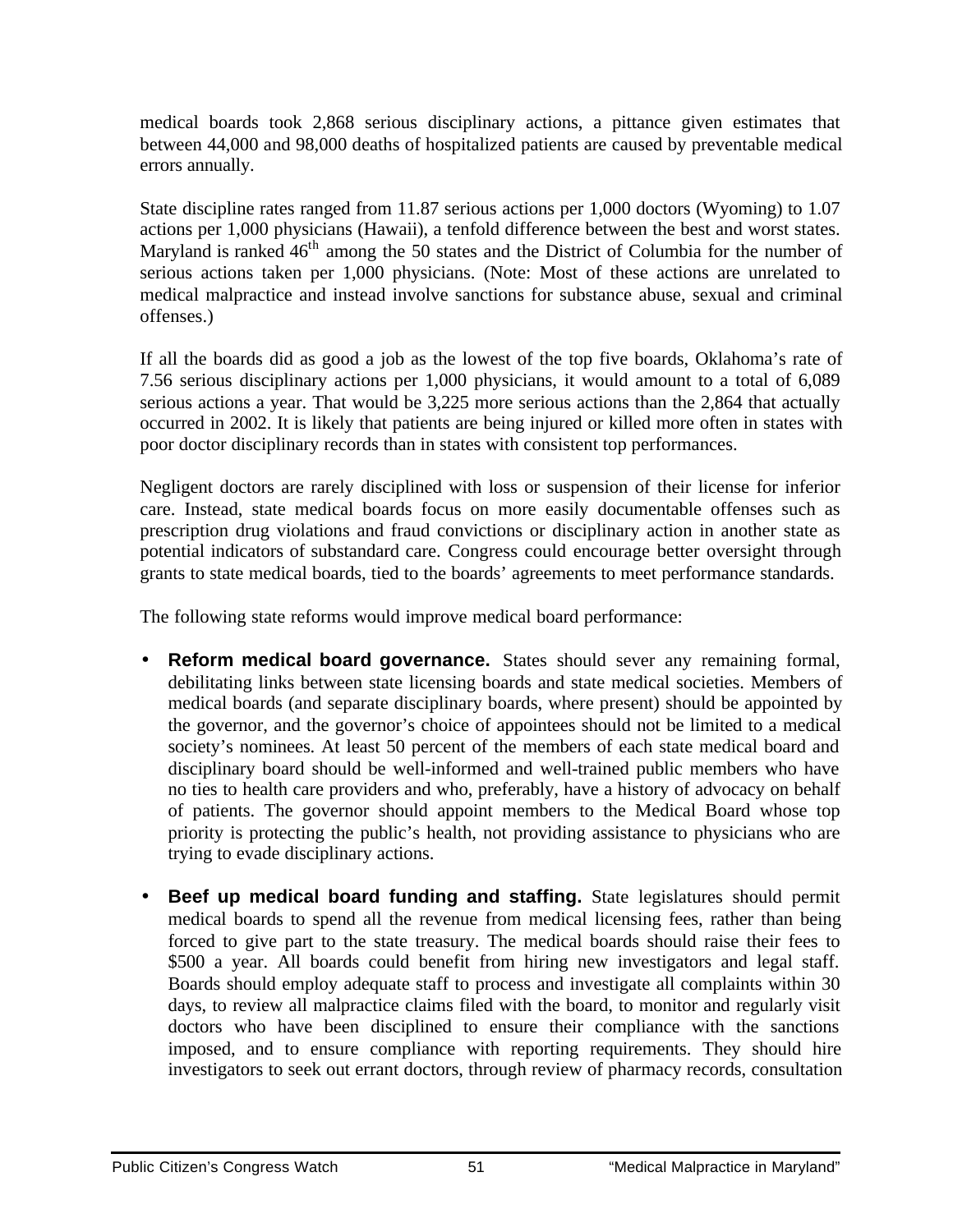with medical examiners, and targeted office audits of those doctors practicing alone and suspected of poor care.

- **Require risk prevention.** States should adopt a law, similar to one in Massachusetts, that requires all hospitals and other health care providers to have a meaningful, functioning risk prevention program designed to prevent injury to patients. Massachusetts also requires all adverse incidents occurring in hospitals or in doctors' offices to be reported to the medical board.
- **Require periodic recertification of doctors based on a written exam and audit of their patients' medical care records.**

#### **Federal and State Patient Safety Reforms**

• **Implement patient safety measures proposed by the Institute of Medicine.** Public Citizen believes in personal responsibility and accountability for negligence as one of the principal methods for deterring medical errors. Nevertheless, we acknowledge that the "systems approach" to patient safety advocated by the Institute of Medicine shows considerable promise. We are disappointed that some three years after the release of its report, almost nothing has been done to establish mandatory nationwide error reporting systems, identify unsafe practices, or raise performance standards.

Medication errors are among the most common preventable mistakes, but safety systems have been put in place in very few hospitals. Although experts using the systems approach have identified a number of promising strategies to reduce malpractice, few have been implemented. Experts have estimated that more than 950,000 serious drug errors occur annually in hospitals alone.<sup>104</sup> Recent studies show that computer physician order entry (CPOE) systems can reduce error rates by 55 percent,  $^{105}$  CPOE is an electronic prescribing system that intercepts errors where they most commonly occur – at the time medications are ordered. Physicians enter orders into a computer, rather than on paper. Orders are automatically checked for potential problems, such as drug interactions or allergies. CPOE also resolves problems associated with deciphering doctors' notoriously bad handwriting. But in spite of these benefits, fewer than three percent of hospitals have fully implemented  $CPOE.$ <sup>106</sup>

• **Evidence-based hospital referral could save 4,000 lives every year, but has not been implemented.** Evidence-based hospital referral means directing patients with highrisk conditions to hospitals with characteristics shown to be associated with better outcomes. Dr. Adams Dudley, a researcher at the University of San Francisco at California, identified 10 surgical procedures for which outcomes were strongly related to hospital volume. Using data from California hospitals, he estimated that using evidence-based hospital referral for those 10 procedures would prevent over 4,000 deaths across the U.S. each year.<sup>107</sup>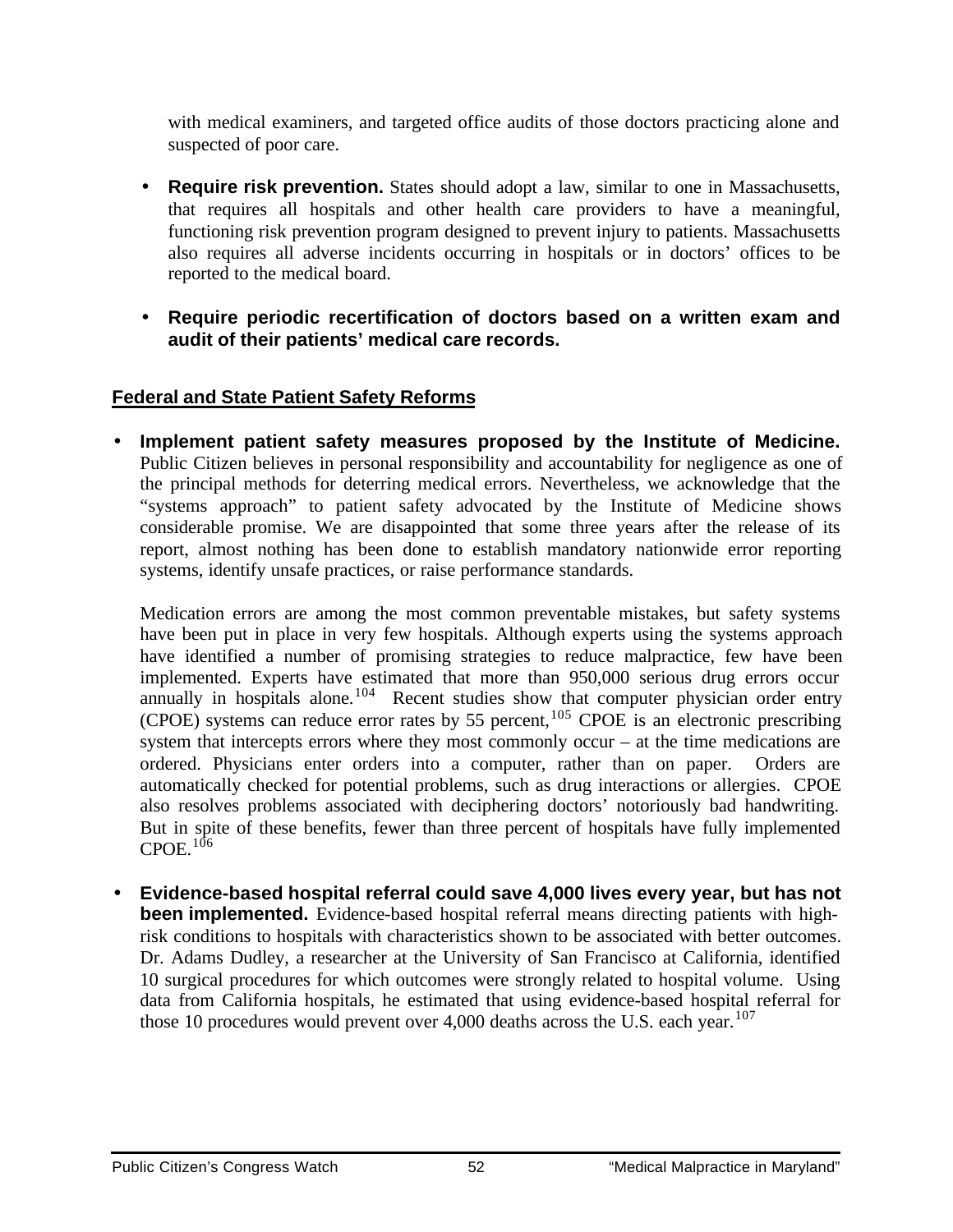- **Prevent wrong procedure surgery and surgery performed on the wrong body part or to the wrong patient.** Such mistakes should *never* happen, according to a special alert reissued December 5, 2001 by the Joint Commission on Accreditation of Healthcare Organizations.<sup>108</sup> To prevent these accidents, the JCAHO recommends the surgical site be marked with a permanent marker. Sometimes referred to as "signing your site," doctors place their initials on the surgical site with a permanent marking pen in a way that cannot be overlooked and then actually operate through or next to the initials. JCAHO also recommends orally verifying the surgery in the operating room just before starting the operation. <sup>109</sup> Nevertheless, during 2001 in Florida hospitals alone there were 54 surgeries on the wrong part of the body, 16 wrong procedures performed and nine wrong patient surgeries.<sup> $110$ </sup> Had Florida mandated the JCAHO recommendations in 2000, these 79 incidents would not have occurred.
- **Limit physicians' workweek to reduce hazards created by fatigue.** American medical residents work among the highest – if not the highest – number of hours in the professional world. They work up to 120 hours a week, including 36-hour shifts for several weeks at a time.<sup>111</sup> After 24 hours of wakefulness, cognitive function deteriorates to a level equivalent to having a 0. 10 percent blood alcohol level.<sup>112</sup> In other words, doctors who would be considered too unsafe to drive may still treat patients for 12 more hours. 41 percent of resident-physicians attribute their most serious mistake in the previous year to fatigue.<sup>113</sup> 45 percent of residents who sleep less than four hours per night report committing medical errors.<sup>114</sup> Working these extreme hours for years at a time also has ill-effects on doctors' own personal health and safety. Multiple studies in the medical literature demonstrate that sleepdeprived and overworked residents are at increased risk of being involved in motor vehicle collisions, suffering from depressed mood and depression, and giving birth to growthretarded and/or premature infants.<sup>115</sup> If the maximum workweek for residents was limited to 80 hours it could considerably reduce mistakes due to fatigue and lack of supervision.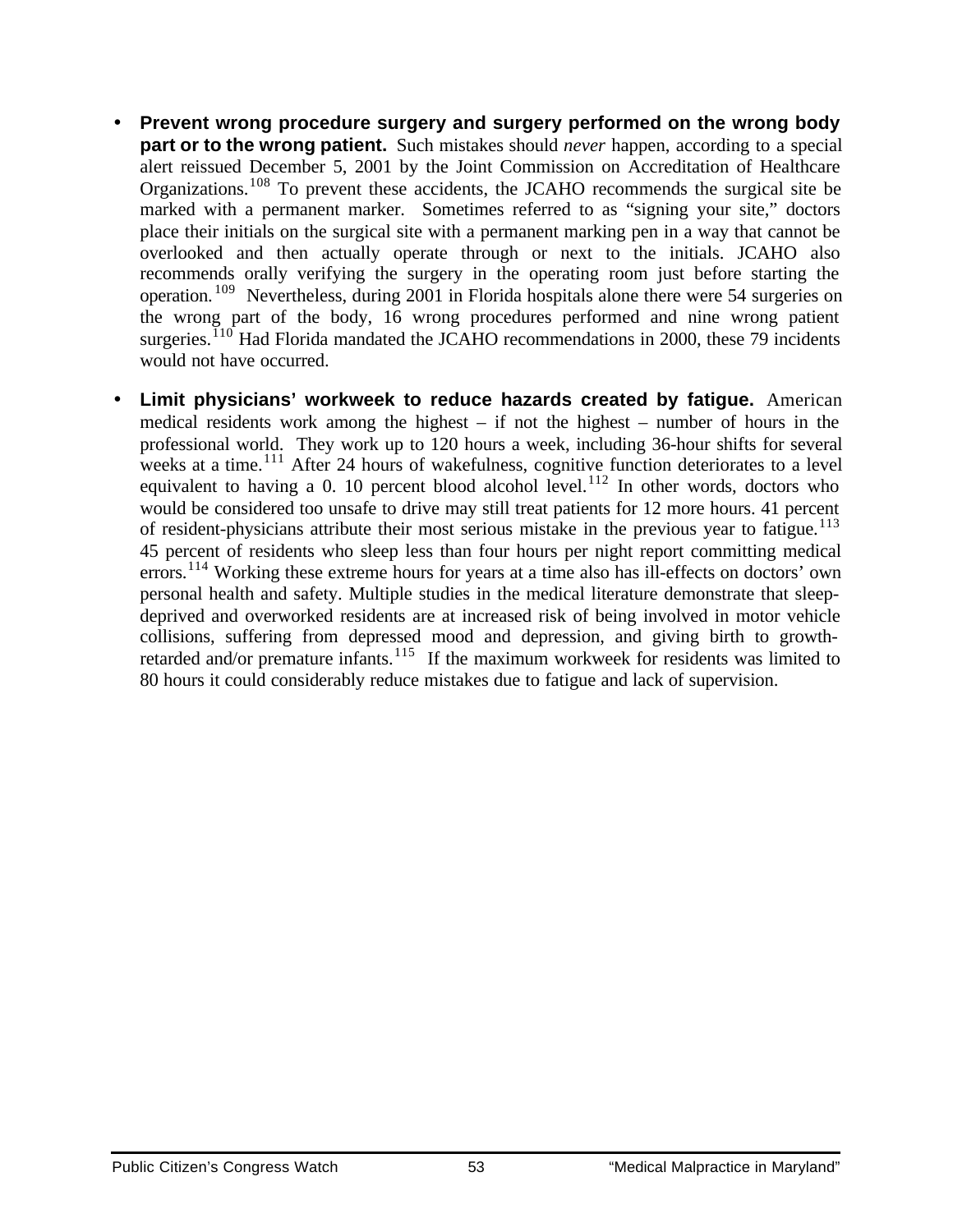# **Solutions to Make Insurance Rates More Predictable**

The following recommendations for state insurance regulators to implement have been made by J. Robert Hunter, Director of Insurance for the Consumer Federation of American, on behalf of Americans for Insurance Reform:  $116$ 

#### **Investigations and Audits**

There must be a full and thorough investigation of the insurance companies' data to determine if there are errors and over-reserving in the data. An investigation should determine:

- 1) The extent to which the extraordinarily high profitability of the insurance industry during much of the 1990s, and its lower profitability today, is related to the performance of interest rates and the stock market during those periods;
- 2) The extent to which today's rate increases are an attempt to recoup money that insurers lost in the stock market or in other poorly-performing assets;
- 3) The extent to which insurers are adversely affected by today's low interest rates;
- 4) Whether insurers' estimates of their future claims payments, which are the basis for rate increases, are unreasonably high today; and
- 5) Whether it is proper, or lawful, for insurers to seek substantial rate increases despite having hugely increased their surplus – the money they have "in the bank," with policyholdersupplied funds, particularly if the insurer is overcapitalized.

In addition, state insurance commissioners are urged to institute, or seek statutory authority to institute, annual, rather than the typical once-every-three-years, audits of insurance companies operating in their state. These annual audits should ascertain whether the companies are engaging in questionable accounting practices and whether their business and investment practices, by failing to take into account cyclical economic downturns, present unacceptable financial risks for insurance consumers and shareholders.

#### **Specific Reforms**

- **Regulate excessive pricing.** One cause of the cycle is the lack of regulatory action to end excessive and inadequate rates during the different phases of the cycle. Insurance Commissioners should start now by regulating the excessive prices being charged by insurers. They should, at least, hold the necessary hearings to determine if the prices are not excessive.
- **Freeze particularly stressed rates until the examination of the prices and remarkable jumps in loss reserves can be fully analyzed.** For instance, medical malpractice and homeowner rates should be frozen. A rollback of unjustified rate increases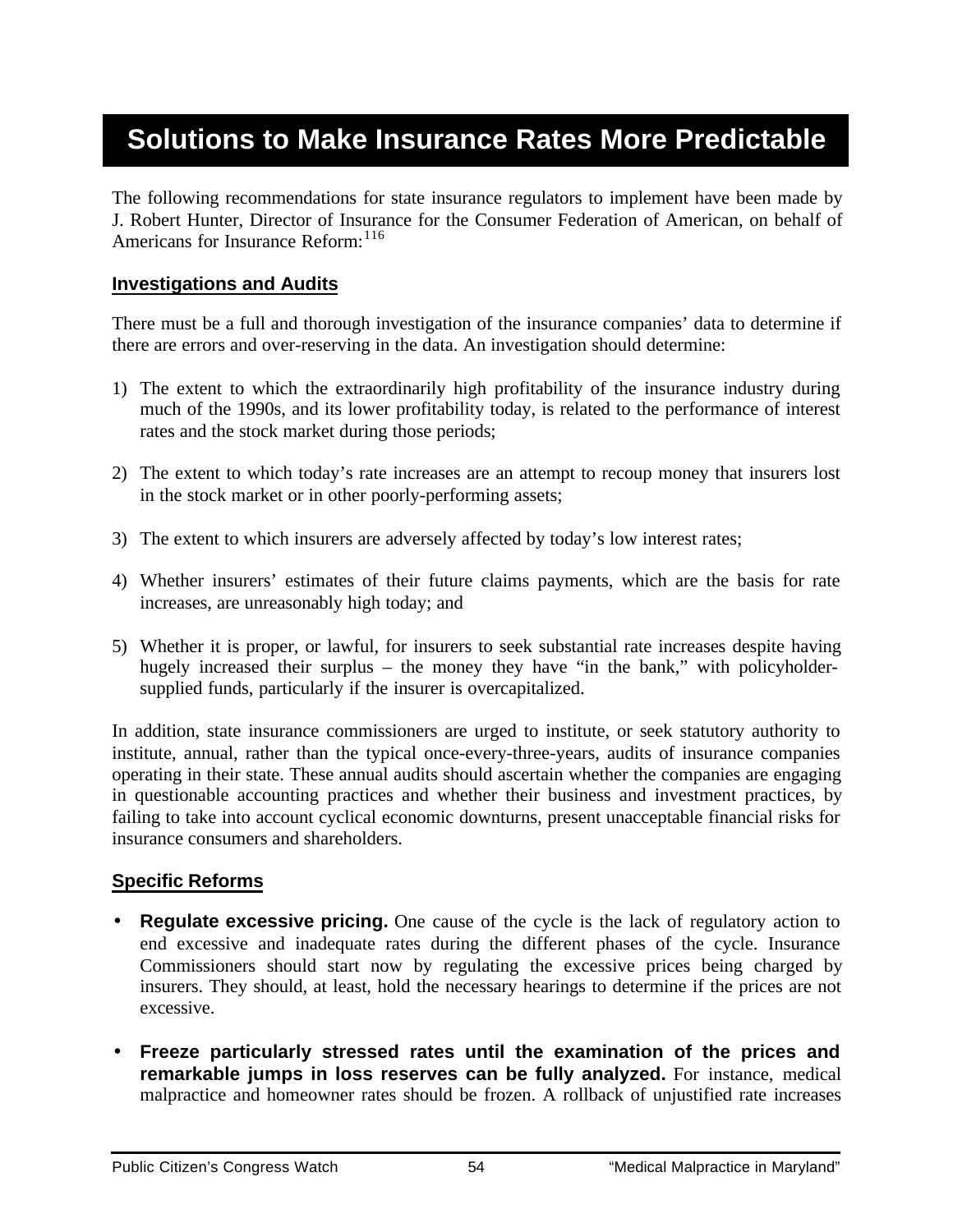that have already taken effect should then be in order. (The manner in which insurance rate rollbacks can be written and implemented to comply with all Constitutional requirements is explained in *Calfarm Ins. Co. v. Deukmejian*, 48 Cal.3d 805 (1989), and *20th Century Ins. Co. v. Garamendi*, 8 Cal.4th 216 (1994). These cases substantially upheld Prop 103, the California insurance reform initiative that rolled back auto insurance rates by 20 percent.)

- **Require that risks with poorer experience pay more than good risks in lines of insurance where such methods are not in use today.** For example, require medical malpractice insurers to use claims history as a rating factor, and to give that factor significant weight. Auto insurers use an individual's driving record as a rating factor; workers compensation insurers use the employer's loss experience as a rating factor – so-called "experience mod." Malpractice insurers should do the same. In addition, insurance commissioners should require all medical malpractice insurers to offer all "good" doctors – *i.e.*, all doctors meeting an objective definition of eligibility based on their claims history, their amount of experience and perhaps other factors – the lowest rate.
- **Reduce the percentage of assets that insurers can invest in stocks or other risky assets.** Insurers should not be permitted to raise their rates in order to recoup losses on stocks or other risky assets. The less risky their investments, the more secure policyholders are, and the more stable are rates.
- **Create a standby public insurer to write risks when the periodic cycle bottoms and hard markets occur, such as a medical malpractice insurer funded by a start-up loan from the state to compete with the existing malpractice carriers.** Several states have created such carriers to write workers' compensation, and in many states such carriers have helped bring down workers' comp rates. Similarly structured medical malpractice insurers should have similar success.
- **Ask the National Association of Insurance Commissioners to stop implementation of the deregulation of commercial rates and forms, which it is unwisely pushing.**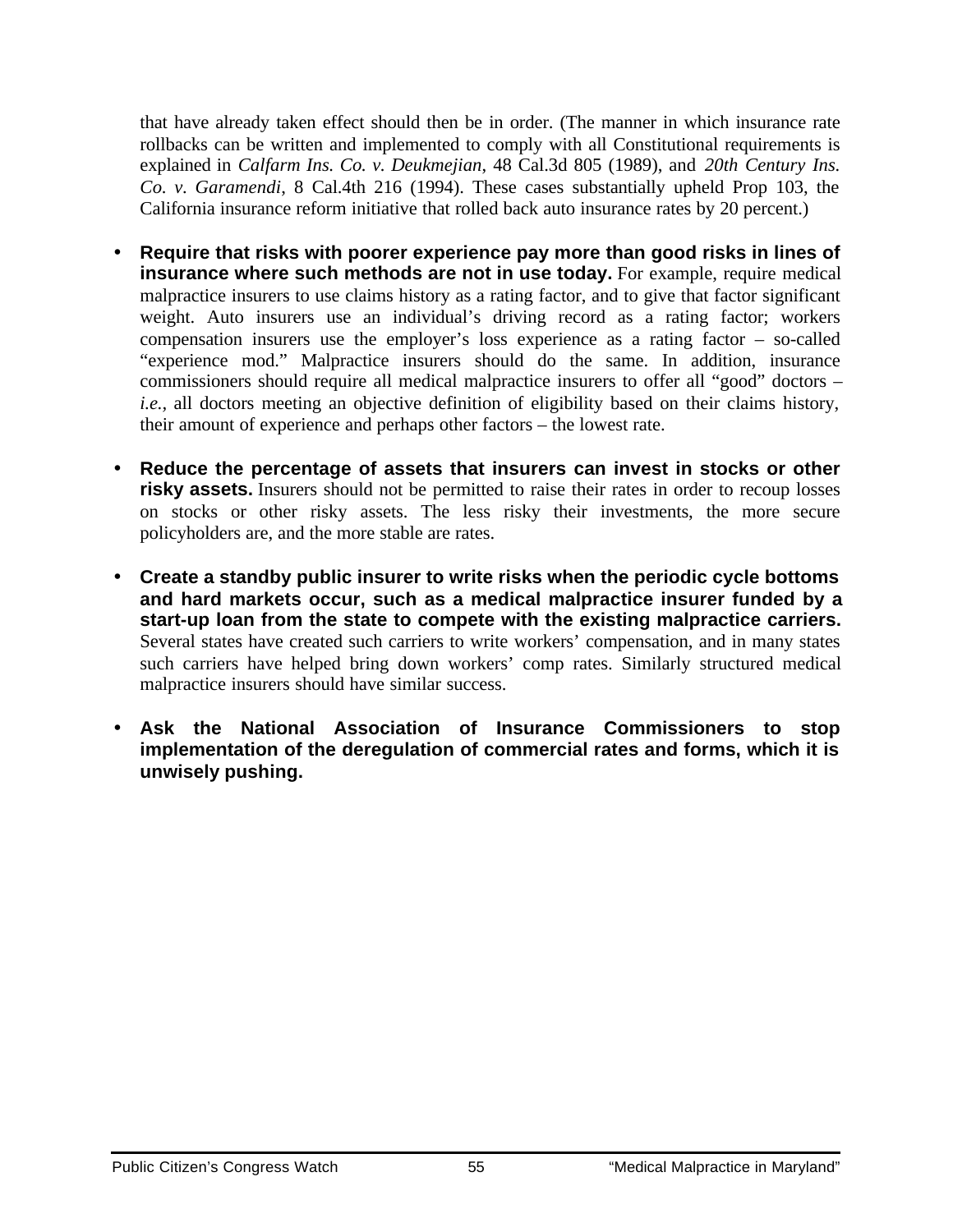#### **Endnotes**

<sup>5</sup> United States General Accounting Office, Report GAO-03-836, "Medical Malpractice: Implications of Rising Premiums on Access to Health Care," August 2003. Available at http://www.gao.gov/new.items/d03836.pdf.

6 *To Err Is Human, Building a Safer Health System*, Institute of Medicine, 2000, p. 26-27.

<sup>7</sup> "Medical Malpractice Net Premium and Incurred Loss Summary," National Association of Insurance Commissioners, July 18, 2001.

<sup>8</sup> Dr. Ted Lewers, "Notes from the Chair of the Board," newsletter of the Medical Mutual Liability Insurance

Society of Maryland, October 2002.<br><sup>9</sup> Medical Mutual Liability Insurance Society of Maryland, rate filing to Maryland Insurance Administration, Exhibit 2c, "Basic Limits Severity Trend Analysis," June 27, 2003.

<sup>10</sup> "Revisions to Payment Policies Under the Physician Fee Schedule for Calendar Year 2003 and Inclusion of Registered Nurses in the Personnel Provision of the Critical Access Hospital Emergency Services Requirement for Frontier Areas and Remote Locations," 67 Federal Register 80171, Dec. 31, 2002.

<sup>11</sup> Greg Garland, "28% Rise Sought to Insure Doctors," *Baltimore Sun*, June 28, 2003.

<sup>12</sup> *Id.*

<sup>13</sup> *Id.*

<sup>14</sup> United States General Accounting Office, Report GAO-03-836, "Medical Malpractice: Implications of Rising Premiums on Access to Health Care," August 2003. Available at http://www.gao.gov/new.items/d03836.pdf.

<sup>15</sup> Calculation based on American Medical Association, "Physicians Professional Data," as of 2001, copyright 2002; 2001 civilian population statistics from "Annual Population Estimates by State," July 1, 2001 Population, U.S. Census Bureau, available at http://eire.census.gov/popest/data/states/tables/ST-EST2002-01.php .

<sup>16</sup> Greg Garland, "Medical Board Backs Reforms / Nonpunitive System for Reporting Errors Gets Panel's Support," *Baltimore Sun,* Sept. 9, 2001. See also: Stephanie Desmon, "Medical Reform Locked in Fight," *Baltimore Sun*, March 17, 2003.

 $17$  National Practitioner Data Bank, public use files, Sept. 1, 1990 – Dec. 31, 2002.

<sup>18</sup> Stephanie Desmon, "Accord Reached on Doctor-Discipline Bill," *Baltimore Sun*, April 1, 2003.

<sup>19</sup> John O'Connor, "MedChi, Liquor Store Lobbyist Has Successful General Assembly Session," *Daily Record*, April 11, 2003.

<sup>20</sup> David Snyder and Jo Becker, "Md. Lawmakers Take Aim at Medical Board," *Washington Post*, March 21, 2003. <sup>21</sup> *Id..*

 $^{22}$  *Id.* 

<sup>23</sup> Stephanie Desmon, "Medical Reform Locked in Fight," *Baltimore Sun*, March 17, 2003.

<sup>24</sup> "New Maryland Health Care Legislation Takes Effect," *Daily Record*, June 20, 2003.

<sup>25</sup> Sidney Wolfe, M.D., "Public Citizen's Health Research Group Ranking of the Rate of State Medical Boards' Serious Disciplinary Actions in 2002," March 27, 2003. Available on Public Citizen's website at http://www.questionabledoctors.org/*.*

<sup>26</sup> *Id.*

<sup>27</sup> United States General Accounting Office, Report GAO-03-836, "Medical Malpractice: Implications of Rising Premiums on Access to Health Care," August 2003. Available at http://www.gao.gov/new.items/d03836.pdf. <sup>28</sup> Public Citizen reports available at http://www.medicalmalpracticefacts.org.

<sup>29</sup> United States General Accounting Office, Report GAO-03-836, "Medical Malpractice: Implications of Rising Premiums on Access to Health Care," August 2003, p. 17. Available at http://www.gao.gov/new.items/d03836.pdf. <sup>30</sup> *Id.,* p. 18.

<sup>31</sup> *Id.,* p. 18.

 $32 \overline{Id}$ , p. 13-14.

<sup>33</sup> *Id*., p. 20.

<sup>34</sup> Harvard Medical Practice Study Group, *Patients, Doctors and Lawyers: Medical Injury, Malpractice Litigation, and Patient Compensation in New York,* 1990.

<sup>35</sup> Studdert et al, "Beyond Dead Reckoning: Measures of Medical Injury Burden, Malpractice Litigation, and Alternative Compensation Models from Utah and Colorado," 33 Ind. L. Rev. 1643 (2000).

 1 "Market Share and Loss Ratio," Maryland Insurance Administration, April 2003.

<sup>2</sup> Greg Garland, "28% Rise Sought to Insure Doctors," *Baltimore Sun*, June 28, 2003.

<sup>3</sup> *Id*.

<sup>4</sup> *Id.*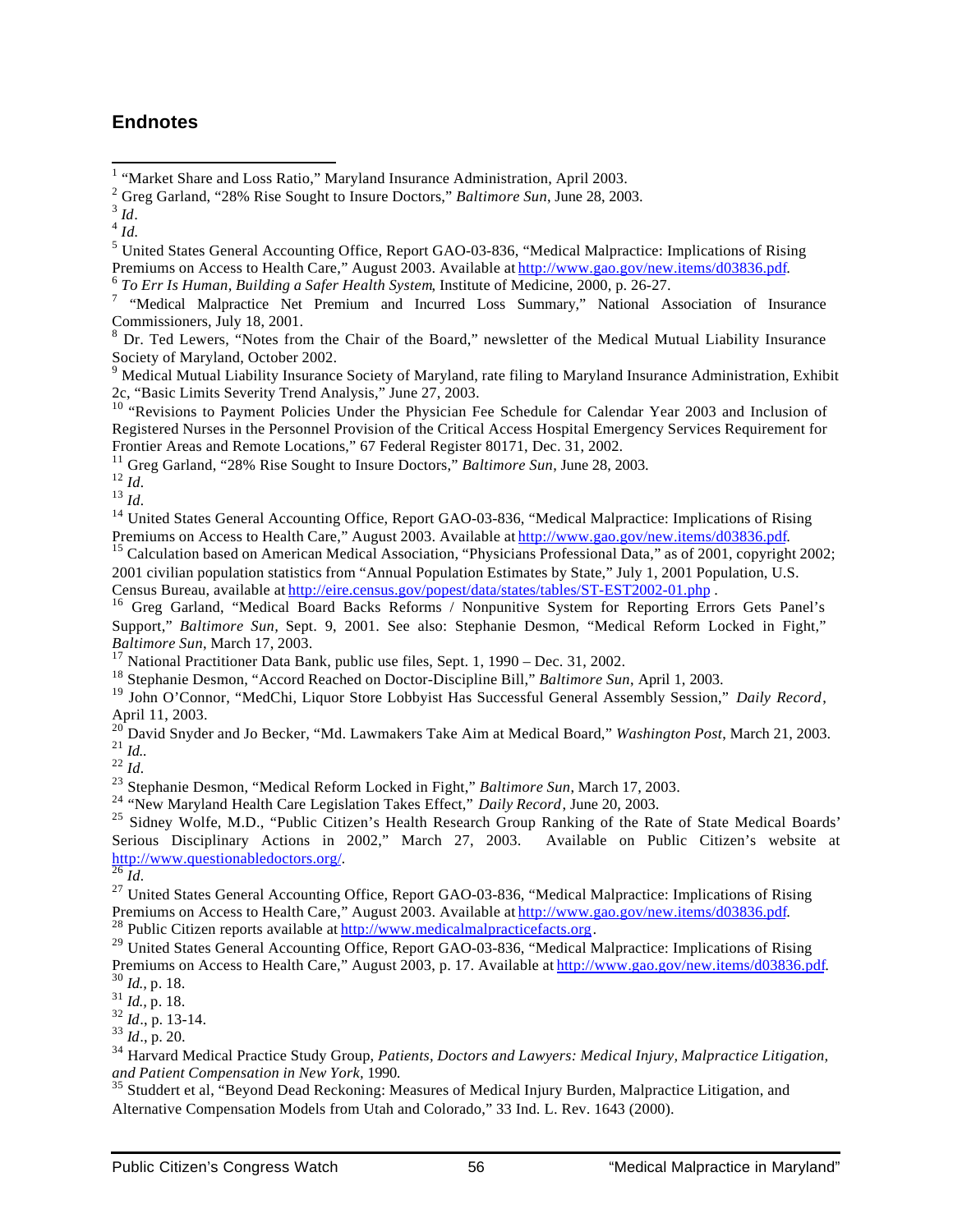$36$  The Agency for Health Care Administration; Division of Health Quality Assurance, "Reported Malpractice Claims by District Compared to Reported Adverse Incidents 1996, 1997, 1998, 1999."

<sup>41</sup> Based on Public Citizen interviews with plaintiff attorneys.

<sup>42</sup> N. Vidmar, *Medical Malpractice and the American Jury,* 1995.

<sup>43</sup> According to the Physician Insurers Association of America, expert witnesses in a medical malpractice case are paid on average over \$4,800.

<sup>44</sup> Posner et al, "Variation in Expert Opinion in Medical Malpractice Review," 85 *Anesthesiology 1049*, 1996. <sup>45</sup> CBO supra note 22.

<sup>46</sup> United States General Accounting Office, Report GAO-03-836, "Medical Malpractice: Implications of Rising

Premiums on Access to Health Care," p. 27, August 2003. Available at http://www.gao.gov/new.items/d03836.pdf. <sup>47</sup> *Id*., p. 29.

<sup>48</sup> Chassin & Becher, "The Wrong Patient," 136 *Ann Intern Med.* 826, 2002.

<sup>49</sup> Agency for Health Care Administration, Risk Management Reporting Summary, March 2002.

<sup>50</sup> Barker et al, "Medication Errors Observed in 36 Heath Care Facilities," 162 *Arch Intern Med*. *1897*, 2002.

<sup>51</sup> Bates et al, "The Costs of Adverse Drug Events in Hospitalized Patients," 277 *JAMA 307,* 1997.

<sup>52</sup> Moss, "Spotting Breast Cancer: Doctors Are Weak Link," *New York Times*, June 27, 2002.

<sup>53</sup> Berens, "Infection epidemic carves deadly path," *Chicago Tribune*, July 21, 2002. This number is attributed to the "Tribune's analysis, which adopted methods commonly used by epidemiologists."  $^{54}$  *Id.* 

<sup>55</sup> U.S. Department of Health and Human Services, "Confronting the New Health Care Crisis," July 24, 2002.

<sup>56</sup> J. Needleman, P. Buerhaus, S. Mattke, M. Stewart, K. Zelevinsky, "Nurse-Staffing Levels and the Quality of Care

in Hospitals," *New England Journal of Medicine,* 2002; 346:1715-1722, May 30, 2002. Also: L.H. Aiken LH, S.P. Clarke, D.M. Sloane et al., "Hospital Nurse Staffing and Patient Mortality, Nurse Burnout and Job Dissatisfaction*,*" *JAMA*, 2002;288:1987-1993, Oct. 23/30, 2002. <sup>57</sup> *Id.*

<sup>58</sup> J. Robert Hunter, FCAS, MAAA, Director of Insurance, Consumer Federation of America, "Medical Mutual Liability Society of Maryland June 27, 2003, Rate Filing for an Increase of 28%," July 31, 2003.

<sup>59</sup> Notes from the Chair of the Board, newsletter of Medical Mutual Liability Insurance Society of Maryland, October 2002.

 $60$  Public Citizen calculation based on the five-year average (1998-2002) of dividends paid to policyholders detailed in *Best's Rating and Report Updates for Medical Mutual Liability Ins. Soc. Of Md.*, "Underwriting Experience," at www.ambest.com, June 8, 2003, p. 5.

<sup>61</sup> Notes from the Chair of the Board, newsletter of Medical Mutual Liability Insurance Society of Maryland, October 2002.

<sup>62</sup> *Best's Rating and Report Updates for Medical Mutual Liability Ins. Soc. of Md.*, at www.ambest.com, June 8, 2003, p. 4.

<sup>63</sup> *Id.,* "Profitability Analysis," p.5.

<sup>64</sup> *Id.,* "Profitability Analysis," p. 4*.*

<sup>65</sup> *Id.*

l

<sup>66</sup> *Id.,* "Best's Rating," and "Rating Rationale," p.2.

<sup>67</sup> Notes from the Chair of the Board, newsletter of Medical Mutual Liability Insurance Society of Maryland, October 2002.

<sup>68</sup> "Our History: One of the Nation's Oldest, Most Trusted Carriers," at www.medicalmutualofmd.com, July 7, 2003, copyright 2002.

<sup>69</sup> *Best's Rating and Report Updates for Medical Mutual Liability Ins. Soc. Of Md.*, at www.ambest.com, June 8, 2003, p. 4.

<sup>70</sup> *Id*., p. 5.

<sup>71</sup> "Market Share and Loss Ratio," Maryland Insurance Administration, April 2003.

 $72$  Public Citizen calculation based on Bureau of Labor Statistics – Medical Services CPI.

<sup>&</sup>lt;sup>37</sup> Official Transcript, Medicare Payment Advisory Commission, public meeting, Dec. 12, 2002.

<sup>38</sup> Congressional Budget Office Cost Estimate, H.R. 4600, Sept. 24, 2002.

<sup>39</sup> Greg Garland, "28% Rise Sought to Insure Doctors," *Baltimore Sun*, June 28, 2003.

<sup>&</sup>lt;sup>40</sup> "Remarks by the President on Medical Liability Reform," University of Scranton, Scranton, Pa., Jan. 16, 2003. Transcript at: http://www.whitehouse.gov/infocus/medicalliability/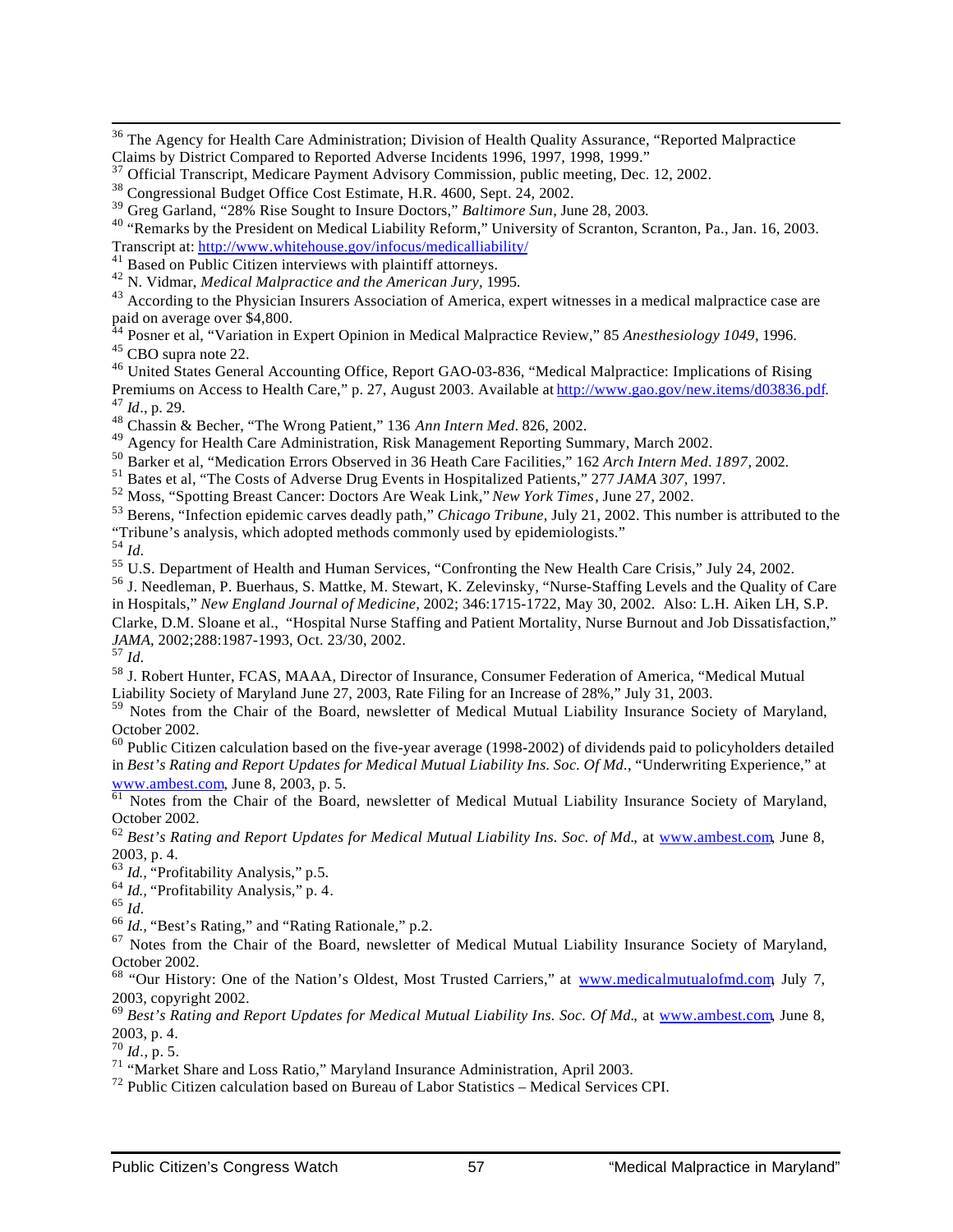<sup>73</sup> "Homeowners Insurance Summary of Rate Changes, Weighted Average Change," Maryland Insurance Administration response to Public Citizen Public Information Act request, July 2003.

<sup>74</sup> Kaiser Family Foundation and Health Research and Educational Trust, "Employer Health Benefits, Annual Surveys, 1998-2003," Chart 6, "Average Annual Premium Costs for Covered Workers."

<sup>78</sup> Christopher Oster and Rachel Zimmerman,"Insurers' Missteps Helped Provoke Malpractice 'Crisis,'" *Wall Street Journal* , June 24, 2002.

 $^{79}$  Charles Kolodkin, Gallagher Healthcare Insurance Services, "Medical Malpractice Insurance Trends? Chaos!" September 200, available at http://www.irmi.com/expert/articles/kolodkin001.asp.

<sup>80</sup> "State of West Virginia Medical Malpractice Report on Insurers with over 5% Market Share," Provided by the Office of the West Virginia Insurance Commission, November 2002.

<sup>81</sup> "Medical Malpractice Caps Fail to Prevent Premium Increases, According to Weiss Ratings Study," at www.businesswire.com, June 2, 2003.

 $82$  American Medical Association Report 35 of the Board of Trustees, at http://www.ama-

assn.org/ama1/upload/mm/annual02/bot35a02.rtf..

<sup>83</sup> *Id.*

l

<sup>84</sup> Greg Garland, "28% Rise Sought to Insure Doctors," *Baltimore Sun*, June 28, 2003.

<sup>85</sup> Kelso & Kelso*, Jury Verdicts in Medical Malpractice Cases and the MICRA Cap*, Institute for Legislative Practice (1999). N. Vidmar, F. Gross, M. Rose, "Jury Awards for Medical Malpractice and Post-Verdict Adjustments of Those Awards," 48 *DePaul Law Review* 265, 1998. Merritt & Barry, "Is the Tort System in Crisis? New Empirical Evidence," 60 *Ohio State Law Journal* 315 (1999).

<sup>86</sup> *PIAA Data Sharing Report*, Report 7, Part 10.

<sup>87</sup> The NAIC scale grades injury severity as follows:

Emotional damage only (fright; no physical injury);

Temporary insignificant (lacerations, contusions, minor scars);

Temporary minor (infections, fall in hospital, recovery delayed);

Temporary major (burns, surgical material left, drug side-effects);

Permanent minor (loss of fingers, loss or damage to organs);

Permanent significant (deafness, loss of limb, loss of eye, kidney or lung);

Permanent major (paraplegia, blindness, loss of two limbs, brain damage);

Permanent grave (quadriplegia, severe brain damage, lifelong care or fatal prognosis);

Death

88 N. Vidmar, F. Gross, M. Rose, "Jury Awards for Medical Malpractice and Post-Verdict Adjustments of Those Awards," 48 *DePaul Law Review* 265, 1998.

<sup>89</sup> "AIA Cites Fatal Flaws In Critic's Report On Tort Reform," American Insurance Association press release, March 13, 2002.

<sup>90</sup> "Study Finds No Link Between Tort Reforms And Insurance Rates," *Liability Week*, July 19, 1999.

<sup>91</sup> Michael Prince, "Tort Reforms Don't Cut Liability Rates, Study Says," *Business Insurance*, July 19, 1999

<sup>92</sup> Rachel Zimmerman and Christopher Oster, "Assigning Liability: Insurers' Missteps Helped Provoke Malpractice 'Crisis'; Lawsuits Alone Didn't Cause Premiums to Skyrocket; Earlier Price War a Factor," *The Wall Street*

*Journal*, June 24, 2002.

<sup>93</sup> Phil Galewitz, "Underwriter Gives Doctors Dose of Reality," *The Palm Beach Post*, January 29, 2003 and Mike Salinero, "Insurers Tied To Florida Doctors," *The Tampa Tribune*, March 22, 2003.

<sup>94</sup> Julie Goodman, "Premiums Rise by 45 Percent; Insurance Group's Hike Comes as Doctors Seek Relief," *Clarion-*Ledger (Jackson, Miss.), September 22, 2002.

<sup>95</sup> Joelle Babula, "Obstetricians Say Problems Remain," *The Las Vegas Review-Journal*, October 1, 2002.

<sup>96</sup> "Testimony on Assembly Bill 1: To Make Various Changes Related to Medical and Dental Malpractice," Nevada Assembly Committee on Medical Malpractice Issues, July 30, 2002.

<sup>97</sup> "Testimony Concerning the Affordability of Medical Malpractice Insurance for Physicians Practicing in New Jersey," public hearing before the Assembly Health and Human Services Committee and Banking and Insurance Committee, June 3, 2002.

<sup>&</sup>lt;sup>75</sup> Charles Kolodkin, "Medical Malpractice Insurance Trends? Chaos!" International Risk Management Institute. http://www.irmi.com/expert/articles/kolodkin001.asp

<sup>&</sup>lt;sup>76</sup> Americans for Insurance Reform, "Medical Malpractice Insurance: Stable Losses/Unstable Rates," Oct. 10, 2002. See also: http://www.insurance-reform.org/StableLosses.pdf.

<sup>&</sup>lt;sup>77</sup> "Hot Topics & Insurance Issues," Insurance Information Institute, www.iii.org